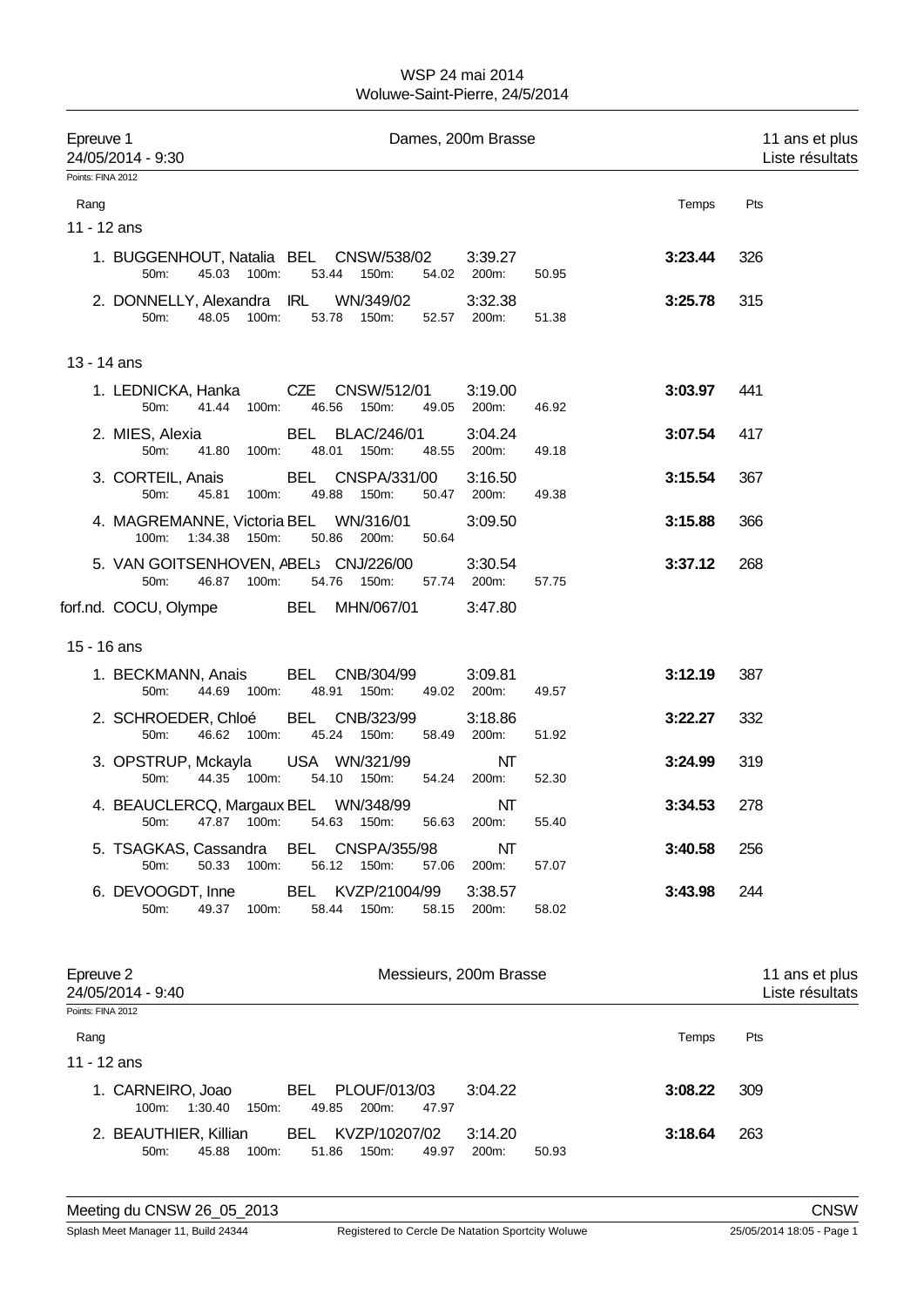| Epreuve 2, Garçons, 200m Brasse, 11 - 12 ans                                                                          |                                   |
|-----------------------------------------------------------------------------------------------------------------------|-----------------------------------|
| Rang                                                                                                                  | Temps<br>Pts                      |
| BEL WN/332/02<br>3:16.73<br>3. MERCHIER, Hugo<br>45.10 100m:<br>50.15 150m:<br>200m:<br>50m:<br>52.30                 | 3:19.24<br>260<br>51.69           |
| BEL CNSPA/353/02<br>NT<br>4. THONARD, Axel<br>50m:<br>56.43<br>100m: 1:04.04 150m:<br>1:05.92 200m:                   | 130<br>4:10.97<br>1:04.58         |
| 5. BELASRI, Tim<br>BEL KVZP/11012/03<br>4:14.22<br>50m:<br>57.81<br>1:06.90 150m:<br>1:06.82<br>200m:<br>100m:        | 4:20.81<br>116<br>1:09.28         |
| 13 - 14 ans                                                                                                           |                                   |
| 1. STOLL, Matthieu<br><b>SUI</b><br>CNSW/517/00<br>3:05.23<br>100m: 1:23.77 150m:<br>46.90<br>200m:<br>47.63          | 2:58.30<br>364                    |
| 2. GLINEUR, Raphaël<br>BEL MHN/143/00<br>2:53.97<br>40.46 100m:<br>47.39 150m:<br>200m:<br>50 <sub>m</sub> :<br>46.66 | 3:00.11<br>353<br>45.60           |
| BEL CNSW/542/00<br>3:09.53<br>3. DEBONGNIE, Nathan<br>200m:<br>42.22 100m:<br>47.04 150m:<br>47.43<br>50m:            | 330<br>3:04.08<br>47.39           |
| 15 - 16 ans                                                                                                           |                                   |
| BEL BLAC/238/99<br>2:35.61<br>1. CLAYSON, Thomas<br>1:07.08 200m: 1:29.94<br>100m:                                    | 2:37.02<br>532                    |
| 2. DE SMET, Guillaume<br>BEL BLAC/220/99<br>3:32.93<br>50m:<br>38.95 100m:<br>40.80 150m:<br>43.21<br>200m:           | 2:46.48<br>447<br>43.52           |
| GRE RBP/926/98<br>3:06.39<br>3. BALLAS, Evangelos<br>40.46<br>100m:<br>47.58<br>150m:<br>48.73 200m:<br>50m:          | 3:06.17<br>319<br>49.40           |
| 3:09.12<br>4. LABEEUW, Grégoire<br>BEL RBP/925/99<br>42.26 100m:<br>48.41 150m:<br>50m:<br>49.05<br>200m:             | 3:09.71<br>302<br>49.99           |
| 17 ans et plus                                                                                                        |                                   |
| 1. VERBAUWHEDE, TristanBEL CNSW/400/96<br>2:47.22<br>100m: 1:18.45 200m: 1:28.22                                      | 2:46.67<br>445                    |
| 2:52.10<br>2. WISEUR, Valentin<br>BEL MHN/061/96<br>100m: 1:22.55 200m: 1:33.92                                       | 2:56.47<br>375                    |
| Epreuve 3<br>Dames, 200m 4 nages<br>$\frac{1}{2}$                                                                     | 11 ans et plus<br>しきしょう しきょう おしょう |

| 24/05/2014 - 9:50                                                                                         | Liste résultats                                          |
|-----------------------------------------------------------------------------------------------------------|----------------------------------------------------------|
| Points: FINA 2012                                                                                         |                                                          |
| Rang                                                                                                      | Pts<br>Temps                                             |
| 11 - 12 ans                                                                                               |                                                          |
| BEL<br>1. CORNELIS, Anaïs<br>WN/326/02<br>100m:<br>47.52<br>150m:<br>50m:<br>40.90<br>50.95               | 2:59.11<br>349<br>3:06.73<br>200m:<br>39.74              |
| BEL<br>CNB/331/03<br>2. BULS, Lola<br>40.79<br>44.58<br>150m:<br>52.33<br>100m:<br>50m:                   | 3:00.71<br>2:55.09<br>340<br>200 <sub>m</sub> :<br>43.01 |
| EST<br>3. KOPA, Madli<br>CNSW/633/02<br>42.44<br>44.65<br>150m:<br>52.18<br>100m:<br>$50m$ :              | 3:01.79<br>334<br>3:03.09<br>200 <sub>m</sub> :<br>42.52 |
| 4. DONNELLY, Alexandra IRL<br>WN/349/02<br>45.41<br>100m:<br>150m:<br>50 <sub>m</sub> :<br>50.40<br>50.87 | 3:08.83<br>298<br>3:06.35<br>200 <sub>m</sub> :<br>42.15 |
|                                                                                                           |                                                          |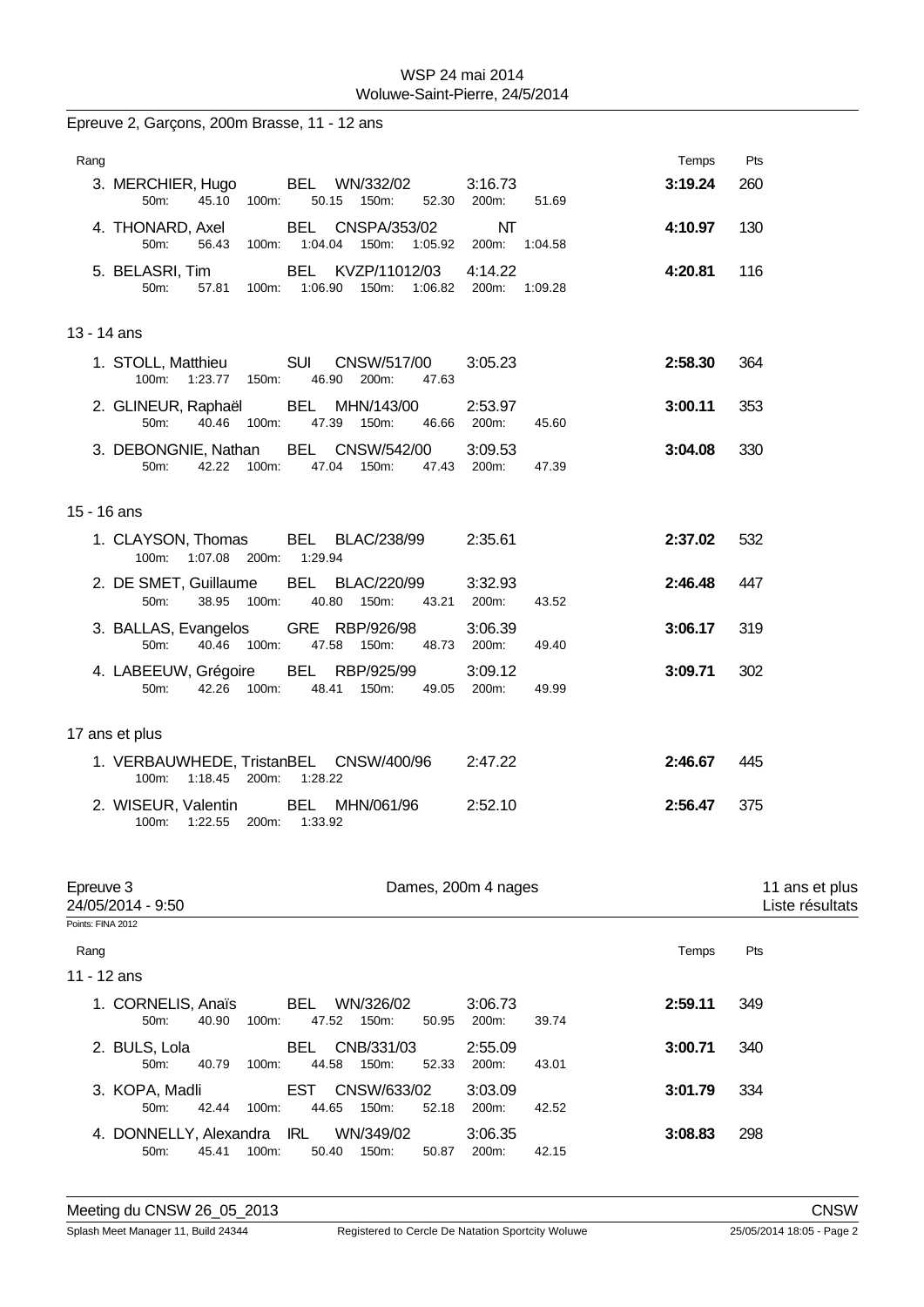Epreuve 3, Filles, 200m 4 nages, 11 - 12 ans

| Rang        |                                                                                                        |                        |       | Temps   | Pts |
|-------------|--------------------------------------------------------------------------------------------------------|------------------------|-------|---------|-----|
|             | 5. DE GEEST, Constance BEL CNSW/626/03<br>48.78<br>100m:<br>48.49 150m:<br>50 <sub>m</sub> :<br>53.05  | NT<br>200m:            | 43.93 | 3:14.25 | 273 |
|             | <b>BEL CNSW/534/02</b><br>6. PORTON, Olivia<br>48.09<br>50m:<br>100m:<br>52.77<br>150m:                | 3:10.00<br>53.41 200m: | 42.62 | 3:16.89 | 263 |
|             | 7. PORRINI, Alyssa BEL CNB/330/03<br>51.45 100m:<br>52.39 150m:<br>50 <sub>m</sub> :<br>54.58          | 3:15.41<br>200m:       | 46.95 | 3:25.37 | 231 |
|             | 8. PENA FERNANDEZ, JulieBEL CNSW/649/03<br>49.09 100m:<br>51.06 150m:<br>50m:                          | NΤ<br>1:01.52 200m:    | 44.31 | 3:25.98 | 229 |
|             | 9. LOPEZ DE GOICOECHE.ESP CNSW/643/02<br>50.23 100m:<br>53.06 150m: 1:01.06 200m:<br>50m:              | NT                     | 44.04 | 3:28.39 | 221 |
| 13 - 14 ans |                                                                                                        |                        |       |         |     |
|             | 1. BUGGENHOUT, Niki BEL CNSW/418/00 2:41.07<br>33.79 100m:<br>40.71<br>150m:<br>44.47 200m:<br>$50m$ : |                        | 37.00 | 2:35.97 | 529 |
|             | 2. WATHIONG, Océane BEL BLAC/248/01<br>37.69 100m: 42.84 150m:<br>50m                                  | 2:45.96<br>51.39 200m: | 36.38 | 2:48.30 | 421 |
|             | 3. GASPARD, Florine BEL CNB/320/01<br>100m:<br>44.09<br>200m:<br>50 <sub>m</sub> :<br>38.26<br>1:27.74 | 2:47.94                |       | 2:50.09 | 407 |
|             | 4. VANDERSTAPPEN, Kim BEL KVZP/20185/01<br>36.97 100m:<br>45.65 150m:<br>50 <sub>m</sub> :             | 2:51.50<br>50.47 200m: | 39.62 | 2:52.71 | 389 |
|             | 5. DUNCA, Mara BEL CNSW/529/01<br>39.24 100m: 42.60 150m:<br>50m:                                      | 2:56.43<br>55.18 200m: | 36.42 | 2:53.44 | 384 |
|             | 6. DECORTE, Louise BEL CNJ/203/01<br>100m:<br>43.44<br>50 <sub>m</sub> :<br>40.88<br>150m:             | 2:55.46<br>52.60 200m: | 39.99 | 2:56.91 | 362 |
|             | 7. LACHAPELLE, Hélène<br>BEL WN/309/00<br>37.24 100m:<br>45.97<br>50 <sub>m</sub> :<br>150m:           | 3:07.58<br>55.38 200m: | 39.62 | 2:58.21 | 354 |
|             | 8. FOLCH, Margot FRA WN/345/00<br>50 <sub>m</sub> :<br>37.19 100m: 48.82 150m:                         | 2:56.73<br>53.56 200m: | 39.22 | 2:58.79 | 351 |
|             | 9. HUYGHEBAERT, Imane BEL CNSW/490/01<br>42.38 150m:<br>50 <sub>m</sub> :<br>45.79 100m:               | 3:05.72<br>55.25 200m: | 37.93 | 3:01.35 | 336 |
|             | 10. TOUSSAINT, Alizée BEL WN/328/01<br>150m:<br>50m:<br>39.66<br>100m:<br>49.21<br>55.51               | 2:54.74<br>200m:       | 39.65 | 3:04.03 | 322 |
|             | 11. CREMER, Auriane<br>BEL CNB/325/01<br>100m:<br>50m:<br>40.77<br>50.51<br>150m:                      | 2:50.94<br>47.45 200m: | 45.38 | 3:04.11 | 321 |
|             | 12. WILD, Joséphine<br>50m:<br>40.61<br>100m:<br>51.08 150m:                                           | 3:02.42<br>55.04 200m: | 39.12 | 3:05.85 | 312 |
|             | 13. OPSTRUP, Kiya USA WN/351/01<br>41.31 100m:<br>49.85 150m:<br>54.14<br>50m:                         | NT<br>200m:            | 41.26 | 3:06.56 | 309 |
|             | 14. ROUGET, Julie BEL CNJ/196/01<br>45.74 150m:<br>50m:<br>42.88 100m:                                 | 3:06.77<br>55.70 200m: | 43.90 | 3:08.22 | 301 |
|             | 15. MAGREMANNE, Victoria BEL WN/316/01<br>49.44 100m: 49.20 150m: 49.28 200m:<br>50m:                  | 2:57.95                | 43.26 | 3:11.18 | 287 |
|             | 16. VUKADIN, Anja CRO RBP/822/00<br>50m:<br>47.06 100m:<br>49.28 150m:<br>1:00.25                      | 3:17.14<br>200m:       | 41.50 | 3:18.09 | 258 |
|             | 17. HEYMANS, Alissia BEL CNSW/632/01<br>50m: 49.12 100m: 47.33 150m: 1:01.05 200m:                     | NT                     | 42.84 | 3:20.34 | 249 |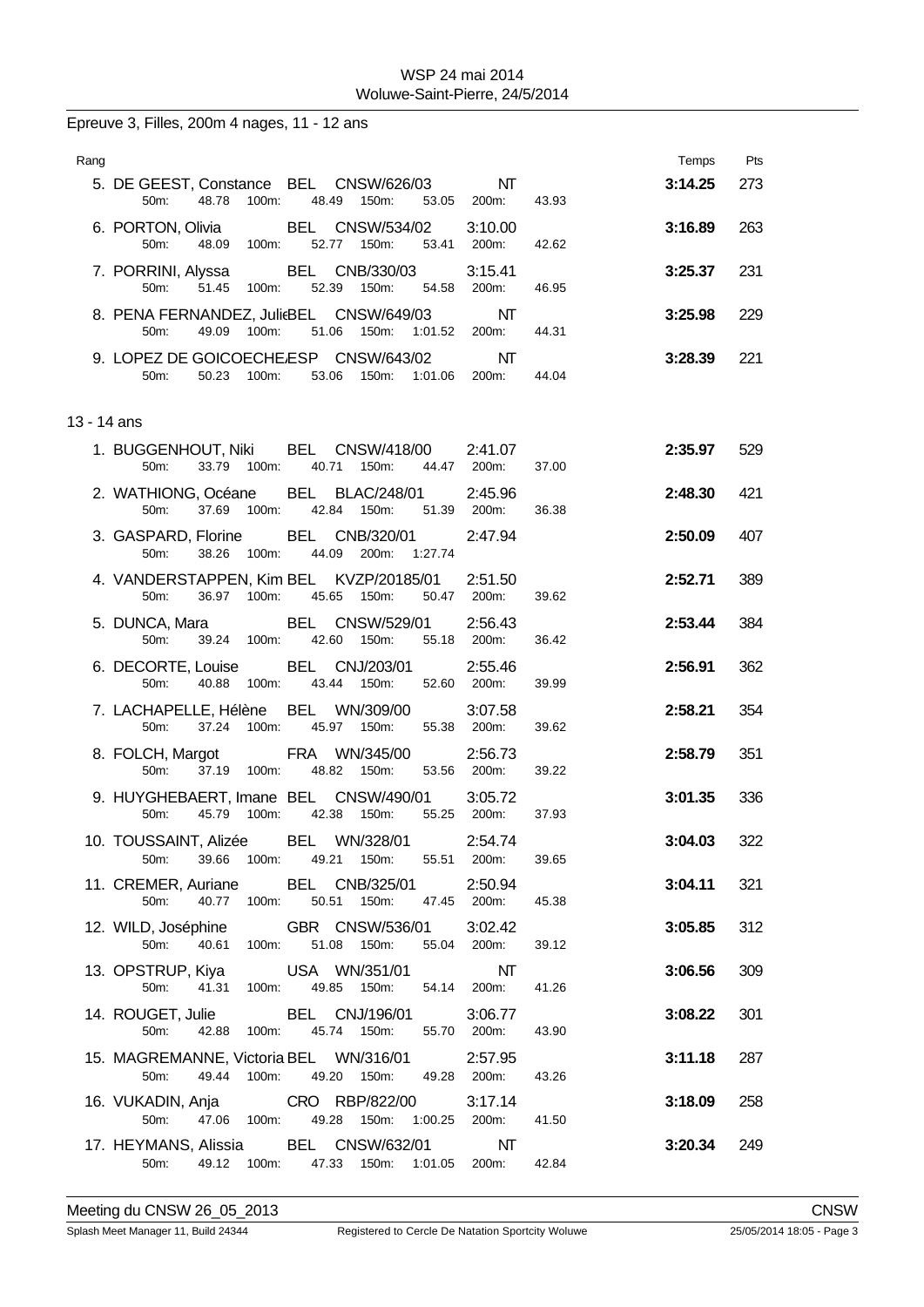| Epreuve 3, Filles, 200m 4 nages, 13 - 14 ans |                                                                                            |                                                              |                                 |         |     |  |
|----------------------------------------------|--------------------------------------------------------------------------------------------|--------------------------------------------------------------|---------------------------------|---------|-----|--|
| Rang                                         | forf.nd. PITTERI, Maria-Cristina<br>forf.nd. BETTIOL, Marta<br>forf.déc. GREENFIELD, Ellen | BEL SCC/620/00<br>ITA RBP/818/01<br>BEL MHN/145/01           | 2:28.91<br>3:16.98<br>3:27.84   | Temps   | Pts |  |
| 15 - 16 ans                                  |                                                                                            |                                                              |                                 |         |     |  |
|                                              | 1. VOOS, Marie<br>34.90<br>100m:<br>50m:                                                   | BEL<br>BLAC/272/99<br>40.96<br>150m:<br>48.27                | 2:36.79<br>200m:<br>37.64       | 2:41.77 | 474 |  |
|                                              | 2. COCU, Florine<br>50m:<br>38.19<br>100m:                                                 | BEL<br>MHN/040/98<br>45.21<br>150m:<br>44.34                 | 2:46.84<br>200m:<br>37.12       | 2:44.86 | 448 |  |
|                                              | 3. VOLCHER, Caroline<br>38.93 100m:<br>50m:                                                | BEL<br>MHN/043/98<br>40.65<br>150m:<br>49.18                 | 2:44.64<br>200m:<br>36.60       | 2:45.36 | 443 |  |
|                                              | 4. VANVYNCKT, Lisa<br>36.63<br>100m:<br>50m:                                               | BEL CNSW/596/99<br>41.36<br>150m:<br>47.49                   | 2:50.25<br>200m:<br>40.81       | 2:46.29 | 436 |  |
|                                              | 5. PORTON, Océane<br>36.61<br>50m:<br>100m:                                                | BEL CNSW/533/99<br>42.50<br>150m:<br>48.30                   | 3:04.02<br>200m:<br>39.36       | 2:46.77 | 432 |  |
|                                              | 6. MAGREMANNE, Zoé BEL WN/279/99<br>37.26 100m:<br>50m:                                    | 45.29<br>150m:                                               | 2:53.72<br>48.68 200m:<br>38.86 | 2:50.09 | 407 |  |
|                                              | 7. KEZELMANN, Soraya HUN WN/313/98<br>36.13<br>100m:<br>50m:                               | 43.63<br>150m:<br>53.63                                      | 2:48.88<br>36.74<br>200m:       | 2:50.13 | 407 |  |
|                                              | 8. JEVENS, Clodagh<br>50m:<br>35.47 100m:                                                  | <b>IRL</b><br>WN/295/98<br>48.51<br>150m:                    | 2:46.95<br>51.30 200m:<br>35.05 | 2:50.33 | 406 |  |
|                                              | 9. BACCAUW, Manon<br>35.53<br>100m:<br>50m:                                                | MHN/018/98<br>BEL<br>46.25<br>150m:<br>49.22                 | 2:44.98<br>200m:<br>39.44       | 2:50.44 | 405 |  |
|                                              | 10. TALEB, Yasmine<br>50m:<br>36.42<br>100m:                                               | BEL<br>MHN/103/99<br>47.68<br>150m:<br>49.73                 | 2:58.35<br>200m:<br>41.80       | 2:55.63 | 370 |  |
|                                              | 11. VOLCHER, Wendy<br>50m:<br>38.47 100m:                                                  | BEL<br>MHN/034/98<br>49.00<br>150m:                          | 2:59.52<br>48.76 200m:<br>40.17 | 2:56.40 | 365 |  |
|                                              | 12. CORNELIS, Sarah<br>41.57<br>100m:<br>50m:                                              | WN/288/98<br>BEL<br>46.87<br>150m:                           | 2:59.31<br>52.45 200m:<br>40.05 | 3:00.94 | 338 |  |
|                                              | 46.63<br>50m:<br>100m:                                                                     | 13. WERNER, Aurore BEL CNB/290/98<br>49.32<br>150m:<br>55.27 | 3:04.48<br>44.30<br>200m:       | 3:15.52 | 268 |  |
|                                              | forf.nd. DONNELLY, Claire<br>forf.nd. GILBERT, Juliette                                    | <b>IRL</b><br>WN/290/98<br>BEL<br>WN/245/98                  | 2:55.56<br>2:54.75              |         |     |  |
|                                              | 17 ans et plus                                                                             |                                                              |                                 |         |     |  |
|                                              | 1. LEDNICKA, Jindriska<br>32.56<br>100m:<br>50m:                                           | CZE<br>CNSW/513/97<br>41.74<br>150m:<br>50.68                | 2:35.00<br>200m:<br>35.06       | 2:40.04 | 489 |  |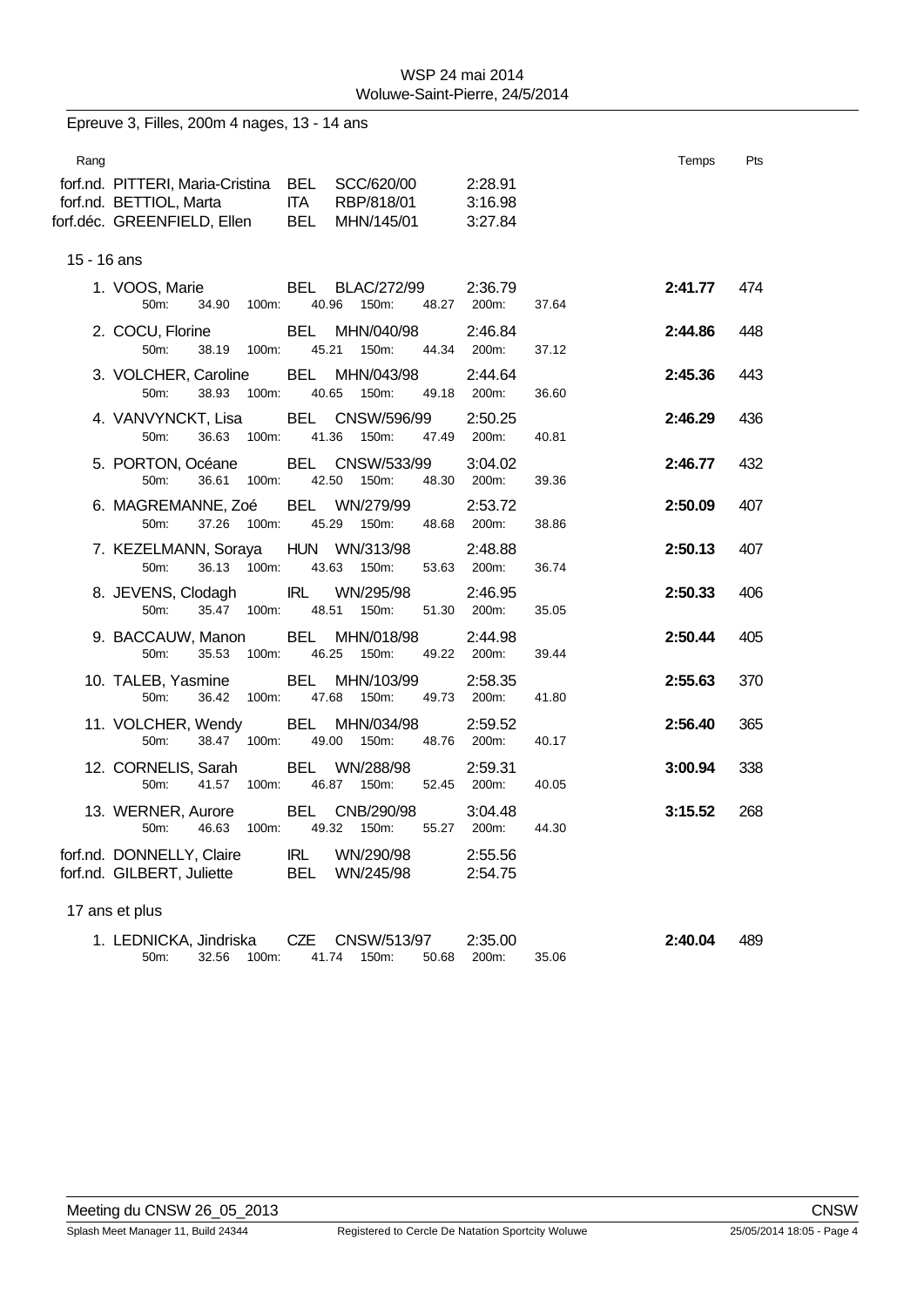| Epreuve 4         | 24/05/2014 - 10:10                             |             |                                 | Messieurs, 200m 4 nages                  |                        |       |         | 11 ans et plus<br>Liste résultats |
|-------------------|------------------------------------------------|-------------|---------------------------------|------------------------------------------|------------------------|-------|---------|-----------------------------------|
| Points: FINA 2012 |                                                |             |                                 |                                          |                        |       |         |                                   |
| Rang              |                                                |             |                                 |                                          |                        |       | Temps   | Pts                               |
| 11 - 12 ans       |                                                |             |                                 |                                          |                        |       |         |                                   |
|                   | 1. HANSON, Cyril<br>50m:                       | 35.87 100m: | 41.46 150m:                     | BEL WN/327/02                            | 2:45.75<br>50.12 200m: | 35.41 | 2:42.86 | 342                               |
|                   | 2. CLAYSON, Nicolas<br>50m:                    | 35.52 100m: | <b>BEL BLAC/255/02</b><br>41.18 | 150m:<br>50.10                           | 2:42.41<br>200m:       | 36.14 | 2:42.94 | 342                               |
|                   | 3. LIESSE, Simon<br>50m:                       | 38.78 100m: | BEL CNB/345/02<br>45.80 150m:   |                                          | 2:58.15<br>51.63 200m: | 39.76 | 2:55.97 | 271                               |
|                   | 4. MERCHIER, Hugo<br>40.71<br>50m:             | 100m:       | BEL WN/332/02<br>50.08 150m:    | 50.54                                    | 3:08.84<br>200m:       | 41.58 | 3:02.91 | 242                               |
|                   | 5. ROBIN, Mathieu<br>50m:<br>44.68             | 100m:       | FRA CNSW/583/03<br>45.99        | 150m: 1:00.41                            | 3:25.00<br>200m:       | 40.99 | 3:12.07 | 209                               |
|                   | 6. MORIAU, Amaury<br>50m:                      | 48.62 100m: | BEL CNSW/479/02                 | 46.78 150m: 1:00.09 200m:                | 2:57.60                | 41.68 | 3:17.17 | 193                               |
|                   | 7. GILLARD, Remi<br>50m:<br>45.88              | 100m:       | 51.28 150m:                     | BEL PLOUF/015/03<br>1:03.12              | 3:25.79<br>200m:       | 47.87 | 3:28.15 | 164                               |
|                   | forf.déc. VAN WISSEN, Benjamin BEL CNSW/570/02 |             |                                 |                                          | NT                     |       |         |                                   |
| 13 - 14 ans       |                                                |             |                                 |                                          |                        |       |         |                                   |
|                   | 1. ROBIN, Thomas<br>50m:<br>33.37              | 100m:       | 38.74                           | FRA CNSW/584/00<br>150m:<br>48.99        | 2:41.67<br>200m:       | 36.19 | 2:37.29 | 380                               |
|                   | 2. DE SMET, Grégory<br>50m:                    | 35.22 100m: | BEL BLAC/229/00<br>40.70 150m:  | 49.41                                    | 2:38.29<br>200m:       | 36.70 | 2:42.03 | 348                               |
|                   | 3. DO, Tanguy<br>50m:                          | 37.13 100m: | BEL SCR/456/00<br>40.79 150m:   |                                          | 2:44.14<br>51.05 200m: | 35.94 | 2:44.91 | 330                               |
|                   | 4. GLINEUR, Raphaël BEL MHN/143/00<br>50m:     | 37.39 100m: | 44.66                           | 150m:<br>48.53                           | 2:35.71<br>200m:       | 36.39 | 2:46.97 | 318                               |
|                   | 5. DE GEEST, Louis BEL CNSW/627/01             |             |                                 | 50m: 37.07 100m: 44.18 150m: 50.76 200m: | 3:00.00                | 37.46 | 2:49.47 | 304                               |
|                   | 6. GRONEMBERGER, LouisBEL CNSW/592/01<br>50m:  | 38.42 100m: | 47.54 150m:                     |                                          | 2:55.00<br>53.95 200m: | 37.87 | 2:57.78 | 263                               |
|                   | 7. KEMPENAERS, Warre BEL KVZP/10169/00<br>50m: | 41.15 100m: | 45.26 150m:                     |                                          | 3:04.57<br>57.37 200m: | 37.08 | 3:00.86 | 250                               |
|                   | 8. JAKIEWICS, Damien<br>50m:                   | 41.28 100m: | BEL MHN/132/00<br>51.49 150m:   |                                          | 3:06.02<br>54.32 200m: | 42.13 | 3:09.22 | 218                               |
|                   | 9. DE BACKER, Ruben<br>50m:                    | 43.79 100m: | 46.64 150m:                     | BEL KVZP/10174/01<br>56.69               | 2:57.07<br>200m:       | 43.55 | 3:10.67 | 213                               |
|                   | 10. CANAN, Yusuf Taha<br>50m:                  | 40.12 100m: | BEL RBP/860/00<br>48.71 150m:   |                                          | 3:13.53<br>59.17 200m: | 48.02 | 3:16.02 | 196                               |
|                   | 11. STEINER, Maximilian FRA WN/352/00<br>50m:  | 43.57 100m: | 47.52 150m:                     |                                          | NT<br>59.04 200m:      | 47.17 | 3:17.30 | 192                               |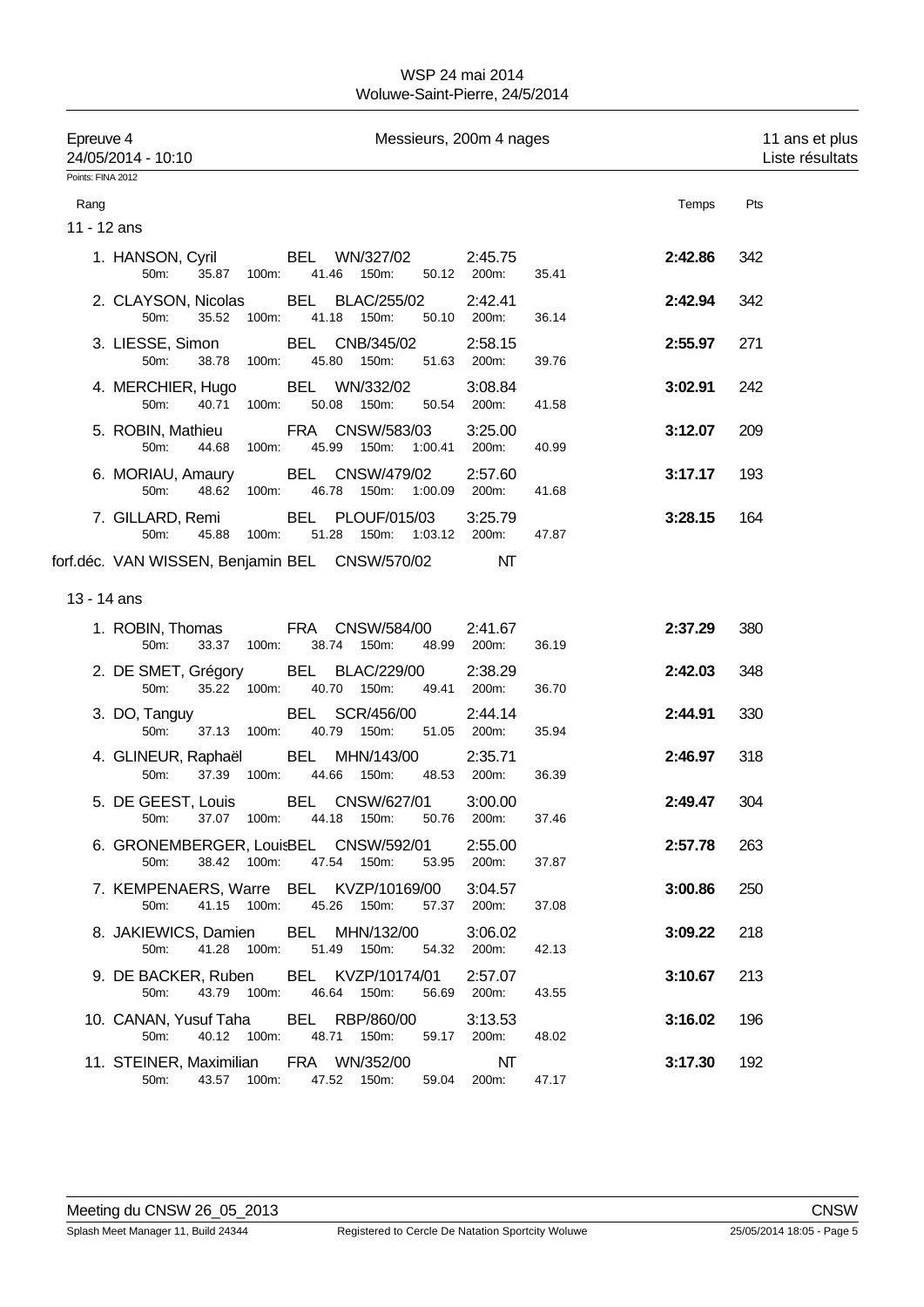# Epreuve 4, Messieurs, 200m 4 nages

### 15 - 16 ans

|  | 1. LEDNICKY, Vit<br>$50m$ :                      | 29.88       | 100m:    | CZE<br>37.02 | CNSW/514/99<br>150m:       | 41.99 | 2:23.17<br>200m:       | 33.65 | 2:22.54 | 511 |
|--|--------------------------------------------------|-------------|----------|--------------|----------------------------|-------|------------------------|-------|---------|-----|
|  | 2. VAN SCHINGEN, LudovicBEL SCR/205/98<br>50m:   | 34.93       | $100m$ : |              | 42.12<br>150m:             | 44.52 | NT<br>200m:            | 35.14 | 2:36.71 | 384 |
|  | 3. DEBONGNIE, Aymeric BEL CNSW/541/99<br>$50m$ : | 34.77       | 100m     | 40.21        | 150m:                      | 48.98 | 3:20.28<br>200m:       | 36.21 | 2:40.17 | 360 |
|  | 4. BEAUCLERCQ, Quentin BEL WN/324/99<br>$50m$ :  | 37.37 100m: |          |              | 42.73 150m:                |       | 2:38.84<br>50.53 200m: | 38.01 | 2:48.64 | 308 |
|  | 5. FOLCH, Julien<br>$50m$ :                      | 35.71 100m: |          | 43.25        | FRA WN/344/98<br>150m:     | 50.01 | 2:53.34<br>200m:       | 41.04 | 2:50.01 | 301 |
|  | 6. BEAUTHIER, Ronan<br>$50m$ :                   | 35.32       | 100m:    | 45.05        | BEL KVZP/10190/99<br>150m: | 49.22 | 2:39.44<br>200m:       | 42.00 | 2:51.59 | 293 |
|  | 17 ans et plus                                   |             |          |              |                            |       |                        |       |         |     |
|  | 1. DUNESME, Loic<br>$50m$ :                      | 30.71       | $100m$ : | BEL<br>40.27 | MHN/003/96<br>150m:        | 43.96 | 2:20.84<br>200m:       | 33.71 | 2:28.65 | 451 |
|  | 2. PARMENTIER, Aymeric BEL WN/284/93<br>$50m$ :  | 32.36       | 100m:    | 37.55        | 150m:                      | 45.88 | 2:26.63<br>200m:       | 36.26 | 2:32.05 | 421 |
|  | 3. MICHOTTE, Hadrien<br>50m:                     | 31.28       | 100m:    | 42.23        | BEL CNSW/023/89<br>150m:   | 43.69 | 2:30.00<br>200m:       | 35.67 | 2:32.87 | 414 |

| Epreuve 5<br>24/05/2014 - 10:25 |                              |            | Dames, 50m Papillon |       | 11 ans et plus<br>Liste résultats |     |
|---------------------------------|------------------------------|------------|---------------------|-------|-----------------------------------|-----|
| Points: FINA 2012               |                              |            |                     |       |                                   |     |
| Rang                            |                              |            |                     |       | Temps                             | Pts |
|                                 | 1. HAZENDONCK, Wynona BEL    |            | CNSW/631/98         | 32.50 | 31.25                             | 516 |
|                                 | 2. STREPENNE, Elisa          | <b>BEL</b> | CNB/316/00          | 32.03 | 31.81                             | 489 |
|                                 | 3. LEVEQUE, Justine          | <b>BEL</b> | MHN/017/97          | 31.73 | 32.44                             | 461 |
|                                 | 4. DEFRENNE, Blandine        | <b>BEL</b> | MHN/002/98          | 33.50 | 33.18                             | 431 |
|                                 | 5. SCARCEZ, Julie            | <b>BEL</b> | MHN/062/00          | 33.34 | 33.57                             | 416 |
|                                 | 6. DELAHAUT, Romane          | <b>BEL</b> | WN/319/99           | 35.34 | 33.95                             | 402 |
|                                 | 7. DEVREUX, Laura            | <b>BEL</b> | CNSW/543/99         | 34.87 | 34.05                             | 399 |
|                                 | 8. PIVONT, Laura             | <b>BEL</b> | CNSW/313/98         | 36.74 | 35.58                             | 349 |
|                                 | 9. FOLCH, Margot             | FRA        | WN/345/00           | 38.86 | 35.98                             | 338 |
|                                 | 10. MAUDOUX, Marion          | BEL        | CNJ/222/97          | 38.82 | 36.64                             | 320 |
|                                 | 11. NAVA, Alexandra          | ITA I      | CNSW/546/01         | 53.57 | 37.72                             | 293 |
|                                 | 12. NORIEGA BURRILL, AygıAZE |            | CNSW/635/03         | 42.10 | 38.33                             | 279 |
|                                 | 13. WUILLEM, Sannerie        | <b>BEL</b> | RBP/793/99          | 37.90 | 38.46                             | 276 |
|                                 | 14. COCU, Florine            | <b>BEL</b> | MHN/040/98          | 36.37 | 39.12                             | 263 |
|                                 | 15. VANDYCK, Eline           | <b>BEL</b> | SCR/163/99          | 41.47 | 39.57                             | 254 |
|                                 | 16. CALLIER, Sandy           | <b>BEL</b> | CNJ/191/00          | 40.92 | 41.84                             | 215 |
|                                 | 17. PEOLIDOU, Theodora       | <b>BEL</b> | CNSW/650/02         | NΤ    | 43.94                             | 185 |
|                                 | forf.nd. GREENFIELD, Sydney  | <b>BEL</b> | MHN/146/99          | NΤ    |                                   |     |
|                                 | forf.nd. TCHALTSEV, Elisa    | BEL        | RBP/802/99          | 35.93 |                                   |     |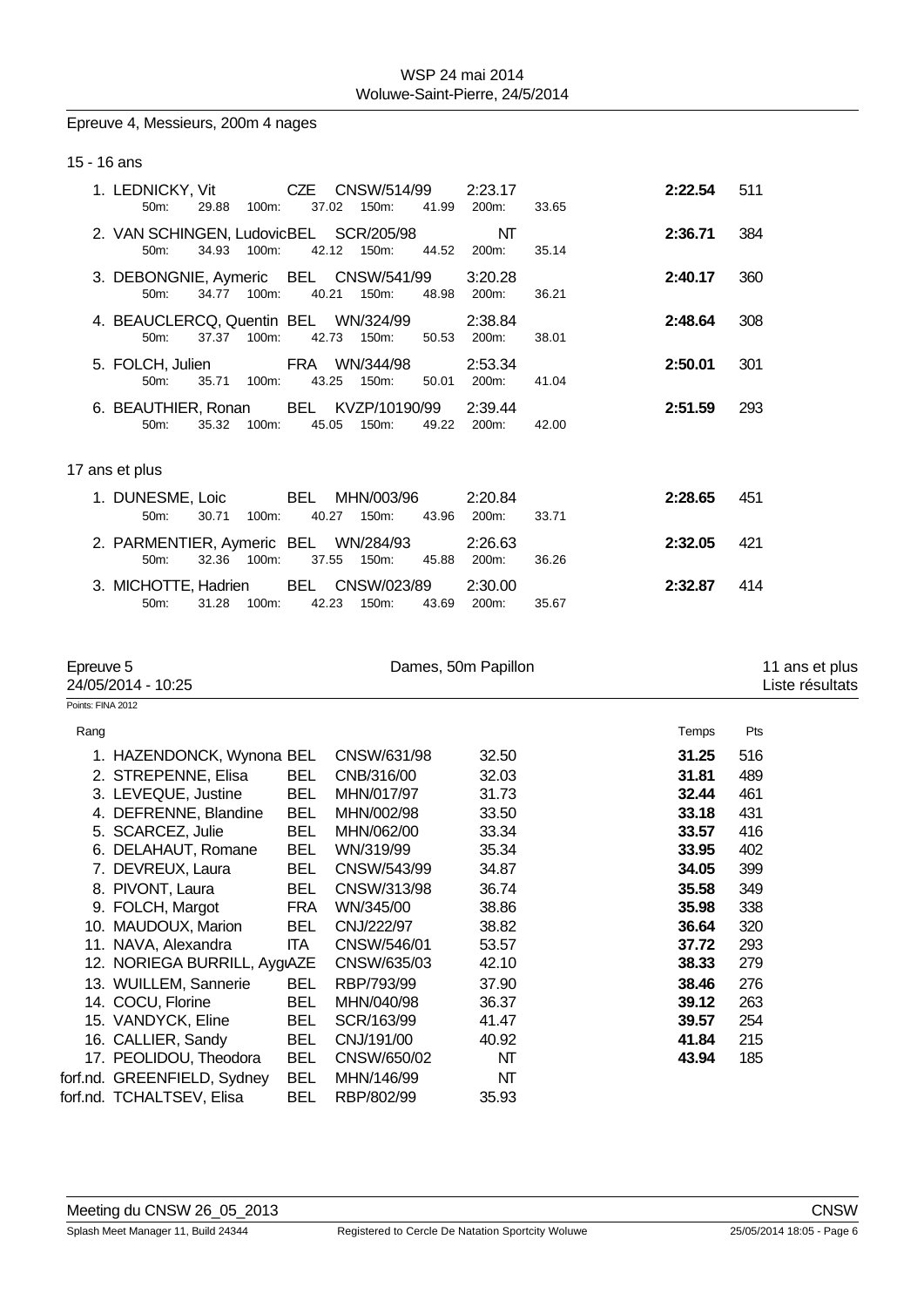| Epreuve 6         | 24/05/2014 - 10:30           |            |                    | Messieurs, 50m Papillon |       | 11 ans et plus<br>Liste résultats |
|-------------------|------------------------------|------------|--------------------|-------------------------|-------|-----------------------------------|
| Points: FINA 2012 |                              |            |                    |                         |       |                                   |
| Rang              |                              |            |                    |                         | Temps | Pts                               |
|                   | 1. RENAUX, Antoine           | <b>BEL</b> | <b>BLAC/247/00</b> | 29.97                   | 29.17 | 454                               |
|                   | 2. POPGEORGIEV, Georgi       | <b>BEL</b> | RBP/938/96         | 29.30                   | 29.21 | 452                               |
|                   | 3. MORIAU, Thibault          | <b>BEL</b> | CNSW/314/99        | 33.45                   | 30.19 | 410                               |
|                   | 4. WISEUR, Valentin          | <b>BEL</b> | MHN/061/96         | 30.81                   | 30.49 | 398                               |
|                   | 5. DUNESME, Loic             | <b>BEL</b> | MHN/003/96         | 29.28                   | 30.65 | 391                               |
|                   | 6. COHNEN, Miguel            | <b>ESP</b> | WN/280/96          | 30.28                   | 31.22 | 370                               |
|                   | 7. VOLCHER, Steven           | <b>BEL</b> | MHN/033/97         | 30.60                   | 31.74 | 352                               |
|                   | 8. BRESOUX, Olivier          | <b>BEL</b> | CNSW/013/69        | 31.68                   | 32.04 | 343                               |
|                   | 9. GEORGE, Xavier            | <b>IRL</b> | CNSW/657/99        | 33.00                   | 32.45 | 330                               |
|                   | 10. MOORE, Ryan              | <b>USA</b> | WN/271/96          | 35.21                   | 34.86 | 266                               |
|                   | 11. HADJ, Walid              | <b>BEL</b> | RBP/935/99         | 38.82                   | 35.19 | 258                               |
|                   | 12. FENASSE, Nicolas         | <b>BEL</b> | CNSW/590/00        | 39.00                   | 35.28 | 256                               |
|                   | 13. MACKAY, Conor            | <b>IRL</b> | CNSW/645/01        | 42.00                   | 38.47 | 198                               |
|                   | 14. VAN GELDEREN, Arthur BEL |            | WN/262/97          | 38.96                   | 41.70 | 155                               |
|                   | 15. EVERAETS, Antoine        | <b>BEL</b> | RBP/870/00         | 47.54                   | 49.30 | 94                                |
|                   |                              |            |                    |                         |       |                                   |
|                   |                              |            |                    |                         |       |                                   |
| Epreuve 7         |                              |            |                    | Dames, 50m Dos          |       | 11 ans et plus                    |
|                   | 24/05/2014 - 10:30           |            |                    |                         |       | Liste résultats                   |
| Points: FINA 2012 |                              |            |                    |                         |       |                                   |
| Rang              |                              |            |                    |                         | Temps | Pts                               |
|                   | 1. DEVREUX, Laura            | <b>BEL</b> | CNSW/543/99        | 33.83                   | 33.76 | 514                               |
|                   | 2. LEVEQUE, Justine          | <b>BEL</b> | MHN/017/97         | 31.72                   | 33.91 | 508                               |
|                   | STOLL, Justine               | <b>SUI</b> | CNSW/516/97        | 35.36                   | 33.91 | 508                               |
|                   | 4. FAVART, Megan             | <b>BEL</b> | WN/360/98          | 34.22                   | 34.36 | 488                               |
|                   | 5. VOLCHER, Caroline         | <b>BEL</b> | MHN/043/98         | 33.47                   | 36.33 | 413                               |
|                   | 6. BRANDT, Tasha             | <b>BEL</b> | CNSW/518/98        | 36.85                   | 36.38 | 411                               |
|                   | 7. DEFRENNE, Blandine        | <b>BEL</b> | MHN/002/98         | 35.82                   | 36.51 | 407                               |
|                   | 8. GIRS, Manon               | <b>BEL</b> | CNB/321/99         | 35.53                   | 36.77 | 398                               |
|                   | 9. VAN OUDENHOVE, Naïs BEL   |            | CNSW/551/99        | 37.65                   | 36.89 | 394                               |
|                   | 10. LACHAPELLE, Hélène       | <b>BEL</b> | WN/309/00          | 41.15                   | 37.84 | 365                               |
|                   | 11. SENES, Emma              | BEL        | CNSW/497/01        | 41.63                   | 38.92 | 336                               |
|                   | 12. MAHY, Alexandra          | <b>BEL</b> | CNJ/215/99         | 39.08                   | 39.27 | 327                               |
|                   | 13. VERBIST, Joyce           | <b>BEL</b> | KVZP/20164/98      | 38.02                   | 40.10 | 307                               |
|                   | 14. SCARCEZ, Julie           | <b>BEL</b> | MHN/062/00         | 40.80                   | 41.33 | 280                               |
|                   | 15. PORTON, Leslie           | <b>BEL</b> | RBP/920/97         | 42.39                   | 41.79 | 271                               |
|                   | 16. DUNCA, Audrey            | <b>BEL</b> | CNSW/628/03        | 46.27                   | 41.99 | 267                               |
|                   | 17. HEYMANS, Alissia         | <b>BEL</b> | CNSW/632/01        | 47.23                   | 42.36 | 260                               |
|                   | 18. KIAMBI, Pauline          | <b>BEL</b> | KVZP/21005/02      | 44.31                   | 43.82 | 235                               |
|                   | 19. CARANANOS, Jade          | <b>BEL</b> | SCR/191/02         | NΤ                      | 45.16 | 215                               |
|                   | 20. DECLOEDT, Marie          | <b>BEL</b> | KVZP/20195/00      | 47.52                   | 45.23 | 214                               |
|                   | 21. MAUDOUX, Romane          | <b>BEL</b> | CNJ/223/99         | 44.03                   | 45.51 | 210                               |
|                   | 22. BASTIN, Louise           | <b>BEL</b> | SCR/202/02         | NT                      | 48.74 | 171                               |
|                   | disq. GREENFIELD, Sydney     | <b>BEL</b> | MHN/146/99         | 43.41                   |       |                                   |
|                   | forf.nd. COCU, Olympe        | <b>BEL</b> | MHN/067/01         | 42.37                   |       |                                   |
|                   | forf.déc. GREENFIELD, Ellen  | <b>BEL</b> | MHN/145/01         | 44.91                   |       |                                   |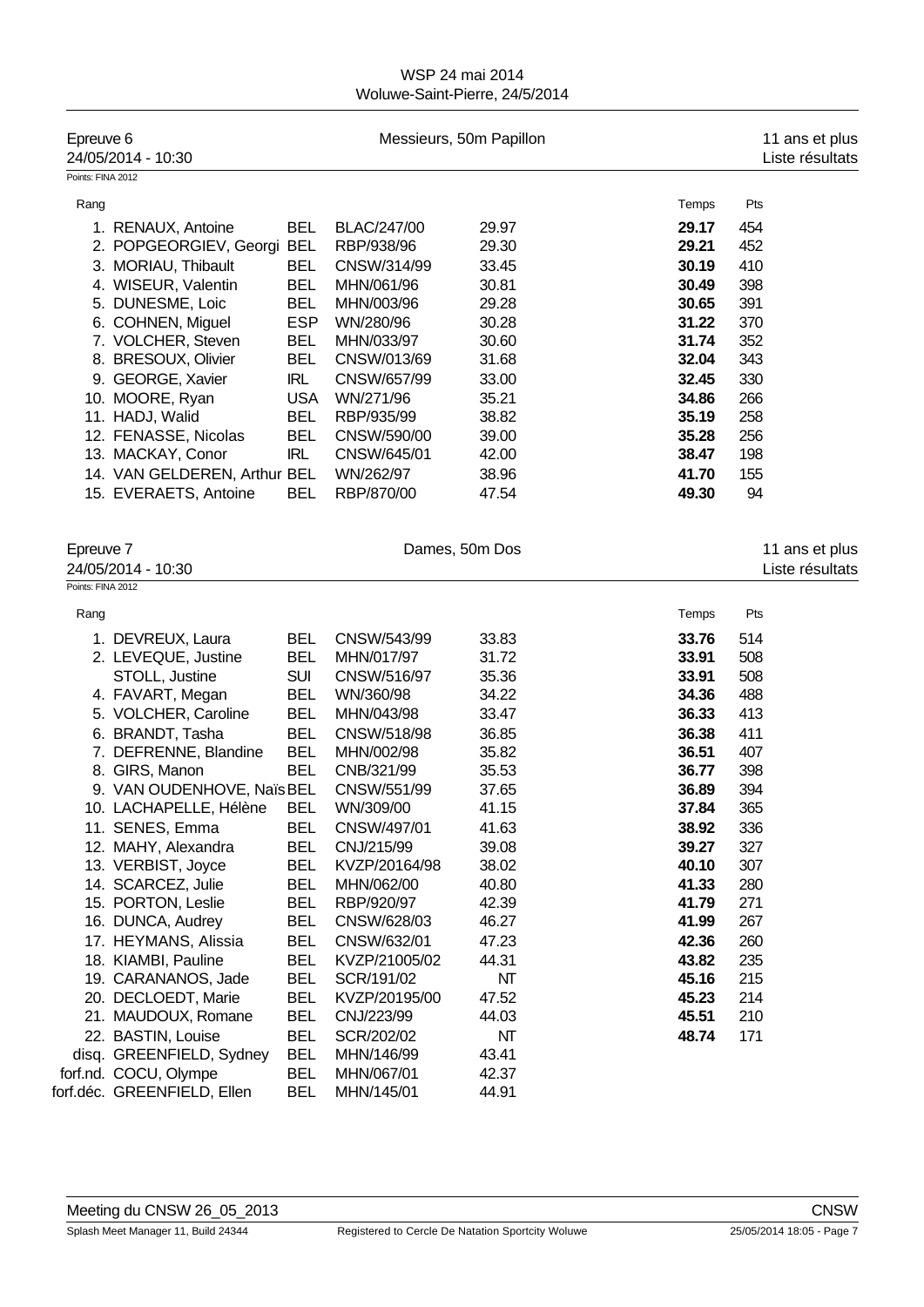| Epreuve 8<br>24/05/2014 - 10:35 |            |               | Messieurs, 50m Dos |         |     | 11 ans et plus<br>Liste résultats |
|---------------------------------|------------|---------------|--------------------|---------|-----|-----------------------------------|
| Points: FINA 2012               |            |               |                    |         |     |                                   |
| Rang                            |            |               |                    | Temps   | Pts |                                   |
| 1. HEERSBRANDT, FrançoiBEL      |            | CNSW/665/89   | 26.43              | 26.91   | 712 |                                   |
| 2. LEDNICKY, Vit                | <b>CZE</b> | CNSW/514/99   | 35.19              | 31.88   | 428 |                                   |
| 3. BOULLE, Romain               | <b>BEL</b> | CNSW/247/97   | 32.98              | 32.15   | 418 |                                   |
| 4. VERBAUWHEDE, TristanBEL      |            | CNSW/400/96   | 34.77              | 33.04   | 385 |                                   |
| 5. JACQUEMYN, Gabriel           | <b>BEL</b> | CNJ/182/98    | 32.96              | 33.61   | 365 |                                   |
| 6. DARGE, Martin                | <b>BEL</b> | SCR/181/99    | 35.00              | 33.87   | 357 |                                   |
| 7. WISEUR, Valentin             | <b>BEL</b> | MHN/061/96    | 32.86              | 34.15   | 348 |                                   |
| 8. VOLCHER, Steven              | <b>BEL</b> | MHN/033/97    | 32.58              | 34.35   | 342 |                                   |
| 9. DE BACKER, Ruben             | <b>BEL</b> | KVZP/10174/01 | 34.70              | 35.22   | 318 |                                   |
| 10. GLINEUR, Raphaël            | <b>BEL</b> | MHN/143/00    | 35.64              | 36.00   | 297 |                                   |
| 11. PHILIPS, Baptiste           | <b>BEL</b> | CNB/999/02    | 40.96              | 40.73   | 205 |                                   |
| 12. BEAUTHIER, Killian          | <b>BEL</b> | KVZP/10207/02 | 38.98              | 41.36   | 196 |                                   |
| 13. JAKIEWICS, Damien           | <b>BEL</b> | MHN/132/00    | 42.43              | 43.06   | 174 |                                   |
| 14. GIRS, Maxime                | <b>BEL</b> | CNB/360/01    | 44.25              | 44.28   | 160 |                                   |
| 15. BELASRI, Tim                | <b>BEL</b> | KVZP/11012/03 | 47.30              | 47.87   | 126 |                                   |
| 16. DECLOEDT, Nicolas           | <b>BEL</b> | KVZP/11010/03 | NΤ                 | 48.62   | 120 |                                   |
| 17. THONARD, Axel               | <b>BEL</b> | CNSPA/353/02  | 47.73              | 49.13   | 117 |                                   |
| Epreuve 9<br>24/05/2014 - 10:40 |            |               | Filles, 50m Dos    |         |     | $8 - 10$ ans<br>Liste résultats   |
| Points: FINA 2012               |            |               |                    |         |     |                                   |
| Rang                            |            |               |                    | Temps   | Pts |                                   |
| 8 ans                           |            |               |                    |         |     |                                   |
| 1. LIESSE, Aurore               | BEL        | CNB/364/06    | 56.58              | 54.40   | 123 |                                   |
|                                 |            |               |                    | 1:04.82 |     |                                   |
| 2. PORRINI, Nora                | <b>BEL</b> | CNB/365/06    | 1:15.65            |         | 72  |                                   |
| 9 ans                           |            |               |                    |         |     |                                   |
| 1. GASPARD, Marie               | <b>BEL</b> | CNB/355/05    | 45.72              | 44.97   | 217 |                                   |
| 10 ans                          |            |               |                    |         |     |                                   |
| 1. KOVACS, Adel                 | <b>HUN</b> | CNSW/641/04   | 48.41              | 46.42   | 198 |                                   |
| 2. DARGE, Zoë                   | <b>BEL</b> | SCR/192/04    | NΤ                 | 47.88   | 180 |                                   |
| 3. DE BACKER, Annelore          | <b>BEL</b> | KVZP/21008/04 | NΤ                 | 48.54   | 173 |                                   |
| Epreuve 10                      |            |               | Garçons, 50m Dos   |         |     | 8 - 10 ans                        |
| 24/05/2014 - 10:45              |            |               |                    |         |     | Liste résultats                   |
| Points: FINA 2012               |            |               |                    |         |     |                                   |
| Rang                            |            |               |                    | Temps   | Pts |                                   |
| 9 ans                           |            |               |                    |         |     |                                   |
| 1. MAESSEN, Finn                | <b>BEL</b> | KVZP/11007/05 | NΤ                 | 49.02   | 117 |                                   |
| 10 ans                          |            |               |                    |         |     |                                   |

1. CAMERLYNCK, Mathias BEL KVZP/10208/04 46.09 **43.59** 167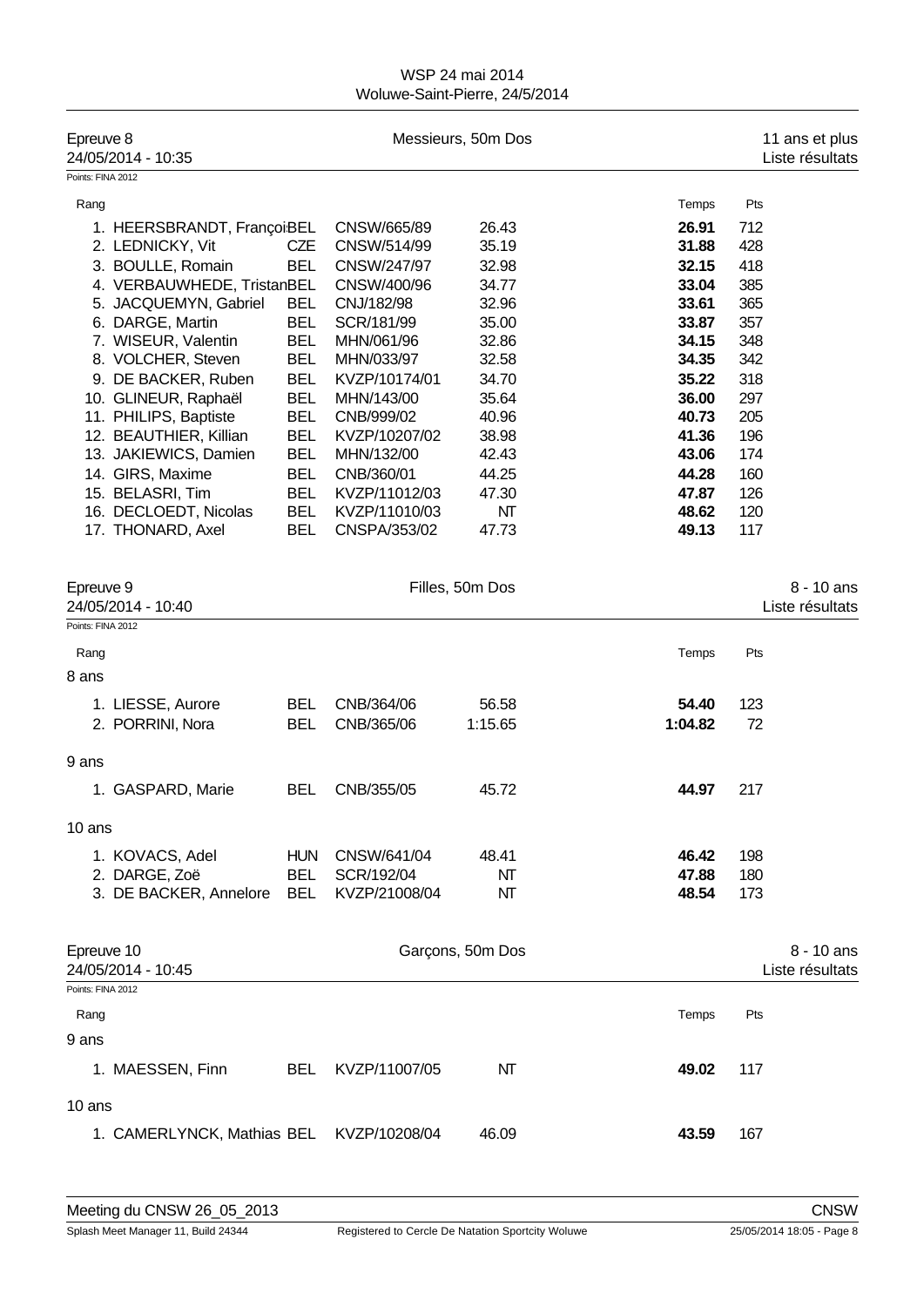| Epreuve 11<br>24/05/2014 - 10:45 |                                                                                        |                                                          | Dames, 100m Papillon          |         | 11 ans et plus<br>Liste résultats |  |
|----------------------------------|----------------------------------------------------------------------------------------|----------------------------------------------------------|-------------------------------|---------|-----------------------------------|--|
| Points: FINA 2012                |                                                                                        |                                                          |                               |         |                                   |  |
| Rang                             |                                                                                        |                                                          |                               | Temps   | Pts                               |  |
| 11 - 12 ans                      |                                                                                        |                                                          |                               |         |                                   |  |
|                                  | 1. CORNELIS, Anaïs<br>50m:<br>45.28                                                    | BEL WN/326/02<br>100m:<br>45.17                          | 1:27.78                       | 1:30.45 | 238                               |  |
|                                  | 2. KOPA, Madli<br>47.03 100m:<br>50m:                                                  | EST CNSW/633/02<br>51.93                                 | NΤ                            | 1:38.96 | 181                               |  |
| 13 - 14 ans                      |                                                                                        |                                                          |                               |         |                                   |  |
|                                  | 1. STREPENNE, Elisa<br>33.37 100m:<br>50m:                                             | BEL CNB/316/00<br>39.87                                  | 1:11.20                       | 1:13.24 | 448                               |  |
|                                  | 36.99 100m:<br>50m:                                                                    | 2. VANDERSTAPPEN, Kim BEL KVZP/20185/01<br>43.42         | 1:22.75                       | 1:20.41 | 338                               |  |
|                                  | 3. WILD, Joséphine<br>50m:<br>38.64<br>100m:                                           | GBR CNSW/536/01<br>44.04                                 | 1:23.24                       | 1:22.68 | 311                               |  |
|                                  | 4. TOUSSAINT, Alizée<br>50m:<br>38.94                                                  | BEL WN/328/01<br>100m:<br>47.36                          | 1:22.66                       | 1:26.30 | 274                               |  |
|                                  | 5. DUNCA, Mara<br>50m:<br>39.77                                                        | BEL CNSW/529/01<br>100m:<br>49.86                        | 1:25.99                       | 1:29.63 | 244                               |  |
|                                  | disq. CREMER, Auriane<br>forf.nd. PITTERI, Maria-Cristina BEL<br>forf.nd. COCU, Olympe | BEL CNB/325/01<br>SCC/620/00<br><b>BEL</b><br>MHN/067/01 | 1:21.33<br>1:05.64<br>1:38.41 |         |                                   |  |
| 15 - 16 ans                      |                                                                                        |                                                          |                               |         |                                   |  |
|                                  | 1. GILBERT, Juliette<br>50m:<br>34.53 100m:                                            | BEL WN/245/98<br>41.47                                   | 1:16.93                       | 1:16.00 | 401                               |  |
|                                  | 2. BACCAUW, Manon<br>50m:<br>35.68                                                     | BEL MHN/018/98<br>100m:<br>41.78                         | 1:14.92                       | 1:17.46 | 379                               |  |
|                                  | 50m: 37.48 100m: 41.32                                                                 | 3. DELAHAUT, Romane BEL WN/319/99                        | 1:20.30                       | 1:18.80 | 360                               |  |
|                                  | 36.80 100m:<br>50m:                                                                    | 4. JEVENS, Clodagh IRL WN/295/98<br>42.22                | 1:16.98                       | 1:19.02 | 357                               |  |
|                                  | 50m:<br>38.02 100m:                                                                    | 5. TALEB, Yasmine BEL MHN/103/99<br>50.13                | 1:20.49                       | 1:28.15 | 257                               |  |
|                                  | 40.91 100m:<br>50m:                                                                    | 6. VOLCHER, Wendy BEL MHN/034/98<br>49.93                | 1:26.40                       | 1:30.84 | 235                               |  |
|                                  | 17 ans et plus                                                                         |                                                          |                               |         |                                   |  |
|                                  | 31.69 100m:<br>50m:                                                                    | 1. KOENIG, Fanny BEL CNSW/638/89<br>37.21                | 1:13.00                       | 1:08.90 | 538                               |  |
|                                  | 2. MAUDOUX, Marion<br>50m:<br>39.38                                                    | BEL CNJ/222/97<br>100m:<br>51.04                         | 1:29.43                       | 1:30.42 | 238                               |  |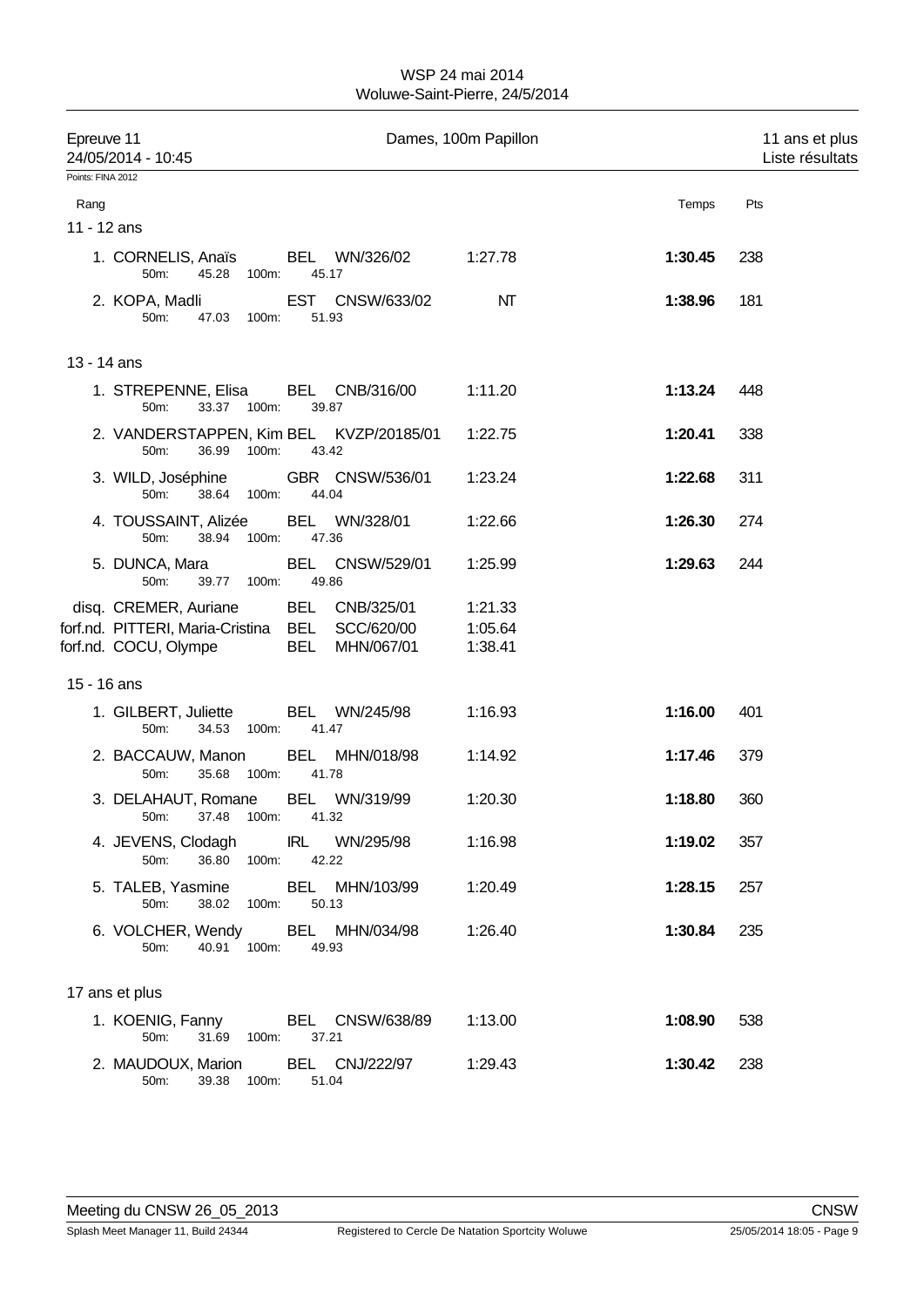| Epreuve 12<br>24/05/2014 - 10:50<br>Points: FINA 2012 |                                                 | Messieurs, 100m Papillon |         | 11 ans et plus<br>Liste résultats |
|-------------------------------------------------------|-------------------------------------------------|--------------------------|---------|-----------------------------------|
|                                                       |                                                 |                          |         |                                   |
| Rang<br>11 - 12 ans                                   |                                                 |                          | Temps   | Pts                               |
|                                                       |                                                 |                          |         |                                   |
| 1. CARNEIRO, Joao<br>35.11<br>50m:                    | BEL PLOUF/013/03<br>100m:<br>41.63              | 1:16.23                  | 1:16.74 | 273                               |
| 2. FOLCH, Remi<br>50m:<br>46.99                       | FRA WN/346/03<br>58.32<br>100m:                 | 1:40.03                  | 1:45.31 | 105                               |
| 13 - 14 ans                                           |                                                 |                          |         |                                   |
| 1. RENAUX, Antoine<br>50m:<br>30.64                   | <b>BEL BLAC/247/00</b><br>36.56<br>100m:        | 1:07.90                  | 1:07.20 | 407                               |
| 2. JAKIEWICS, Damien<br>43.20 100m:<br>50m:           | BEL MHN/132/00<br>54.57                         | 1:32.70                  | 1:37.77 | 132                               |
| 15 - 16 ans                                           |                                                 |                          |         |                                   |
| 1. DE SMET, Guillaume<br>29.59 100m:<br>50m:          | BEL BLAC/220/99<br>33.51                        | 1:02.05                  | 1:03.10 | 492                               |
| 50m:<br>34.60 100m:                                   | 2. VAN SCHINGEN, LudovicBEL SCR/205/98<br>37.71 | NΤ                       | 1:12.31 | 327                               |
| 3. BALLAS, Evangelos<br>50m:<br>35.24 100m:           | GRE RBP/926/98<br>43.53                         | 1:20.00                  | 1:18.77 | 253                               |
| forf.déc. ABIB, Driss                                 | BEL CNSW/471/98                                 | 1:06.45                  |         |                                   |
| 17 ans et plus                                        |                                                 |                          |         |                                   |
| 29.38 100m:<br>50m:                                   | 1. HEERSBRANDT, FrançoiBEL CNSW/665/89<br>31.02 | 53.06                    | 1:00.40 | 561                               |
| 30.80 100m:<br>50m:                                   | 2. POPGEORGIEV, Georgi BEL RBP/938/96<br>36.75  | 1:05.46                  | 1:07.55 | 401                               |
| 3. DUNESME, Loic<br>33.24<br>50m:                     | <b>BEL</b><br>MHN/003/96<br>100m:<br>37.41      | 1:04.41                  | 1:10.65 | 350                               |
| 4. VOLCHER, Steven<br>32.80<br>50m:                   | <b>BEL</b><br>MHN/033/97<br>100m:<br>39.24      | 1:10.73                  | 1:12.04 | 330                               |
| 5. MOORE, Ryan<br>50m:<br>37.29                       | USA WN/271/96<br>45.52<br>100m:                 | 1:20.70                  | 1:22.81 | 217                               |
| Epreuve 13<br>24/05/2014 - 10:55<br>Points: FINA 2012 |                                                 | Dames, 100m Dos          |         | 11 ans et plus<br>Liste résultats |

Rang Passacres and the contract of the contract of the contract of the contract of the contract of the contract of the contract of the contract of the contract of the contract of the contract of the contract of the contrac

Meeting du CNSW 26\_05\_2013 CNSW CNSW CNSW CNSW CNSW CNSW CNSW Splash Meet Manager 11, Build 24344 Registered to Cercle De Natation Sportcity Woluwe 25/05/2014 18:05 - Page 10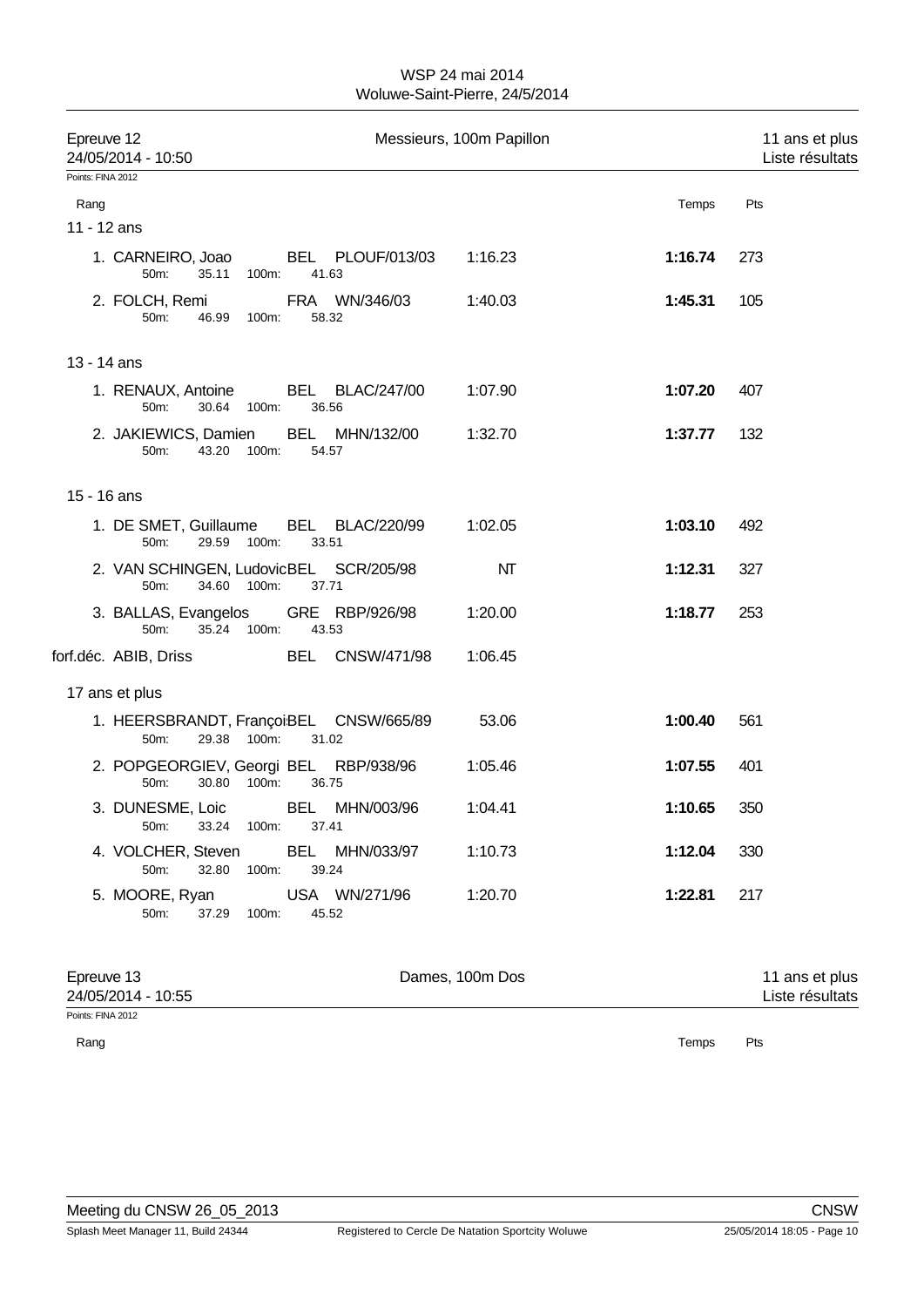# Epreuve 13, Dames, 100m Dos

| 11 - 12 ans                    |                        |                                                                  |                        |                    |            |
|--------------------------------|------------------------|------------------------------------------------------------------|------------------------|--------------------|------------|
| 1. BULS, Lola<br>50m:          | 41.36 100m:            | BEL CNB/331/03<br>42.54                                          | 1:18.21                | 1:23.90            | 332        |
| 50 <sub>m</sub> :              | 43.89 100m:            | 2. DUNCA, Audrey BEL CNSW/628/03 1:31.90<br>44.51                |                        | 1:28.40            | 284        |
| 50m:                           | 46.65 100m: 48.23      | 3. PENA FERNANDEZ, JulieBEL CNSW/649/03                          | 1:34.03                | 1:34.88            | 229        |
| 50m:                           | 47.55<br>100m:         | 4. PORRINI, Alyssa BEL CNB/330/03<br>48.51                       | 1:33.17                | 1:36.06            | 221        |
| 50 <sub>m</sub> :              | 49.46 100m:            | 5. LOPEZ DE GOICOECHE.ESP CNSW/643/02<br>48.04                   | $\mathsf{M}\mathsf{T}$ | 1:37.50            | 211        |
| 6. PORTON, Olivia              | 50m: 47.28 100m: 50.56 | BEL CNSW/534/02 1:38.41                                          |                        | 1:37.84            | 209        |
| 8. CARANANOS, Jade<br>50m:     | 52.16 100m:            | 7. PEOLIDOU, Theodora BEL CNSW/650/02<br>BEL SCR/191/02<br>48.56 | 1:45.00<br>NT          | 1:38.97<br>1:40.72 | 202<br>192 |
| $13 - 14$ ans                  |                        |                                                                  |                        |                    |            |
| 50m:                           | 39.19 100m:            | 1. HUYGHEBAERT, Imane BEL CNSW/490/01 1:21.85<br>40.70           |                        | 1:19.89            | 385        |
| 2. GASPARD, Florine            | 50m: 38.83 100m:       | BEL CNB/320/01<br>41.40                                          | 1:15.07                | 1:20.23            | 380        |
| 3. SENES, Emma<br>50m:         | 40.92 100m: 42.39      | BEL CNSW/497/01                                                  | 1:24.43                | 1:23.31            | 339        |
| 4. ROUGET, Julie<br>50m:       | 40.88 100m:            | BEL CNJ/196/01<br>42.81                                          | 1:24.17                | 1:23.69            | 334        |
| 5. NAVA, Alexandra             | 50m: 41.76 100m:       | <b>ITA</b><br>CNSW/546/01<br>42.78                               | 1:22.69                | 1:24.54            | 324        |
| 6. VISEE, Chloe                | 50m: 41.40 100m:       | BEL MHN/011/01<br>43.25                                          | 1:21.56                | 1:24.65            | 323        |
| 7. JEVENS, Laura<br>50m: 46.39 | 100m:                  | <b>IRL</b><br>WN/353/01<br>46.06                                 | 1:35.52                | 1:32.45            | 248        |
| 8. VUKADIN, Anja<br>50m:       | 46.26 100m:            | CRO RBP/822/00<br>46.74                                          | 1:31.53                | 1:33.00            | 244        |
| 9. DECLOEDT, Marie<br>50m:     | 47.45<br>100m:         | BEL KVZP/20195/00<br>49.90                                       | 1:33.95                | 1:37.35            | 212        |
| forf.nd. BETTIOL, Marta        |                        | <b>ITA</b><br>RBP/818/01                                         | 1:32.17                |                    |            |
| 15 - 16 ans                    |                        |                                                                  |                        |                    |            |
| 50m:                           | 100m:<br>34.40         | 1. HAZENDONCK, Wynona BEL CNSW/631/98<br>35.76                   | 1:09.71                | 1:10.16            | 568        |
| 2. FAVART, Megan<br>50m:       | 37.84 100m:            | BEL WN/360/98<br>38.07                                           | 1:13.92                | 1:15.91            | 448        |
| 3. FAVART, Manon<br>50m:       | 38.26 100m:            | BEL WN/359/98<br>39.48                                           | 1:21.17                | 1:17.74            | 417        |
| 4. VANVYNCKT, Lisa<br>50m:     | 37.15<br>100m:         | BEL CNSW/596/99<br>41.40                                         | 1:18.62                | 1:18.55            | 405        |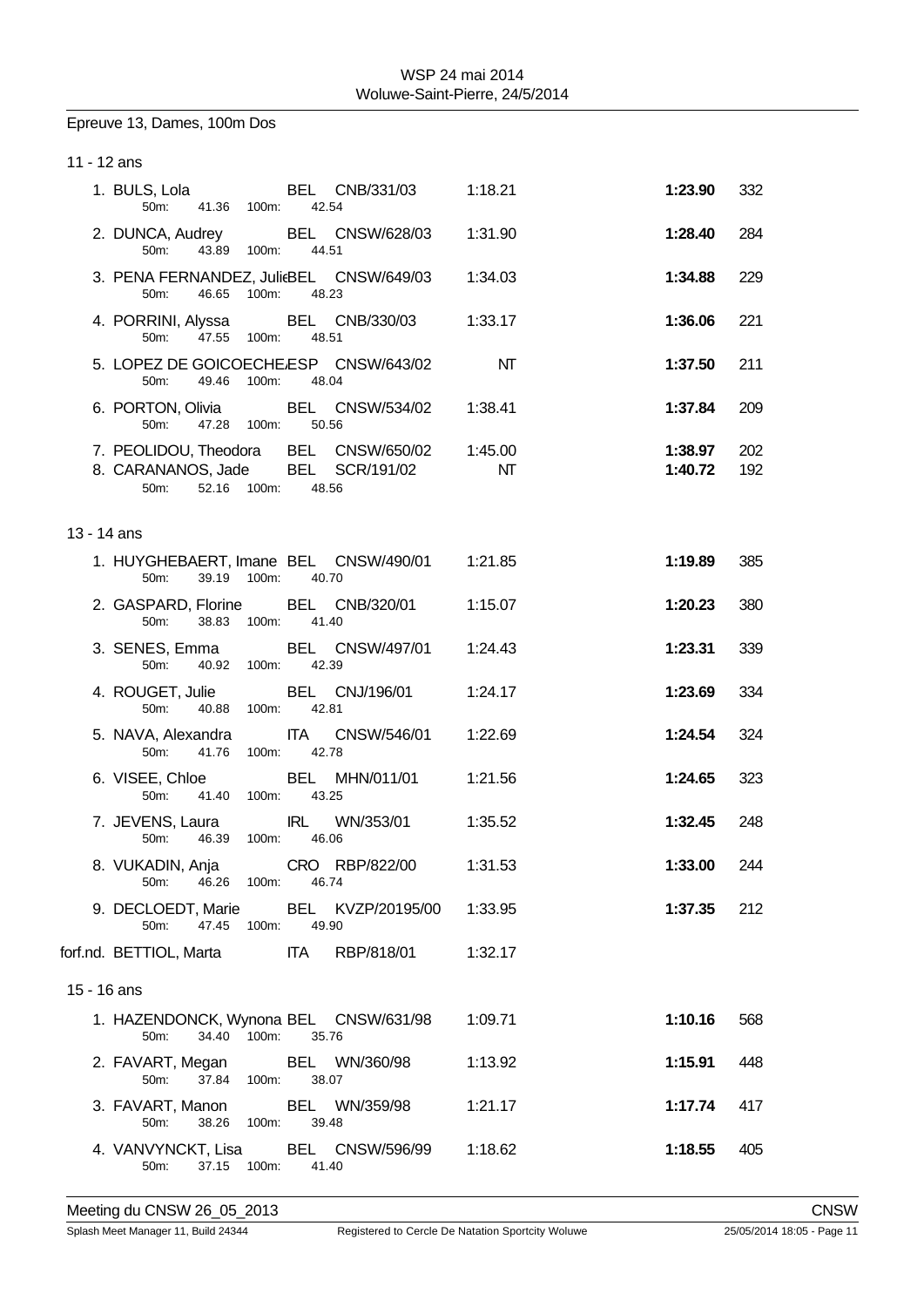Epreuve 13, Filles, 100m Dos, 15 - 16 ans

| Rang |                                                                       |            |                 |                    | Temps   | Pts |
|------|-----------------------------------------------------------------------|------------|-----------------|--------------------|---------|-----|
|      | 5. GIRS, Manon<br>39.31 100m:<br>$50m$ :                              | 41.68      | BEL CNB/321/99  | 1:18.35            | 1:20.99 | 369 |
|      | 6. NOISET, Sorenza BEL CNSW/396/99<br>39.13<br>50m:<br>100m:          | 42.12      |                 | 1:22.24            | 1:21.25 | 366 |
|      | 7. MAGREMANNE, Zoé BEL WN/279/99<br>39.51 100m:<br>50m:               | 42.14      |                 | 1:26.14            | 1:21.65 | 360 |
|      | 8. WUILLEM, Sannerie BEL RBP/793/99<br>41.20 100m:<br>50m:            | 41.90      |                 | 1:20.71            | 1:23.10 | 342 |
|      | 9. VERBIST, Joyce BEL KVZP/20164/98<br>$50m$ :<br>41.49 100m:         | 44.60      |                 | 1:22.41            | 1:26.09 | 307 |
|      | 10. SCHROEDER, Chloé BEL CNB/323/99                                   |            |                 | 1:27.69            | 1:31.07 | 259 |
|      | 11. WERNER, Aurore BEL CNB/290/98<br>$50m$ :<br>45.05 100m:           | 47.26      |                 | 1:26.84            | 1:32.31 | 249 |
|      | 12. OPSTRUP, Mckayla USA WN/321/99<br>45.51 100m:<br>50m:             | 50.23      |                 | 1:31.85            | 1:35.74 | 223 |
|      | 13. DEVOOGDT, Inne BEL KVZP/21004/99<br>50m:<br>51.89<br>100m:        | 54.79      |                 | 1:51.01            | 1:46.68 | 161 |
|      | forf.nd. TCHALTSEV, Elisa BEL RBP/802/99<br>forf.nd. DONNELLY, Claire | <b>IRL</b> | WN/290/98       | 1:24.73<br>1:19.77 |         |     |
|      | 17 ans et plus                                                        |            |                 |                    |         |     |
|      | 1. STOLL, Justine<br>50m:<br>36.16<br>100m:                           | 41.02      | SUI CNSW/516/97 | 1:13.10            | 1:17.18 | 427 |
|      | 2. PORTON, Leslie<br>50m:<br>46.82<br>100m:                           | 48.43      | BEL RBP/920/97  | 1:34.00            | 1:35.25 | 227 |
|      | forf.déc. VANDERGEETEN, Marie BEL CNSW/139/86                         |            |                 | 1:13.50            |         |     |

| Epreuve 14<br>24/05/2014 - 11:05                                                  | Messieurs, 100m Dos |         | 11 ans et plus<br>Liste résultats |  |
|-----------------------------------------------------------------------------------|---------------------|---------|-----------------------------------|--|
| Points: FINA 2012                                                                 |                     |         |                                   |  |
| Rang                                                                              |                     | Temps   | Pts                               |  |
| 11 - 12 ans                                                                       |                     |         |                                   |  |
| 1. HANSON, Cyril<br>BEL<br>WN/327/02                                              | 1:19.64             | 1:18.38 | 290                               |  |
| 2. LIESSE, Simon<br>BEL<br>CNB/345/02<br>40.84 100m:<br>$50m$ :<br>42.08          | 1:21.11             | 1:22.92 | 245                               |  |
| BEL CNSW/479/02<br>3. MORIAU, Amaury<br>42.25 100m:<br>$50m$ :<br>41.87           | 1:22.98             | 1:24.12 | 235                               |  |
| 4. MARION, Xavier BEL CNSW/646/03<br>41.23<br>50 <sub>m</sub> :<br>100m:<br>43.41 | 1:27.81             | 1:24.64 | 231                               |  |
| FRA CNSW/583/03<br>5. ROBIN, Mathieu<br>43.22<br>100m:<br>$50m$ :<br>43.87        | 1:28.76             | 1:27.09 | 212                               |  |
| 6. GOMEZ GRANADOS, JavESP CNSW/629/02<br>42.66<br>100m:<br>45.29<br>50m           | 1:29.65             | 1:27.95 | 205                               |  |
| 7. BEAUTHIER, Killian BEL KVZP/10207/02<br>44.19 100m:<br>46.51<br>50m:           | 1:26.51             | 1:30.70 | 187                               |  |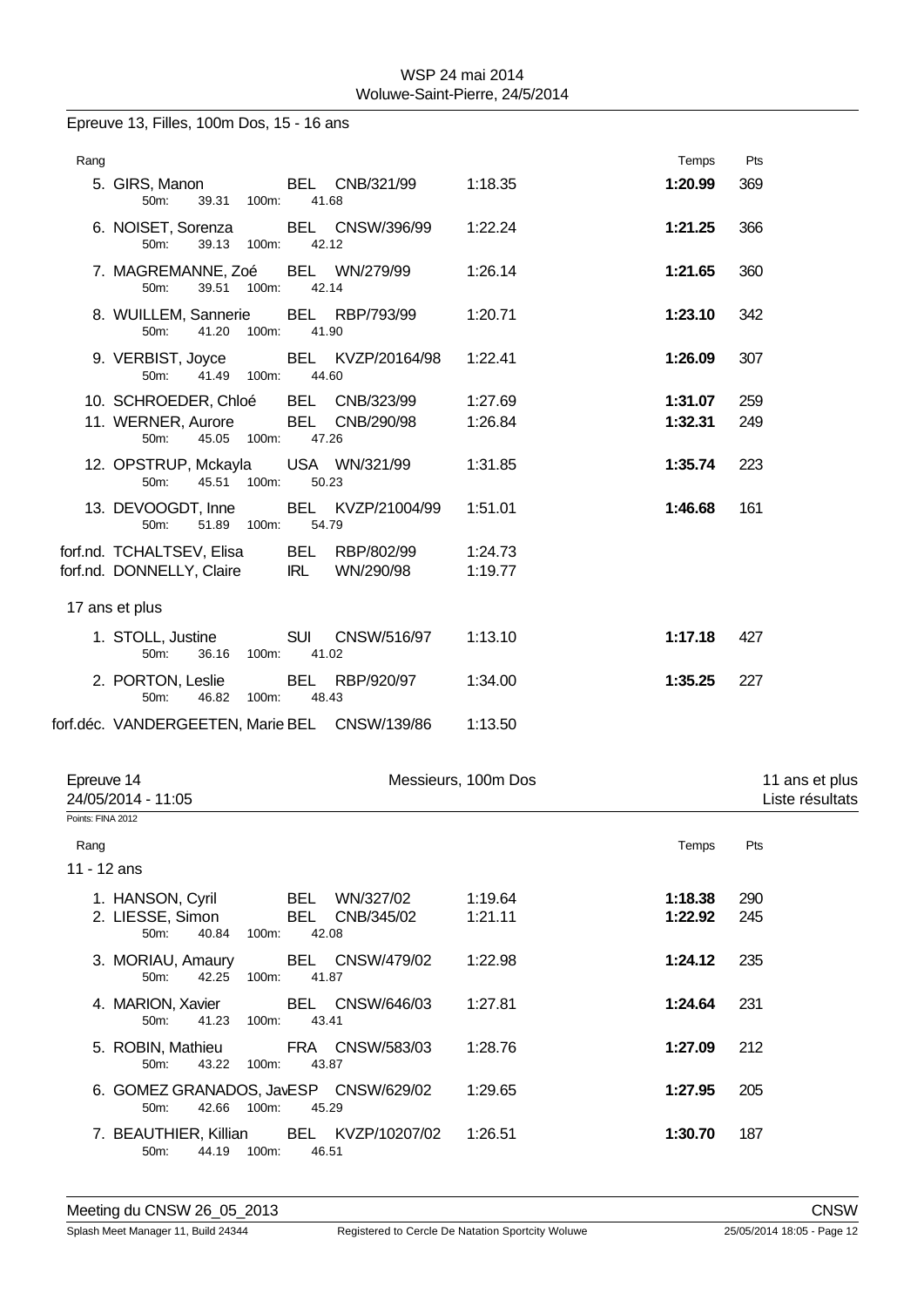| Epreuve 14, Garçons, 100m Dos, 11 - 12 ans |                                                                 |                                          |               |         |     |  |  |  |  |
|--------------------------------------------|-----------------------------------------------------------------|------------------------------------------|---------------|---------|-----|--|--|--|--|
| Rang                                       |                                                                 |                                          |               | Temps   | Pts |  |  |  |  |
|                                            | 8. PHILIPS, Baptiste                                            | BEL CNB/999/02                           | 1:31.08       | 1:33.83 | 169 |  |  |  |  |
|                                            | 9. GILLARD, Remi<br>48.41<br>50 <sub>m</sub> :<br>100m:         | <b>BEL</b><br>PLOUF/015/03<br>48.39      | 1:31.37       | 1:36.80 | 154 |  |  |  |  |
|                                            | 10. DECLOEDT, Nicolas                                           | BEL KVZP/11010/03                        | NΤ            | 1:45.58 | 119 |  |  |  |  |
|                                            | 11. THONARD, Axel<br>disq. DUSSART, Arthur                      | BEL CNSPA/353/02<br>BEL WN/350/02        | NT<br>1:37.40 | 1:47.75 | 112 |  |  |  |  |
|                                            |                                                                 |                                          |               |         |     |  |  |  |  |
| 13 - 14 ans                                |                                                                 |                                          |               |         |     |  |  |  |  |
|                                            | 1. ROBIN, Thomas                                                | FRA CNSW/584/00                          | 1:13.66       | 1:12.83 | 362 |  |  |  |  |
|                                            | 2. DE SMET, Grégory<br>37.49 100m:<br>50m:                      | <b>BEL</b><br>BLAC/229/00<br>40.05       | 1:13.75       | 1:17.54 | 300 |  |  |  |  |
|                                            | 3. DO, Tanguy                                                   | BEL SCR/456/00                           | 1:14.48       | 1:19.21 | 281 |  |  |  |  |
|                                            | 50 <sub>m</sub> :<br>39.06<br>100m:                             | 40.15                                    |               |         |     |  |  |  |  |
|                                            | 4. DE BACKER, Ruben<br>39.87<br>$100m$ :<br>50m:                | BEL KVZP/10174/01<br>40.59               | 1:16.70       | 1:20.46 | 269 |  |  |  |  |
|                                            | 5. KEMPENAERS, Warre BEL KVZP/10169/00                          |                                          | 1:18.38       | 1:20.67 | 266 |  |  |  |  |
|                                            | 6. STEINER, Maximilian<br>41.32 100m:<br>50m:                   | FRA WN/352/00<br>45.18                   | 1:26.58       | 1:26.50 | 216 |  |  |  |  |
|                                            | 7. CANAN, Yusuf Taha                                            | BEL RBP/860/00                           | 1:30.02       | 1:29.42 | 195 |  |  |  |  |
|                                            | 42.55<br>50m:<br>100m:                                          | 46.87                                    |               |         |     |  |  |  |  |
|                                            | 8. KOVACS, Andras<br>43.45<br>100m:<br>50m:                     | HUN CNSW/634/01<br>46.97                 | 1:33.00       | 1:30.42 | 189 |  |  |  |  |
|                                            | 9. GIRS, Maxime<br>50m:<br>51.06 100m:                          | BEL<br>CNB/360/01<br>48.96               | 1:35.00       | 1:40.02 | 140 |  |  |  |  |
|                                            | 10. EVERAETS, Antoine<br>50.86<br>100m:<br>50m:                 | BEL RBP/870/00<br>51.00                  | 1:42.08       | 1:41.86 | 132 |  |  |  |  |
|                                            |                                                                 |                                          |               |         |     |  |  |  |  |
| 15 - 16 ans                                |                                                                 |                                          |               |         |     |  |  |  |  |
|                                            | 1. AMBROES, Benjamin<br>34.95<br>100m:<br>50m:                  | BEL WN/356/98<br>37.54                   | 1:15.00       | 1:12.49 | 367 |  |  |  |  |
|                                            | 50m:<br>35.86 100m:                                             | 2. DARGE, Martin BEL SCR/181/99<br>36.89 | 1:15.70       | 1:12.75 | 363 |  |  |  |  |
|                                            |                                                                 | 3. JACQUEMYN, Gabriel BEL CNJ/182/98     | 1:14.41       | 1:16.89 | 308 |  |  |  |  |
|                                            | 38.30 100m:<br>50m:                                             | 38.59                                    |               |         |     |  |  |  |  |
|                                            | 4. BEAUTHIER, Ronan BEL KVZP/10190/99<br>50m:<br>37.79 100m:    | 40.08                                    | 1:16.14       | 1:17.87 | 296 |  |  |  |  |
|                                            | 5. LABEEUW, Grégoire BEL RBP/925/99                             |                                          | 1:26.59       | 1:22.74 | 247 |  |  |  |  |
|                                            | 41.13 100m:<br>50m:                                             | 41.61                                    |               |         |     |  |  |  |  |
|                                            | 40.11 100m:<br>50m:                                             | 6. FOLCH, Julien FRA WN/344/98<br>42.89  | 1:22.79       | 1:23.00 | 245 |  |  |  |  |
|                                            | 7. VAN WISSEN, Alexis BEL CNSW/569/99<br>50m: 41.92 100m: 45.82 |                                          | NT            | 1:27.74 | 207 |  |  |  |  |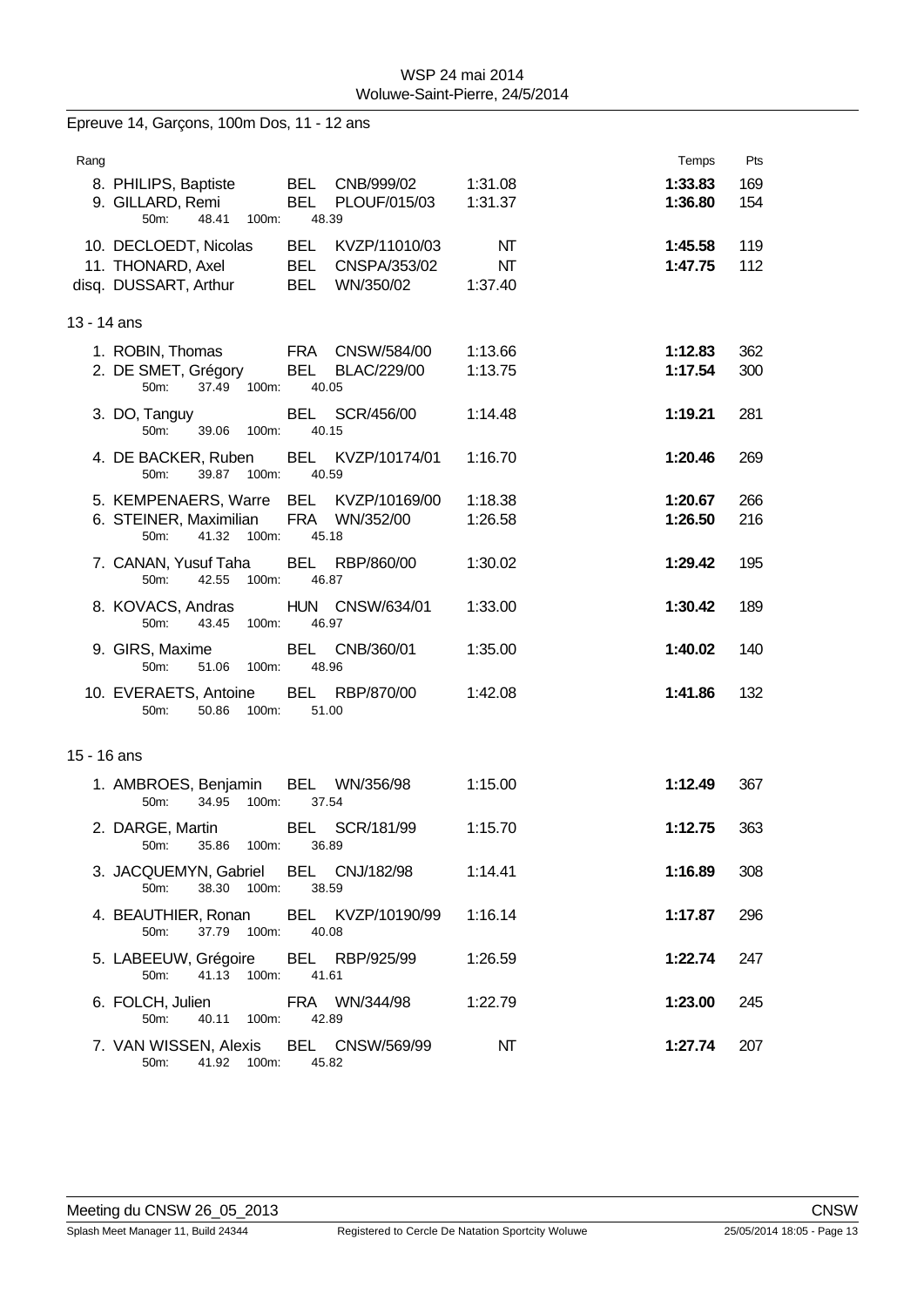|                   | Epreuve 14, Messieurs, 100m Dos                                    |            |                          |                     |         |     |                                 |
|-------------------|--------------------------------------------------------------------|------------|--------------------------|---------------------|---------|-----|---------------------------------|
|                   | 17 ans et plus                                                     |            |                          |                     |         |     |                                 |
|                   | 1. PARMENTIER, Aymeric BEL WN/284/93<br>33.38 100m:<br>50m:        |            | 35.41                    | 1:09.03             | 1:08.79 | 430 |                                 |
|                   | 2. MICHOTTE, Hadrien<br>50m:<br>35.70<br>100m:                     |            | BEL CNSW/023/89<br>35.61 | 1:10.76             | 1:11.31 | 386 |                                 |
|                   | 3. VOLCHER, Steven<br>50m:<br>35.65<br>100m:                       |            | BEL MHN/033/97<br>37.41  | 1:09.56             | 1:13.06 | 359 |                                 |
|                   | 4. COHNEN, Miguel<br>50m:<br>36.49 100m:                           |            | ESP WN/280/96<br>37.51   | 1:10.96             | 1:14.00 | 345 |                                 |
|                   | 5. VAN GELDEREN, Arthur BEL WN/262/97<br>42.51 100m:<br>50m:       |            | 44.47                    | 1:26.39             | 1:26.98 | 212 |                                 |
| Epreuve 15        | 24/05/2014 - 11:20                                                 |            |                          | Filles, 100m Libre  |         |     | $8 - 10$ ans<br>Liste résultats |
| Points: FINA 2012 |                                                                    |            |                          |                     |         |     |                                 |
| Rang              |                                                                    |            |                          |                     | Temps   | Pts |                                 |
| 8 ans             | 1. LIESSE, Aurore                                                  |            | BEL CNB/364/06           | 1:45.02             | 1:51.79 | 101 |                                 |
|                   | 50m:<br>55.17 100m:                                                |            | 56.62                    |                     |         |     |                                 |
|                   | disq. PORRINI, Nora                                                | BEL        | CNB/365/06               | 2:16.46             |         |     |                                 |
| 9 ans             |                                                                    |            |                          |                     |         |     |                                 |
|                   | 1. GASPARD, Marie<br>50m:<br>44.39<br>100m:                        | BEL        | CNB/355/05<br>51.04      | 1:34.03             | 1:35.43 | 162 |                                 |
| 10 ans            |                                                                    |            |                          |                     |         |     |                                 |
|                   | 1. KOVACS, Adel<br>41.67<br>100m:<br>50m:                          |            | HUN CNSW/641/04<br>45.29 | 1:25.27             | 1:26.96 | 214 |                                 |
|                   | 2. DE BACKER, Annelore BEL KVZP/21008/04<br>50m:<br>42.86<br>100m: |            | 44.49                    | 1:29.06             | 1:27.35 | 211 |                                 |
|                   | 3. DARGE, Zoë<br>50m:<br>53.39<br>100m:                            | <b>BEL</b> | SCR/192/04<br>56.12      | NΤ                  | 1:49.51 | 107 |                                 |
| Epreuve 16        | 24/05/2014 - 11:20                                                 |            |                          | Garçons, 100m Libre |         |     | 8 - 10 ans<br>Liste résultats   |
| Points: FINA 2012 |                                                                    |            |                          |                     |         |     |                                 |
| Rang              |                                                                    |            |                          |                     | Temps   | Pts |                                 |
| 9 ans             | 1. MAESSEN, Finn                                                   | <b>BEL</b> | KVZP/11007/05            | 1:32.34             | 1:34.89 | 120 |                                 |
|                   |                                                                    |            |                          |                     |         |     |                                 |

10 ans

1. CAMERLYNCK, Mathias BEL KVZP/10208/04 1:25.62 **1:24.92** 168 50m: 41.65 100m: 43.27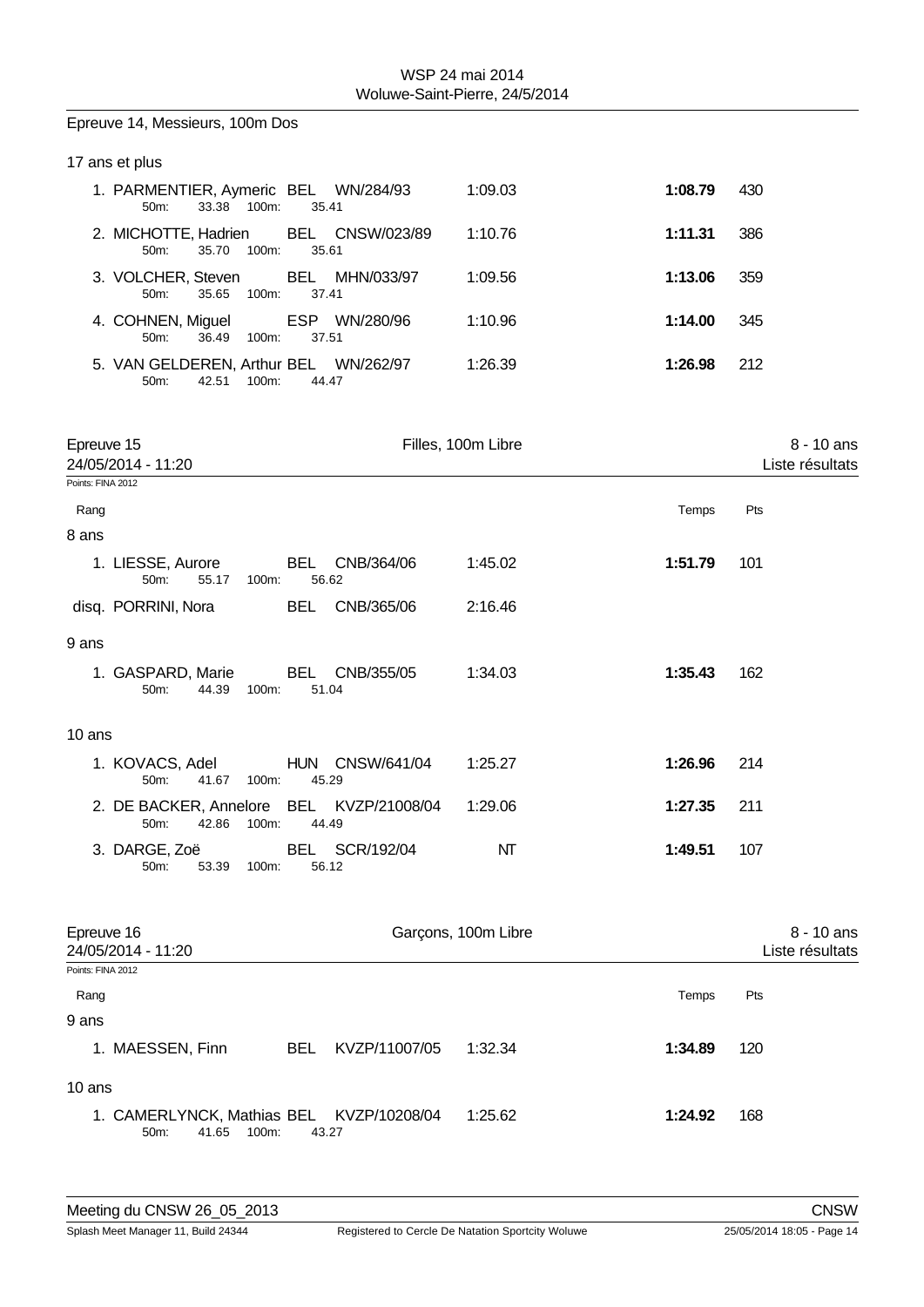| Epreuve 17        | 24/05/2014 - 11:25                                 |                |       |                                                                       |       | Dames, 200m Libre      |       |         | 11 ans et plus<br>Liste résultats |  |
|-------------------|----------------------------------------------------|----------------|-------|-----------------------------------------------------------------------|-------|------------------------|-------|---------|-----------------------------------|--|
| Points: FINA 2012 |                                                    |                |       |                                                                       |       |                        |       |         |                                   |  |
| Rang              |                                                    |                |       |                                                                       |       |                        |       | Temps   | Pts                               |  |
| 11 - 12 ans       |                                                    |                |       |                                                                       |       |                        |       |         |                                   |  |
|                   | 50m:                                               | 35.77 100m:    |       | 1. NORIEGA BURRILL, AygıAZE CNSW/635/03<br>40.85 150m:                |       | 2:49.02<br>41.87 200m: | 39.35 | 2:37.84 | 366                               |  |
|                   | 50m:                                               | 40.41<br>100m: |       | 2. DE GEEST, Constance BEL CNSW/626/03<br>43.53<br>150m:              | 45.17 | 3:13.14<br>200m:       | 44.00 | 2:53.11 | 277                               |  |
|                   | 3. KIAMBI, Pauline<br>50m:                         | 40.37 100m:    |       | BEL KVZP/21005/02<br>43.88 150m:                                      | 46.17 | 2:49.24<br>200m:       | 43.67 | 2:54.09 | 273                               |  |
|                   | 4. CARANANOS, Jade<br>50m:                         | 42.14 100m:    |       | BEL SCR/191/02<br>49.57 150m:                                         | 51.23 | NΤ<br>200m:            | 49.10 | 3:12.04 | 203                               |  |
|                   | forf.nd. PESTIEAU, Fiona<br>forf.nd. FRANCIS, Emma |                |       | BEL NSG/238/02<br>BEL NSG/233/02                                      |       | NT<br>NΤ               |       |         |                                   |  |
| 13 - 14 ans       |                                                    |                |       |                                                                       |       |                        |       |         |                                   |  |
|                   | 1. WATHIONG, Océane<br>50m:                        | 34.39<br>100m: |       | <b>BEL BLAC/248/01</b><br>38.15<br>150m:                              |       | 2:25.95<br>39.42 200m: | 37.13 | 2:29.09 | 435                               |  |
|                   | 2. VISEE, Chloe<br>50m:                            | 35.95<br>100m: |       | BEL MHN/011/01<br>39.27 150m:                                         |       | 2:32.22<br>39.12 200m: | 38.70 | 2:33.04 | 402                               |  |
|                   | 3. DECORTE, Louise<br>50m:                         | 37.22 100m:    |       | BEL CNJ/203/01<br>41.23 150m:                                         |       | 2:32.75<br>41.17 200m: | 40.00 | 2:39.62 | 354                               |  |
|                   | 4. SCARCEZ, Julie<br>50m:                          | 36.60<br>100m: |       | BEL MHN/062/00<br>41.32<br>150m:                                      |       | 2:34.02<br>41.82 200m: | 41.37 | 2:41.11 | 344                               |  |
|                   | 5. MAHY, Jennifer<br>50m:                          | 34.67<br>100m: |       | BEL CNJ/221/01<br>40.82 150m:                                         |       | 2:42.86<br>43.71 200m: | 43.09 | 2:42.29 | 337                               |  |
|                   | 6. JEVENS, Laura<br>50m:                           | 37.93 100m:    | IRL   | WN/353/01<br>42.30 150m:                                              |       | 2:42.58<br>44.47 200m: | 39.61 | 2:44.31 | 325                               |  |
|                   | 50m:                                               | 39.32<br>100m: |       | 7. HEYMANS, Alissia BEL CNSW/632/01<br>42.66<br>150m:                 |       | 2:58.66<br>42.99 200m: | 41.34 | 2:46.31 | 313                               |  |
|                   | 50m:                                               |                |       | 8. OPSTRUP, Kiya USA WN/351/01<br>37.38 100m: 44.10 150m: 43.90 200m: |       | 2:42.26                | 41.79 | 2:47.17 | 308                               |  |
|                   | 9. CALLIER, Sandy<br>50m:                          | 39.04          | 100m: | BEL CNJ/191/00<br>43.30 200m: 1:27.95                                 |       | 2:47.69                |       | 2:50.29 | 292                               |  |
|                   | 10. CORTEIL, Anais<br>50m:                         | 39.35 100m:    |       | BEL CNSPA/331/00<br>44.59 150m:                                       |       | 2:46.00<br>44.70 200m: | 42.64 | 2:51.28 | 287                               |  |
|                   | 11. DECLOEDT, Marie<br>50m:                        |                |       | BEL KVZP/20195/00<br>40.64 100m: 45.87 150m:                          |       | 2:40.81<br>46.13 200m: | 43.50 | 2:56.14 | 263                               |  |
|                   | 50m:                                               | 40.61 100m:    |       | 12. VAN GOITSENHOVEN, ABEL; CNJ/226/00<br>47.00 150m:                 | 49.38 | NT<br>200m:            | 47.80 | 3:04.79 | 228                               |  |
|                   | forf.nd. GREENFIELD, Ellen                         |                |       | BEL MHN/145/01<br>forf.déc. BUGGENHOUT, Niki BEL CNSW/418/00          |       | 2:58.90<br>2:29.69     |       |         |                                   |  |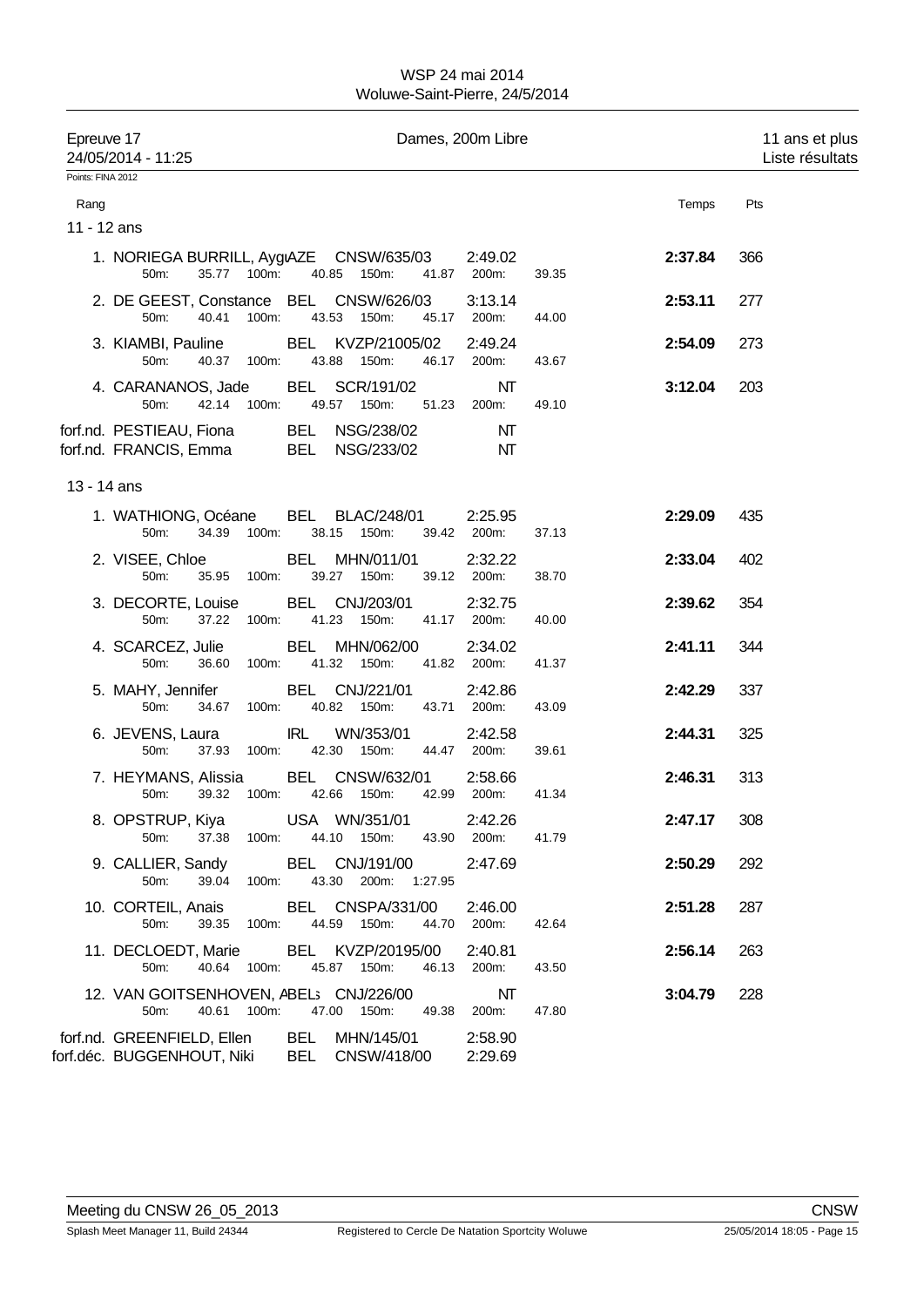Epreuve 17, Dames, 200m Libre

15 - 16 ans

| 1. DEFRENNE, Blandine BEL MHN/002/98 2:13.10                     |                         |             | 50m: 32.30 100m: 35.60 150m: 36.60 200m: |                        | 35.61 | 2:20.11 | 524 |
|------------------------------------------------------------------|-------------------------|-------------|------------------------------------------|------------------------|-------|---------|-----|
| 2. VOOS, Marie BEL BLAC/272/99                                   |                         |             | 50m: 33.48 100m: 35.76 200m: 1:13.50     | 2:15.30                |       | 2:22.74 | 495 |
| 3. VOLCHER, Caroline BEL MHN/043/98 2:17.41<br>50 <sub>m</sub> : |                         |             | 33.31 100m: 36.24 150m: 37.28 200m:      |                        | 35.97 | 2:22.80 | 495 |
| 4. KEZELMANN, Soraya HUN WN/313/98 2:18.04<br>50m:               | 34.29 100m:             |             | 37.27 150m: 37.62 200m:                  |                        | 36.55 | 2:25.73 | 465 |
| 5. PORTON, Océane BEL CNSW/533/99 2:38.20<br>50m: 35.26          | 100m:                   |             | 36.67 150m:                              | 37.40 200m:            | 37.70 | 2:27.03 | 453 |
| 6. FAVART, Manon<br>50 <sub>m</sub> :                            | 34.40 100m: 37.60 150m: |             | BEL WN/359/98                            | 2:26.74<br>39.42 200m: | 39.45 | 2:30.87 | 419 |
| 7. VOLCHER, Wendy BEL MHN/034/98<br>50m:                         | 36.32 100m: 38.20 150m: |             |                                          | 2:28.29<br>38.91 200m: | 37.70 | 2:31.13 | 417 |
| 8. BACCAUW, Manon<br>50m:                                        | 35.54 100m: 38.38       |             | BEL MHN/018/98<br>150m:                  | 2:24.05<br>39.36 200m: | 38.64 | 2:31.92 | 411 |
| 9. COCU, Florine BEL MHN/040/98                                  |                         |             | 50m: 35.57 100m: 39.94 150m: 40.83 200m: | 2:27.95                | 39.80 | 2:36.14 | 378 |
| 10. BECKMANN, Anais BEL CNB/304/99 2:34.07                       |                         |             | 50m: 37.54 100m: 39.85 150m: 39.60 200m: |                        | 39.38 | 2:36.37 | 377 |
| 11. NAVA, Caterina ITA CNSW/547/99<br>50 <sub>m</sub> :          |                         |             | 35.33 100m: 39.31 150m: 41.47 200m:      | 2:38.69                | 40.78 | 2:36.89 | 373 |
| 12. CORNELIS, Sarah BEL WN/288/98<br>50m:                        | 36.71<br>100m:          |             | 40.24 150m: 40.21 200m:                  | 2:36.20                | 39.95 | 2:37.11 | 371 |
| 13. TALEB, Yasmine BEL MHN/103/99<br>50m:                        | 37.63 100m:             | 40.28 150m: |                                          | 2:31.74<br>41.37 200m: | 40.61 | 2:39.89 | 352 |
| 14. SCHROEDER, Chloé BEL CNB/323/99<br>50m:                      | 38.25 100m: 43.57 150m: |             |                                          | 2:46.51<br>44.24 200m: | 41.61 | 2:47.67 | 305 |
| 15. BEAUCLERCQ, Margaux BEL WN/348/99<br>50m:                    | 38.23 100m:             |             | 44.37 150m: 47.10 200m:                  | 3:00.02                | 44.15 | 2:53.85 | 274 |
| 16. MAUDOUX, Romane BEL CNJ/223/99<br>100m: 1:27.68 150m: 50.93  |                         |             | 200m: 47.73                              | 2:56.17                |       | 3:06.34 | 222 |
| 17. TSAGKAS, Cassandra BEL CNSPA/355/98                          | 50m: 43.32 100m: 51.21  |             | 200m: 1:43.85                            | $\mathbf{M}$           |       | 3:18.38 | 184 |
| forf.nd. GREENFIELD, Sydney BEL MHN/146/99                       |                         |             |                                          | 3:05.37                |       |         |     |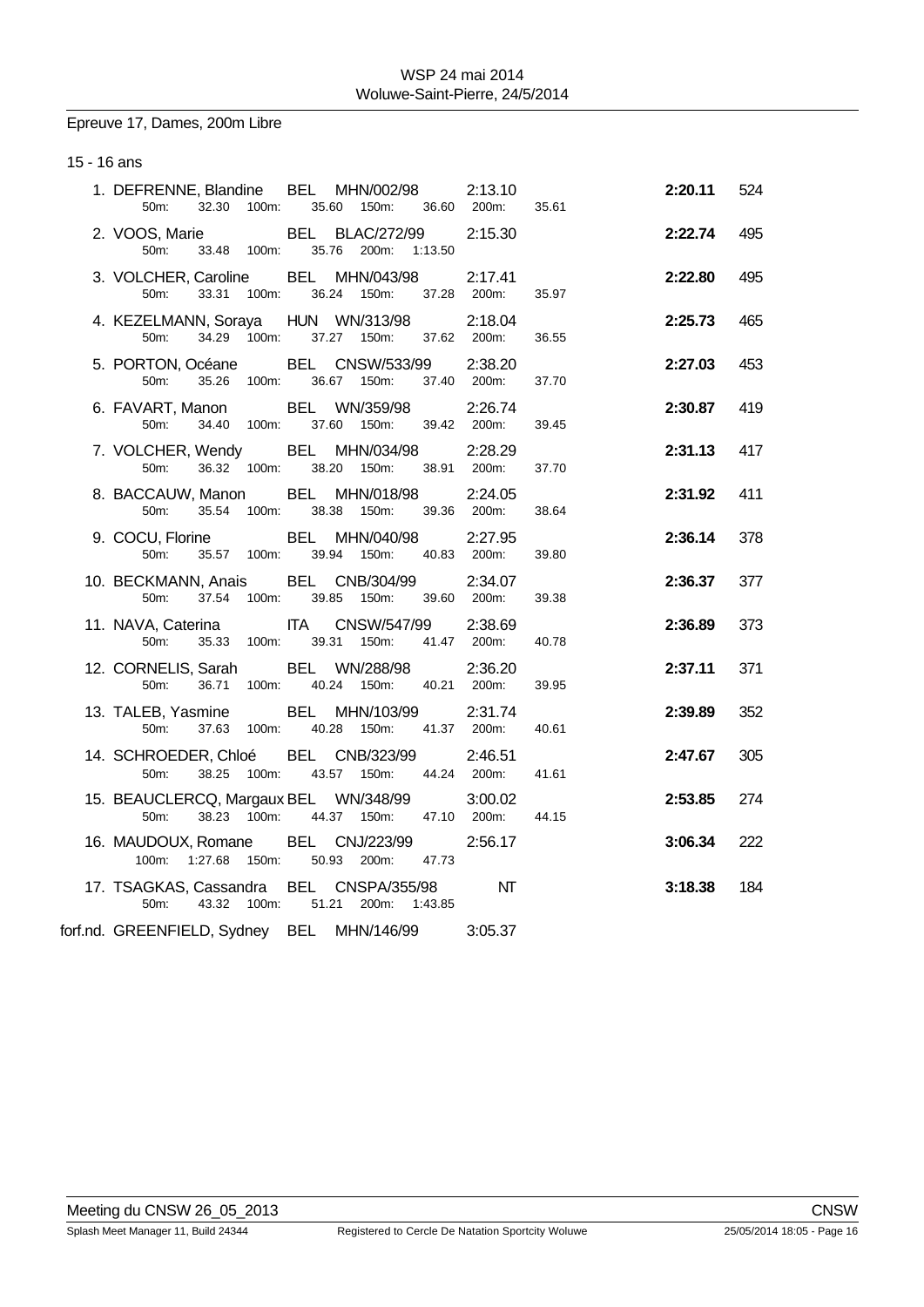| Epreuve 18        | 24/05/2014 - 14:00                                  | Messieurs, 200m Libre   |       |     |       |                                                                   |       | 11 ans et plus<br>Liste résultats |       |         |     |  |
|-------------------|-----------------------------------------------------|-------------------------|-------|-----|-------|-------------------------------------------------------------------|-------|-----------------------------------|-------|---------|-----|--|
| Points: FINA 2012 |                                                     |                         |       |     |       |                                                                   |       |                                   |       |         |     |  |
| Rang              |                                                     |                         |       |     |       |                                                                   |       |                                   |       | Temps   | Pts |  |
| 11 - 12 ans       |                                                     |                         |       |     |       |                                                                   |       |                                   |       |         |     |  |
|                   | 1. FOLCH, Remi<br>50m:                              | 41.68                   | 100m: |     |       | <b>FRA WN/346/03</b><br>47.05 150m:                               |       | 3:00.00<br>44.55 200m:            | 42.30 | 2:55.58 | 196 |  |
|                   | 2. DUSSART, Arthur<br>50m:                          | 40.79                   | 100m: |     | 45.58 | BEL WN/350/02<br>150m:                                            | 46.88 | 2:55.87<br>200m:                  | 43.87 | 2:57.12 | 190 |  |
|                   | 3. PHILIPS, Baptiste<br>50m:                        | 41.72 100m:             |       |     |       | BEL CNB/999/02<br>47.72 150m:                                     |       | 3:26.28<br>48.66 200m:            | 44.70 | 3:02.80 | 173 |  |
|                   | 4. MEERT, Alexis<br>50m:                            | 54.92                   | 100m: |     |       | BEL SCR/199/03<br>53.15 150m:                                     | 47.58 | NΤ<br>200m:                       | 48.82 | 3:24.47 | 124 |  |
|                   | 5. PESTIEAU, Pedro<br>50m:                          |                         |       |     |       | BEL NSG/240/03<br>57.53 100m: 1:11.91 150m: 1:11.18 200m: 1:03.78 |       | NΤ                                |       | 4:24.40 | 57  |  |
| 13 - 14 ans       |                                                     |                         |       |     |       |                                                                   |       |                                   |       |         |     |  |
|                   | 1. ROBIN, Thomas<br>50m:                            | 30.97 100m:             |       |     |       | FRA CNSW/584/00<br>33.78 150m:                                    | 34.96 | 2:18.23<br>200m:                  | 33.75 | 2:13.46 | 446 |  |
|                   | 2. HEYMANS, Adrien<br>50m:                          | 33.14                   | 100m: |     | 37.65 | BEL CNSW/531/00<br>150m:                                          | 38.63 | 2:30.68<br>200m:                  | 36.03 | 2:25.45 | 344 |  |
|                   | 3. DE GEEST, Louis<br>50m:                          | 39.90                   | 100m: |     | 37.64 | BEL CNSW/627/01<br>150m:                                          | 39.66 | 2:35.00<br>200m:                  | 37.81 | 2:35.01 | 284 |  |
|                   | 4. DIEPARD, Remi<br>50m:                            | 40.27                   | 100m: |     |       | BEL CNSPA/362/01<br>43.96 150m:                                   | 46.33 | 2:50.00<br>200m:                  | 43.21 | 2:53.77 | 202 |  |
|                   | 5. GIRS, Maxime<br>50m:                             | 41.97 100m:             |       | BEL | 46.31 | CNB/360/01<br>150m:                                               |       | 3:04.85<br>47.14 200m:            | 45.08 | 3:00.50 | 180 |  |
|                   | forf.nd. FRANCIS, Jeremie BEL NSG/234/00            |                         |       |     |       |                                                                   |       | NΤ                                |       |         |     |  |
| 15 - 16 ans       |                                                     |                         |       |     |       |                                                                   |       |                                   |       |         |     |  |
|                   | 1. AMBROES, Benjamin                                |                         |       |     |       | BEL WN/356/98<br>50m: 30.19 100m: 33.98 150m: 35.14 200m:         |       | 2:16.59                           | 33.38 | 2:12.69 | 454 |  |
|                   | 2. MORIAU, Thibault BEL CNSW/314/99 2:15.71<br>50m: | 32.66 100m:             |       |     |       | 34.28 200m: 1:06.03                                               |       |                                   |       | 2:12.97 | 451 |  |
|                   | 3. BEAUTHIER, Ronan<br>50m:                         | 32.34 100m: 37.34 150m: |       |     |       | BEL KVZP/10190/99                                                 |       | 2:18.25<br>37.65 200m:            | 35.88 | 2:23.21 | 361 |  |
|                   | 4. BEAUCLERCQ, Quentin BEL  WN/324/99<br>50m:       | 32.82 100m:             |       |     |       | 38.32 150m: 40.89 200m:                                           |       | 2:30.46                           | 39.77 | 2:31.80 | 303 |  |
|                   | 5. HADJ, Walid BEL RBP/935/99<br>50m:               | 38.70 100m: 44.30 150m: |       |     |       |                                                                   |       | 3:01.59<br>46.86 200m:            | 39.78 | 2:49.64 | 217 |  |
|                   | 6. BUXANT, Guillaume<br>50m:                        | 39.41 100m:             |       |     |       | BEL NSG/242/99<br>45.88 150m:                                     |       | NΤ<br>49.83 200m:                 | 50.75 | 3:05.87 | 165 |  |
|                   | 7. ALMACHI, Angelo BEL NSG/236/99<br>50m:           | 40.09 100m:             |       |     |       | 50.15 150m:                                                       |       | NΤ<br>51.48 200m:                 | 45.68 | 3:07.40 | 161 |  |
|                   | forf.déc. ABIB, Driss BEL CNSW/471/98 2:17.63       |                         |       |     |       |                                                                   |       |                                   |       |         |     |  |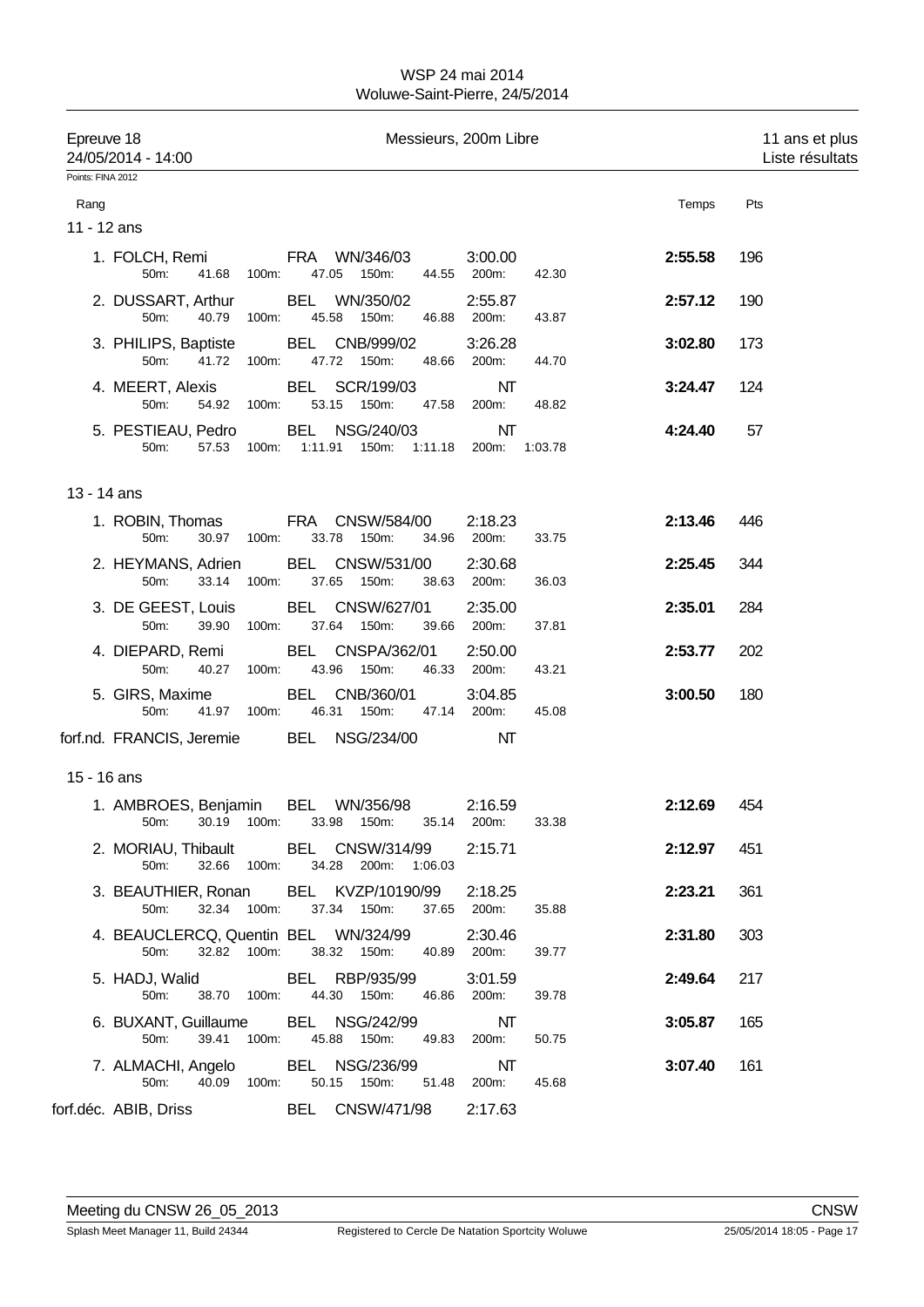# Epreuve 18, Messieurs, 200m Libre

### 17 ans et plus

1. HEERSBRANDT, FrançoisBEL CNSW/665/89 2:00.00 **2:08.32** 502 50m: 30.35 100m: 30.13 200m: 1:07.84

| Epreuve 19        | 24/05/2014 - 14:05          |            | Dames, 50m Brasse | 11 ans et plus<br>Liste résultats |       |                                   |
|-------------------|-----------------------------|------------|-------------------|-----------------------------------|-------|-----------------------------------|
| Points: FINA 2012 |                             |            |                   |                                   |       |                                   |
| Rang              |                             |            |                   |                                   | Temps | Pts                               |
|                   | 1. BUGGENHOUT, Niki         | <b>BEL</b> | CNSW/418/00       | 36.34                             | 35.62 | 585                               |
|                   | 2. STREPENNE, Elisa         | <b>BEL</b> | CNB/316/00        | 35.39                             | 36.37 | 550                               |
|                   | 3. GASPARD, Florine         | <b>BEL</b> | CNB/320/01        | 38.18                             | 38.84 | 451                               |
|                   | 4. MIES, Alexia             | <b>BEL</b> | BLAC/246/01       | 37.75                             | 39.77 | 420                               |
|                   | 5. PIVONT, Laura            | <b>BEL</b> | CNSW/313/98       | 38.81                             | 39.86 | 417                               |
|                   | 6. CREMER, Auriane          | <b>BEL</b> | CNB/325/01        | 38.24                             | 39.87 | 417                               |
|                   | 7. BUGGENHOUT, Natalia      | <b>BEL</b> | CNSW/538/02       | 45.88                             | 40.91 | 386                               |
|                   | 8. NORIEGA BURRILL, AygıAZE |            | CNSW/635/03       | 45.76                             | 42.20 | 352                               |
|                   | 9. BECKMANN, Anais          | <b>BEL</b> | CNB/304/99        | 41.89                             | 43.29 | 326                               |
|                   | 10. KOPA, Madli             | <b>EST</b> | CNSW/633/02       | 46.38                             | 43.54 | 320                               |
|                   | 11. CORTEIL, Anais          | <b>BEL</b> | CNSPA/331/00      | 42.27                             | 43.62 | 318                               |
|                   | 12. DEVREUX, Laura          | <b>BEL</b> | CNSW/543/99       | 42.92                             | 43.73 | 316                               |
|                   | 13. OPSTRUP, Mckayla        | <b>USA</b> | WN/321/99         | NT                                | 44.05 | 309                               |
|                   | 14. MAHY, Alexandra         | <b>BEL</b> | CNJ/215/99        | 43.54                             | 44.11 | 308                               |
|                   | 15. NAVA, Caterina          | <b>ITA</b> | CNSW/547/99       | 49.17                             | 44.13 | 307                               |
|                   | 16. PORRINI, Alyssa         | <b>BEL</b> | CNB/330/03        | 46.34                             | 45.42 | 282                               |
|                   | 17. BEAUCLERCQ, Margaux BEL |            | WN/348/99         | 45.82                             | 46.30 | 266                               |
|                   | 18. ALARDIN, Maureen        | <b>BEL</b> | SCR/893/00        | NΤ                                | 46.37 | 265                               |
|                   | 19. VERBIST, Joyce          | <b>BEL</b> | KVZP/20164/98     | 44.76                             | 46.75 | 259                               |
|                   | 20. SOMOGYI, Monika         | <b>BEL</b> | CNSW/315/99       | 47.64                             | 47.06 | 253                               |
|                   | 21. DE GEEST, Constance     | <b>BEL</b> | CNSW/626/03       | 49.32                             | 47.41 | 248                               |
|                   | 22. REPOVSKA, Hana          | <b>BEL</b> | CNSW/674/98       | NT                                | 47.53 | 246                               |
|                   | 23. TSAGKAS, Cassandra      | <b>BEL</b> | CNSPA/355/98      | 48.86                             | 48.02 | 238                               |
|                   | 24. BASTIN, Louise          | <b>BEL</b> | SCR/202/02        | NΤ                                | 49.56 | 217                               |
|                   | 25. FRANCIS, Emma           | <b>BEL</b> | NSG/233/02        | NΤ                                | 49.59 | 217                               |
|                   | 26. DECLOEDT, Marie         | <b>BEL</b> |                   | 53.56                             | 54.32 | 165                               |
|                   |                             |            | KVZP/20195/00     |                                   |       | 153                               |
|                   | 27. PESTIEAU, Fiona         | <b>BEL</b> | NSG/238/02        | NΤ                                | 55.68 |                                   |
| Epreuve 20        | 24/05/2014 - 14:15          |            |                   | Messieurs, 50m Brasse             |       | 11 ans et plus<br>Liste résultats |
| Points: FINA 2012 |                             |            |                   |                                   |       |                                   |
| Rang              |                             |            |                   |                                   | Temps | Pts                               |
|                   | 1. CROUQUET, Adrien         | <b>BEL</b> | CNSW/671/94       | 31.00                             | 32.17 | 569                               |
|                   | 2. GONCALVES, Joshua        | <b>POR</b> | CNSW/630/98       | 34.00                             | 33.82 | 490                               |
|                   | 3. CUMPS, Romain            | <b>BEL</b> | CNSW/605/96       | 40.14                             | 35.69 | 417                               |
|                   | 4. VAN SCHINGEN, LudovicBEL |            | SCR/205/98        | NT                                | 35.84 | 412                               |
|                   | 5. STOLL, Matthieu          | <b>SUI</b> | CNSW/517/00       | 39.55                             | 36.32 | 395                               |
|                   | 6. JACQUEMYN, Gabriel       | <b>BEL</b> | CNJ/182/98        | 37.34                             | 37.95 | 347                               |
|                   | 7. DARGE, Martin            | <b>BEL</b> | SCR/181/99        | NT                                | 38.50 | 332                               |
|                   | 8. MOORE, Ryan              | <b>USA</b> | WN/271/96         | 36.81                             | 38.52 | 331                               |
|                   | 9. LINDBERG, Alexander      |            | SWE CNSW/425/99   | 40.00                             | 39.01 | 319                               |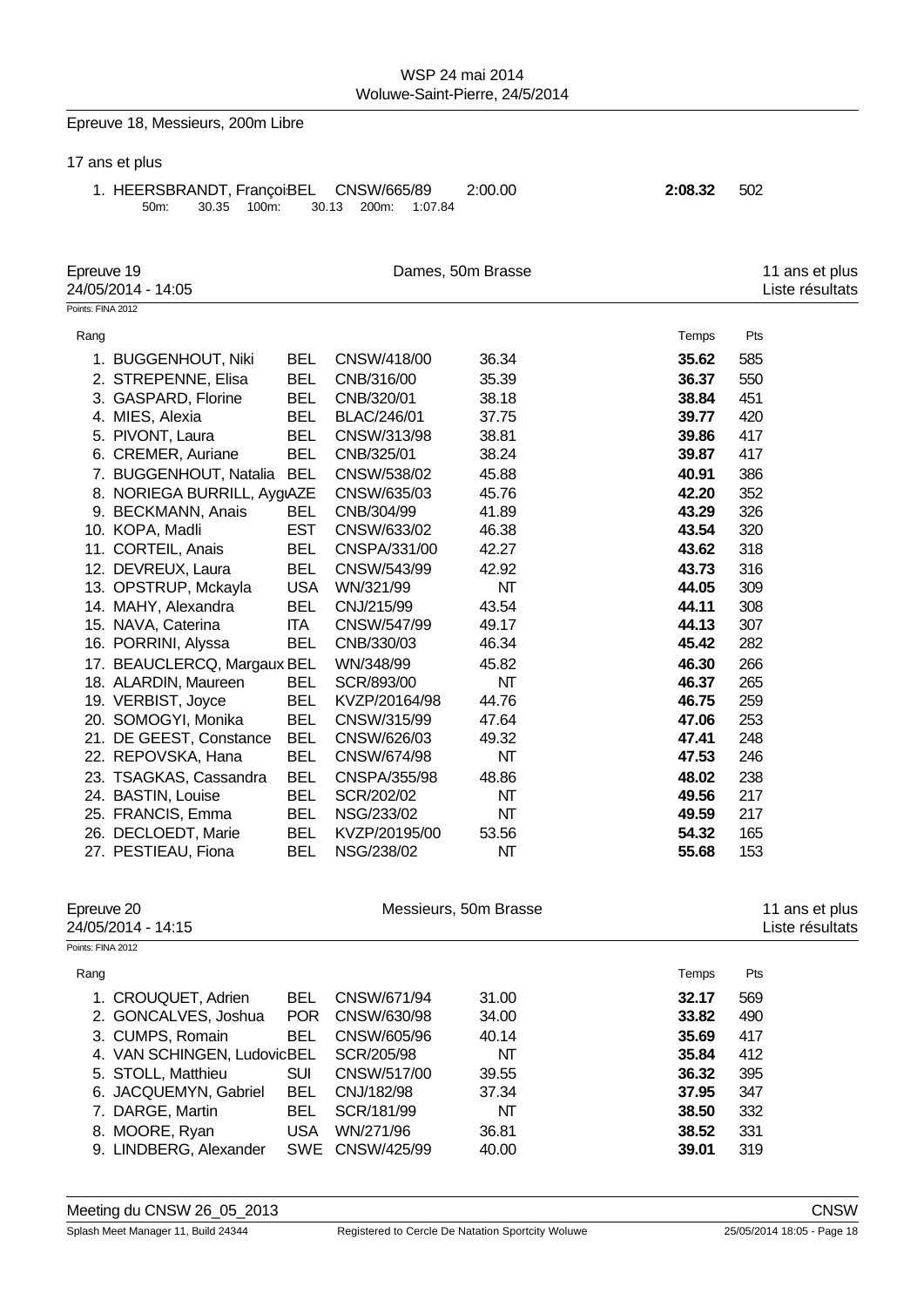|                   | Epreuve 20, Messieurs, 50m Brasse, 11 ans et plus |            |               |                  |         |                 |
|-------------------|---------------------------------------------------|------------|---------------|------------------|---------|-----------------|
| Rang              |                                                   |            |               |                  | Temps   | Pts             |
|                   | 10. DEBONGNIE, Nathan                             | <b>BEL</b> | CNSW/542/00   | 44.30            | 41.89   | 258             |
|                   | 11. LIESSE, Simon                                 | <b>BEL</b> | CNB/345/02    | 43.10            | 42.82   | 241             |
|                   | 12. BUXANT, Guillaume                             | <b>BEL</b> | NSG/242/99    | NΤ               | 43.24   | 234             |
|                   | 13. CHUNG, Anthony                                | <b>FRA</b> | CNSW/640/00   | 44.00            | 44.04   | 222             |
|                   | 14. MAMBOUR, Anton                                | <b>BEL</b> | SCR/198/01    | NΤ               | 45.42   | 202             |
|                   | 15. TRILLET, Antoine                              | <b>BEL</b> | CNSW/651/99   | 47.00            | 45.56   | 200             |
|                   | 16. THONARD, Axel                                 | <b>BEL</b> | CNSPA/353/02  | 54.30            | 54.46   | 117             |
|                   | 17. MAMBOUR, Alexeï                               | <b>BEL</b> | SCR/197/02    | NΤ               | 54.70   | 115             |
|                   | 18. PESTIEAU, Pedro                               | <b>BEL</b> | NSG/240/03    | NT               | 1:03.61 | 73              |
|                   | forf.nd. PARMENTIER, Aymeric BEL                  |            | WN/284/93     | 34.35            |         |                 |
|                   | forf.nd. FRANCIS, Jeremie                         | <b>BEL</b> | NSG/234/00    | NΤ               |         |                 |
| Epreuve 21        |                                                   |            |               | Dames, 50m Libre |         | 11 ans et plus  |
|                   | 24/05/2014 - 14:20                                |            |               |                  |         | Liste résultats |
| Points: FINA 2012 |                                                   |            |               |                  |         |                 |
| Rang              |                                                   |            |               |                  | Temps   | Pts             |
|                   | 1. HAZENDONCK, Wynona BEL                         |            | CNSW/631/98   | 29.50            | 28.75   | 562             |
|                   | 2. LEDNICKA, Jindriska                            | CZE        | CNSW/513/97   | 30.48            | 29.28   | 532             |
|                   | 3. DUNCA, Mara                                    | <b>BEL</b> | CNSW/529/01   | 30.15            | 29.68   | 511             |
|                   | 4. JEVENS, Clodagh                                | <b>IRL</b> | WN/295/98     | 30.37            | 29.89   | 500             |
|                   | 5. STOLL, Justine                                 | <b>SUI</b> | CNSW/516/97   | 30.72            | 30.42   | 474             |
|                   | 6. LEDNICKA, Hanka                                | CZE        | CNSW/512/01   | 32.35            | 30.70   | 461             |
|                   | 7. VAN OUDENHOVE, Naïs BEL                        |            | CNSW/551/99   | 32.32            | 31.03   | 447             |
|                   | 8. VOOS, Marie                                    | <b>BEL</b> | BLAC/272/99   | 30.19            | 31.27   | 437             |
|                   | 9. WUILLEM, Sannerie                              | <b>BEL</b> | RBP/793/99    | 31.42            | 31.89   | 412             |
|                   | 10. PORTON, Océane                                | <b>BEL</b> | CNSW/533/99   | 32.01            | 32.04   | 406             |
|                   | 11. MICHEL, Claire                                | <b>BEL</b> | CNSW/599/88   | 31.50            | 32.31   | 396             |
|                   | 12. GIRS, Manon                                   | <b>BEL</b> | CNB/321/99    | 30.91            | 32.51   | 388             |
|                   | 13. LE GRAND, Juliette                            | <b>BEL</b> | CNSW/447/98   | 34.33            | 32.95   | 373             |
|                   | 14. VERBIST, Joyce                                | <b>BEL</b> | KVZP/20164/98 | 31.53            | 33.01   | 371             |
|                   | 15. WILD, Joséphine                               | <b>GBR</b> | CNSW/536/01   | 33.06            | 33.17   | 366             |
|                   | 16. NAVA, Alexandra                               | <b>ITA</b> | CNSW/546/01   | 34.62            | 33.25   | 363             |
|                   | 17. CORNELIS, Sarah                               | <b>BEL</b> | WN/288/98     | 33.87            | 33.84   | 344             |
|                   | 18. MAHY, Jennifer                                | BEL        | CNJ/221/01    | 33.51            | 33.85   | 344             |
|                   | 19. SOMOGYI, Julia                                | <b>BEL</b> | CNSW/421/97   | 33.56            | 33.94   | 341             |
|                   | 20. VANDYCK, Eline                                | <b>BEL</b> | SCR/163/99    | 34.83            | 34.35   | 329             |
|                   | 21. ALARDIN, Maureen                              | <b>BEL</b> | SCR/893/00    | 33.50            | 34.42   | 327             |
|                   | 22. CSERNOK, Camille                              | <b>BEL</b> | CNSW/625/00   | 35.58            | 34.57   | 323             |
|                   | 23. PORTON, Olivia                                | <b>BEL</b> | CNSW/534/02   | 38.90            | 35.47   | 299             |
|                   | 24. PORTON, Leslie                                | <b>BEL</b> | RBP/920/97    | 36.34            | 35.50   | 298             |
|                   | 25. VUKADIN, Anja                                 | <b>CRO</b> | RBP/822/00    | 37.96            | 35.55   | 297             |
|                   | 26. DUNCA, Audrey                                 | BEL        | CNSW/628/03   | 39.27            | 35.89   | 289             |
|                   | 27. KIAMBI, Pauline                               | BEL        | KVZP/21005/02 | 35.82            | 36.13   | 283             |
|                   | 28. SOMOGYI, Monika                               | BEL        | CNSW/315/99   | 36.01            | 36.20   | 281             |
|                   | 29. FRANCIS, Emma                                 | <b>BEL</b> | NSG/233/02    | NΤ               | 36.27   | 280             |
|                   | 30. CARANANOS, Jade                               | BEL        | SCR/191/02    | NΤ               | 36.61   | 272             |
|                   | 31. REPOVSKA, Hana                                | <b>BEL</b> | CNSW/674/98   | NΤ               | 36.79   | 268             |
|                   | 32. BASTIN, Louise                                | <b>BEL</b> | SCR/202/02    | NΤ               | 37.58   | 251             |
|                   | 33. TSAGKAS, Cassandra                            | <b>BEL</b> | CNSPA/355/98  | 40.26            | 39.73   | 213             |
|                   | 34. DEVOOGDT, Inne                                | <b>BEL</b> | KVZP/21004/99 | 41.82            | 45.56   | 141             |
|                   | disq. PESTIEAU, Fiona                             | <b>BEL</b> | NSG/238/02    | NT               |         |                 |
|                   | forf.nd. TCHALTSEV, Elisa                         | <b>BEL</b> | RBP/802/99    | 33.86            |         |                 |

# Meeting du CNSW 26\_05\_2013 CNSW CNSW CNSW CNSW CNSW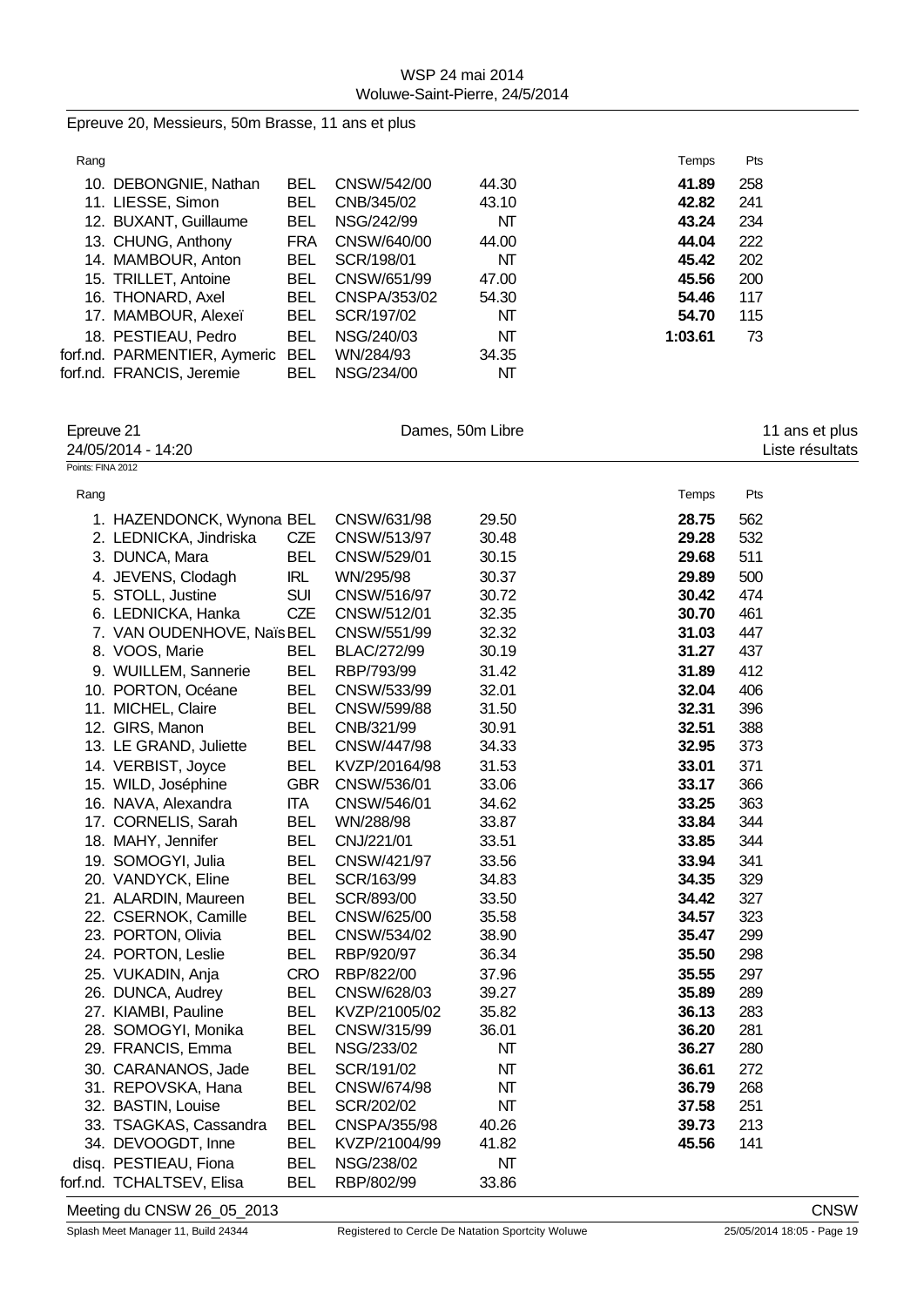| Epreuve 22        | 24/05/2014 - 14:25           |            |                 | Messieurs, 50m Libre |       | 11 ans et plus<br>Liste résultats |
|-------------------|------------------------------|------------|-----------------|----------------------|-------|-----------------------------------|
| Points: FINA 2012 |                              |            |                 |                      |       |                                   |
| Rang              |                              |            |                 |                      | Temps | Pts                               |
|                   | 1. CROUQUET, Adrien          | <b>BEL</b> | CNSW/671/94     | 26.47                | 26.11 | 513                               |
|                   | 2. VARANO, Enrico            | <b>ITA</b> | RBP/881/96      | 26.37                | 27.12 | 458                               |
|                   | 3. GONCALVES, Joshua         | <b>POR</b> | CNSW/630/98     | 26.91                | 27.13 | 457                               |
|                   | 4. MICHOTTE, Hadrien         | <b>BEL</b> | CNSW/023/89     | 27.02                | 27.29 | 449                               |
|                   | 5. BOULLE, Romain            | <b>BEL</b> | CNSW/247/97     | 27.78                | 27.34 | 447                               |
|                   | 6. POPGEORGIEV, Georgi       | <b>BEL</b> | RBP/938/96      | 27.37                | 27.94 | 419                               |
|                   | 7. COHNEN, Miguel            | <b>ESP</b> | WN/280/96       | 30.60                | 28.18 | 408                               |
|                   | 8. VAN SCHINGEN, LudovicBEL  |            | SCR/205/98      | NΤ                   | 28.55 | 392                               |
|                   | 9. MORIAU, Thibault          | <b>BEL</b> | CNSW/314/99     | 30.25                | 28.76 | 384                               |
|                   | 10. BALLAS, Evangelos        | <b>GRE</b> | RBP/926/98      | 29.32                | 29.05 | 372                               |
|                   | 11. GEORGE, Xavier           | <b>IRL</b> | CNSW/657/99     | 30.00                | 29.06 | 372                               |
|                   | 12. LINDBERG, Michael        |            | SWE CNSW/426/97 | 29.37                | 29.22 | 366                               |
|                   | 13. MENU, Guillaume          | <b>BEL</b> | CNSW/582/99     | 29.25                | 29.81 | 345                               |
|                   | 14. FOLCH, Julien            | <b>FRA</b> | WN/344/98       | 29.49                | 30.10 | 335                               |
|                   | 15. VAN GELDEREN, Arthur BEL |            | WN/262/97       | 32.36                | 30.35 | 327                               |
|                   | 16. VAN CASTER, Cyril        | <b>BEL</b> | CNJ/212/00      | 31.06                | 31.02 | 306                               |
|                   | 17. HEYMANS, Adrien          | <b>BEL</b> | CNSW/531/00     | 32.49                | 31.04 | 305                               |
|                   | 18. DE GEEST, Louis          | <b>BEL</b> | CNSW/627/01     | 34.93                | 31.07 | 304                               |
|                   | 19. FENASSE, Nicolas         | <b>BEL</b> | CNSW/590/00     | 33.17                | 31.80 | 284                               |
|                   | 20. KEMPENAERS, Warre        | <b>BEL</b> | KVZP/10169/00   | 31.76                | 32.39 | 269                               |
|                   | 21. LABEEUW, Grégoire        | <b>BEL</b> | RBP/925/99      | 32.51                | 32.40 | 268                               |
|                   | 22. HADJ, Walid              | <b>BEL</b> | RBP/935/99      | 31.78                | 32.71 | 261                               |
|                   | 23. CACCIATORE, Mickaël      | <b>BEL</b> | ENL/987/88      | 34.37                | 32.74 | 260                               |
|                   | 24. CARO, Sacha              | <b>BEL</b> | CNSW/600/99     | 36.52                | 33.17 | 250                               |
|                   | 25. CHUNG, Anthony           | <b>FRA</b> | CNSW/640/00     | 34.50                | 33.21 | 249                               |
|                   | 26. VAN WISSEN, Alexis       | <b>BEL</b> | CNSW/569/99     | 34.00                | 33.35 | 246                               |
|                   | 27. BUXANT, Guillaume        | <b>BEL</b> | NSG/242/99      | NT                   | 33.94 | 233                               |
|                   | 28. GOMEZ GRANADOS, JavESP   |            | CNSW/629/02     | 37.24                | 33.99 | 232                               |
|                   | 29. MAMBOUR, Anton           | <b>BEL</b> | SCR/198/01      | NΤ                   | 34.72 | 218                               |
|                   | KAIVERS, Guillaume           | <b>BEL</b> | CNSPA/363/02    | NΤ                   | 34.72 | 218                               |
|                   | 31. CANAN, Yusuf Taha        | BEL        | RBP/860/00      | 36.52                | 34.97 | 213                               |
|                   | 32. KOVACS, Andras           | <b>HUN</b> | CNSW/634/01     | 37.00                | 35.67 | 201                               |
|                   | 33. DIEPARD, Remi            | BEL        | CNSPA/362/01    | 36.56                | 35.90 | 197                               |
|                   | 34. TRILLET, Antoine         | BEL        | CNSW/651/99     | 38.00                | 36.41 | 189                               |
|                   | 35. ALMACHI, Angelo          | BEL        | NSG/236/99      | NΤ                   | 37.30 | 176                               |
|                   | 36. EVERAETS, Antoine        | <b>BEL</b> | RBP/870/00      | 38.94                | 40.77 | 134                               |
|                   | 37. MAMBOUR, Alexeï          | BEL        | SCR/197/02      | NΤ                   | 42.13 | 122                               |
|                   | 38. DECLOEDT, Nicolas        | BEL        | KVZP/11010/03   | NT                   | 43.17 | 113                               |
|                   | 39. THONARD, Axel            | BEL        | CNSPA/353/02    | 41.52                | 43.70 | 109                               |
|                   | 40. PESTIEAU, Pedro          | BEL        | NSG/240/03      | NΤ                   | 48.21 | 81                                |
|                   | forf.nd. NAVAS, Daniel       | <b>ITA</b> | CNSW/647/01     | 39.00                |       |                                   |
|                   | forf.nd. FRANCIS, Jeremie    | BEL        | NSG/234/00      | NΤ                   |       |                                   |
|                   | forf.déc. PUT, Dieter        | <b>BEL</b> | SCR/161/96      | 27.01                |       |                                   |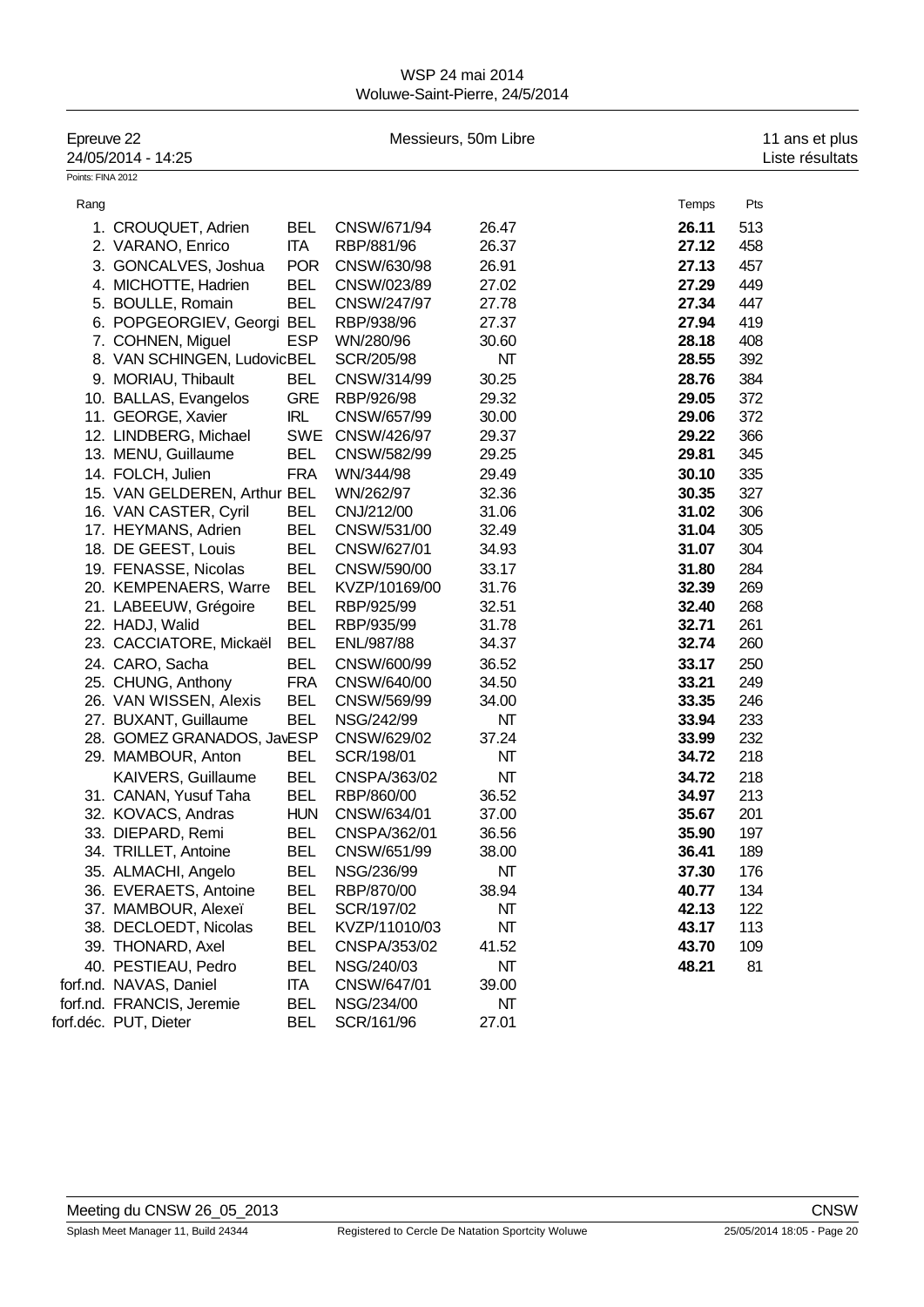| Epreuve 23<br>24/05/2014 - 14:30                                     | Dames, 200m Papillon                                                             |         | 11 ans et plus<br>Liste résultats |
|----------------------------------------------------------------------|----------------------------------------------------------------------------------|---------|-----------------------------------|
| Points: FINA 2012                                                    |                                                                                  |         |                                   |
| Rang                                                                 |                                                                                  | Temps   | Pts                               |
| 13 - 14 ans                                                          |                                                                                  |         |                                   |
| 1. VANDERSTAPPEN, Kim BEL KVZP/20185/01<br>1:23.88<br>150m:<br>100m: | 2:54.11<br>47.43<br>200m:<br>48.71                                               | 3:00.02 | 309                               |
| 2. TOUSSAINT, Alizée<br>50m:<br>38.96<br>100m:                       | NΤ<br><b>BEL</b><br>WN/328/01<br>46.88<br>150m:<br>54.34<br>200m:<br>53.20       | 3:13.38 | 249                               |
| 3. CALLIER, Sandy<br>50m:<br>45.89<br>100m:                          | CNJ/191/00<br><b>BEL</b><br>3:28.14<br>54.20<br>150m:<br>56.83<br>200m:<br>58.87 | 3:35.79 | 179                               |
| 15 - 16 ans                                                          |                                                                                  |         |                                   |
| 1. VANVYNCKT, Lisa<br>50m:<br>39.91<br>100m:                         | BEL<br>CNSW/596/99<br>3:00.00<br>44.97<br>150m:<br>44.27<br>200m:<br>43.77       | 2:52.92 | 349                               |
| 2. BECKMANN, Anais<br>44.16<br>100m:<br>50m:                         | CNB/304/99<br>NΤ<br>BEL<br>48.35<br>150m:<br>46.71<br>200m:<br>46.08             | 3:05.30 | 284                               |
| 17 ans et plus                                                       |                                                                                  |         |                                   |
| 1. KOENIG, Fanny<br>50m:<br>38.60<br>100m:                           | BEL<br>CNSW/638/89<br>2:47.00<br>41.84<br>150m:<br>44.59<br>200m:<br>43.76       | 2:48.79 | 375                               |
| Epreuve 24<br>24/05/2014 - 14:35                                     | Messieurs, 200m Papillon                                                         |         | 11 ans et plus<br>Liste résultats |
| Points: FINA 2012                                                    |                                                                                  |         |                                   |
| Rang<br>11 - 12 ans                                                  |                                                                                  | Temps   | Pts                               |
| 1. CARNEIRO, Joao<br>50m:<br>40.32<br>100m:                          | <b>BEL</b><br>PLOUF/013/03<br>NΤ<br>48.07<br>150m:<br>49.60<br>200m:<br>47.03    | 3:05.02 | 218                               |
| 13 - 14 ans                                                          |                                                                                  |         |                                   |
| 1. GRONEMBERGER, LouisBEL CNSW/592/01<br>42.57 100m:<br>50m:         | 3:15.15<br>51.86 150m:<br>200m:<br>53.30<br>49.16                                | 3:16.89 | 181                               |
| 15 - 16 ans                                                          |                                                                                  |         |                                   |
| 1. DE SMET, Guillaume<br>31.57 100m:<br>50m:                         | 2:20.30<br>BEL<br>BLAC/220/99<br>36.20 150m:<br>200m:<br>36.82<br>37.29          | 2:21.88 | 485                               |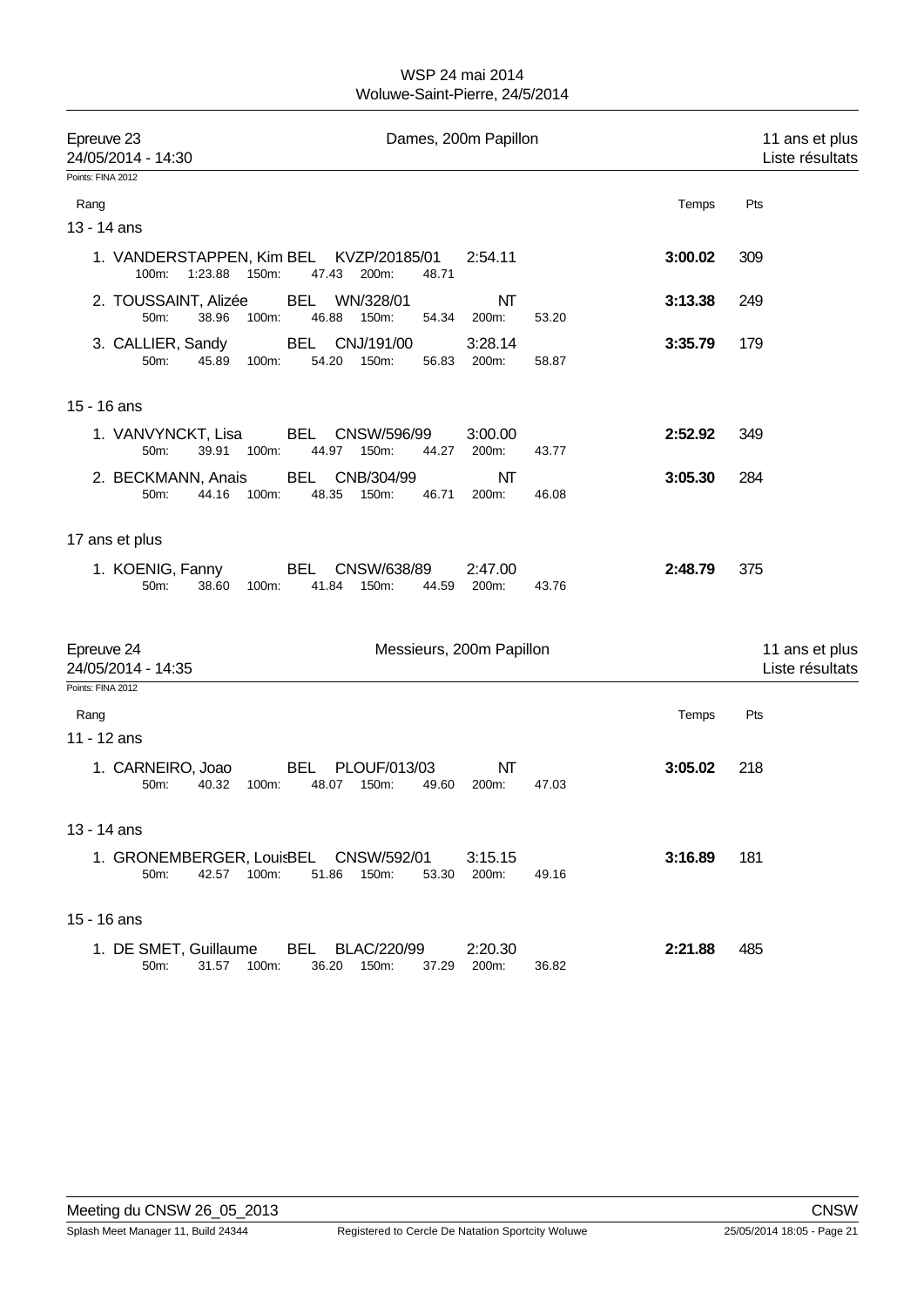| Epreuve 25        | 24/05/2014 - 14:40                                                         |       |                                          |       | Dames, 200m Dos        |       |         | 11 ans et plus<br>Liste résultats |
|-------------------|----------------------------------------------------------------------------|-------|------------------------------------------|-------|------------------------|-------|---------|-----------------------------------|
| Points: FINA 2012 |                                                                            |       |                                          |       |                        |       |         |                                   |
| Rang              |                                                                            |       |                                          |       |                        |       | Temps   | Pts                               |
| 11 - 12 ans       |                                                                            |       |                                          |       |                        |       |         |                                   |
|                   | 1. BULS, Lola<br>50m:<br>42.38 100m:                                       |       | BEL CNB/331/03<br>46.22 200m: 1:29.90    |       | 2:59.92                |       | 2:58.50 | 341                               |
|                   | 2. PENA FERNANDEZ, JulieBEL CNSW/649/03<br>50m:<br>49.41                   | 100m: | 52.31 150m:                              | 49.98 | NT<br>200m:            | 46.53 | 3:18.23 | 249                               |
|                   | 3. PORRINI, Alyssa BEL CNB/330/03<br>50m:<br>50.67 100m:                   |       | 51.74 150m:                              |       | NΤ<br>51.14 200m:      | 48.82 | 3:22.37 | 234                               |
|                   | 4. PEOLIDOU, Theodora BEL CNSW/650/02<br>48.19 100m:<br>50m:               |       | 53.63 150m:                              |       | 3:35.00<br>55.50 200m: | 50.97 | 3:28.29 | 215                               |
| 13 - 14 ans       |                                                                            |       |                                          |       |                        |       |         |                                   |
|                   | 1. LACHAPELLE, Hélène BEL WN/309/00<br>100m: 1:24.50 150m:                 |       | 44.83 200m:                              | 41.75 | 2:52.50                |       | 2:51.08 | 388                               |
|                   | 2. GASPARD, Florine BEL CNB/320/01<br>50m:<br>40.44                        | 100m: | 38.82 150m:                              | 50.42 | 2:46.88<br>200m:       | 43.77 | 2:53.45 | 372                               |
|                   | 3. ROUGET, Julie<br>50m:<br>40.82 100m:                                    |       | BEL CNJ/196/01<br>44.26 150m:            |       | 2:55.89<br>45.56 200m: | 44.55 | 2:55.19 | 361                               |
|                   | 4. SENES, Emma BEL CNSW/497/01<br>50m:                                     |       | 43.06 100m: 44.69 150m:                  |       | 3:09.50<br>44.64 200m: | 43.80 | 2:56.19 | 355                               |
|                   | 5. FOLCH, Margot FRA WN/345/00<br>50m:<br>42.99                            | 100m: | 46.24 150m:                              | 48.10 | 2:55.44<br>200m:       | 45.38 | 3:02.71 | 318                               |
|                   | 6. MAGREMANNE, Victoria BEL WN/316/01<br>44.22 100m:<br>50m:               |       | 47.36 200m: 1:34.52                      |       | 3:01.71                |       | 3:06.10 | 301                               |
|                   | 7. TRONISECK, Marie BEL RBP/918/00<br>48.02 100m:<br>50m:                  |       | 52.80 150m:                              |       | 3:19.52<br>54.03 200m: | 53.25 | 3:28.10 | 215                               |
|                   | 8. DECLOEDT, Marie BEL KVZP/20195/00<br>50m:<br>50.11 100m:                |       | 53.84 150m:                              | 53.91 | 3:14.65<br>200m:       | 51.45 | 3:29.31 | 212                               |
|                   | forf.nd. PITTERI, Maria-Cristina BEL SCC/620/00<br>forf.nd. BETTIOL, Marta |       | <b>ITA</b><br>RBP/818/01                 |       | 2:28.36<br>3:17.23     |       |         |                                   |
| 15 - 16 ans       |                                                                            |       |                                          |       |                        |       |         |                                   |
|                   | 1. BRANDT, Tasha<br>50m:<br>38.91                                          | 100m: | <b>BEL CNSW/518/98</b><br>40.92 150m:    | 40.98 | 2:42.11<br>200m:       | 40.05 | 2:40.86 | 467                               |
|                   | 2. VOOS, Marie<br>50m:<br>38.13                                            | 100m: | BEL BLAC/272/99<br>41.19 150m:           | 42.63 | 2:30.63<br>200m:       | 43.09 | 2:45.04 | 432                               |
|                   | 3. FAVART, Manon<br>50m:<br>40.85                                          | 100m: | BEL WN/359/98<br>42.60 150m:             | 43.97 | 2:44.30<br>200m:       | 40.47 | 2:47.89 | 410                               |
|                   | 4. NOISET, Sorenza<br>40.04<br>50m:                                        | 100m: | BEL<br>CNSW/396/99<br>43.12 150m:        | 43.93 | 2:51.26<br>200m:       | 43.00 | 2:50.09 | 395                               |
|                   | 5. GIRS, Manon<br>50m:<br>40.98 100m:                                      |       | BEL CNB/321/99<br>44.57 150m:            | 44.63 | 2:47.31<br>200m:       | 44.00 | 2:54.18 | 367                               |
|                   | 6. NAVA, Caterina<br>50m:<br>41.56                                         | 100m: | <b>ITA</b><br>CNSW/547/99<br>43.77 150m: | 44.99 | 2:53.79<br>200m:       | 43.96 | 2:54.28 | 367                               |
|                   |                                                                            |       |                                          |       |                        |       |         |                                   |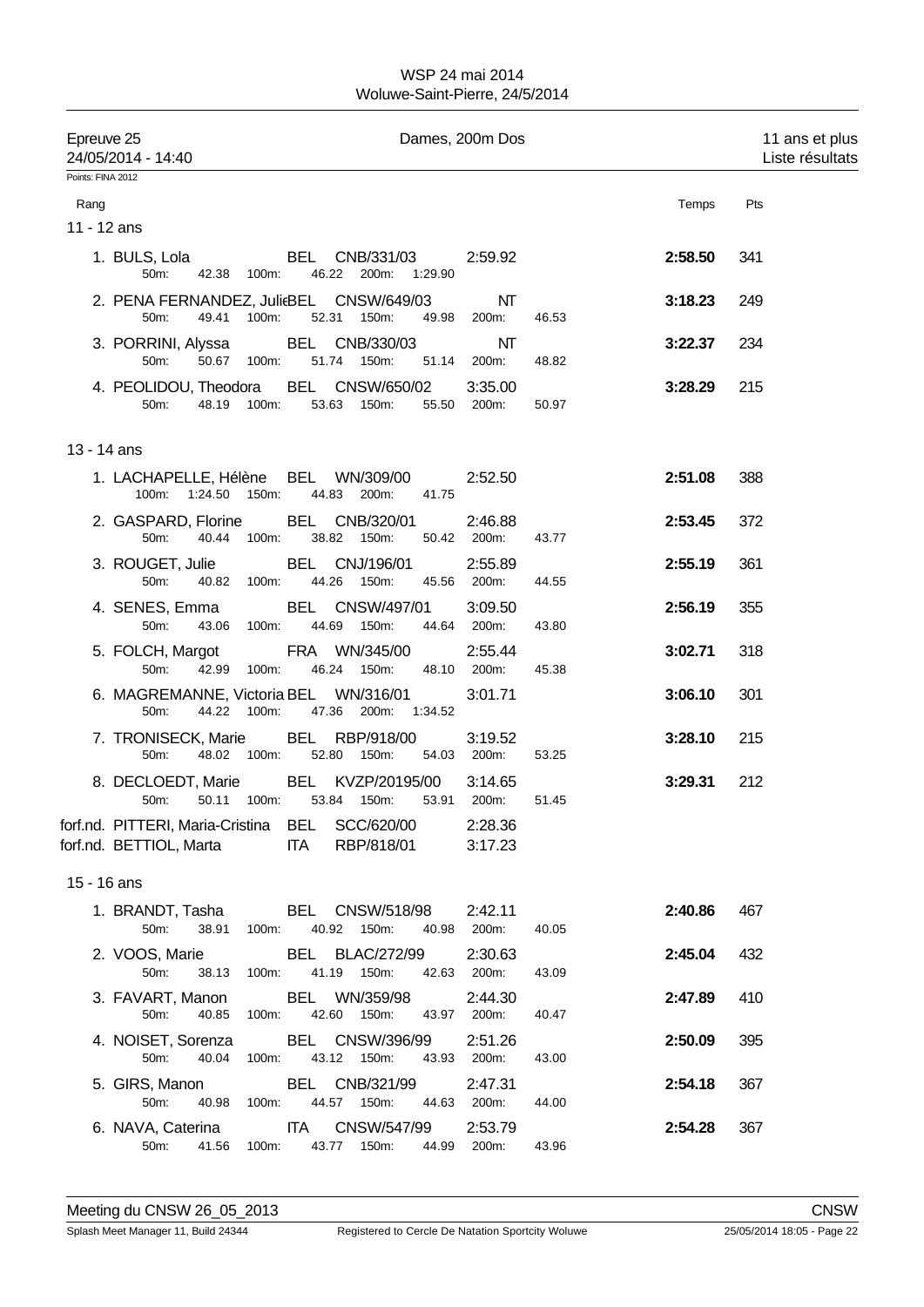| Epreuve 25, Filles, 200m Dos, 15 - 16 ans                                                      |                           |         |                 |
|------------------------------------------------------------------------------------------------|---------------------------|---------|-----------------|
| Rang                                                                                           |                           | Temps   | Pts             |
| BEL<br>CNB/290/98<br>7. WERNER, Aurore<br>45.69<br>47.75<br>150m:<br>50m:<br>100m:<br>49.52    | 3:01.27<br>200m:<br>49.00 | 3:11.96 | 274             |
| WN/290/98<br>forf.nd. DONNELLY, Claire<br>IRL                                                  | 2:56.16                   |         |                 |
| 17 ans et plus                                                                                 |                           |         |                 |
| 1. LITTRÉ, Julie<br>BEL<br>RBP/885/96<br>50m:<br>38.90<br>100m:<br>43.05<br>150m:<br>45.27     | 2:37.26<br>200m:<br>45.18 | 2:52.40 | 379             |
| Epreuve 26                                                                                     | Messieurs, 200m Dos       |         | 11 ans et plus  |
| 24/05/2014 - 14:50                                                                             |                           |         | Liste résultats |
| Points: FINA 2012                                                                              |                           |         |                 |
| Rang<br>11 - 12 ans                                                                            |                           | Temps   | Pts             |
| 1. HANSON, Cyril<br>BEL<br>WN/327/02<br>41.74<br>150m:<br>42.95<br>50m:<br>39.25<br>100m:      | 2:47.40<br>200m:<br>40.37 | 2:44.31 | 316             |
| BEL PLOUF/015/03<br>2. GILLARD, Remi<br>50m:<br>46.68<br>100m:<br>52.50<br>150m:<br>52.37      | NΤ<br>48.64<br>200m:      | 3:20.19 | 174             |
| 3. MEERT, Alexis<br>BEL<br>SCR/199/03<br>50m:<br>52.04<br>52.67<br>150m:<br>52.53<br>100m:     | NΤ<br>200m:<br>53.09      | 3:30.33 | 150             |
| 13 - 14 ans                                                                                    |                           |         |                 |
| 1. DO, Tanguy<br>BEL<br>SCR/456/00<br>50m:<br>39.95<br>100m:<br>41.79<br>150m:<br>41.84        | 2:39.63<br>200m:<br>40.28 | 2:43.86 | 318             |
| 2. KEMPENAERS, Warre BEL KVZP/10169/00<br>50m:<br>41.63 100m:<br>42.54 150m:<br>43.13          | 2:43.74<br>200m:<br>41.87 | 2:49.17 | 289             |
| 3. STEINER, Maximilian<br>FRA WN/352/00<br>48.54<br>50m:<br>42.60<br>100m:<br>200m:<br>1:37.51 | NΤ                        | 3:08.65 | 208             |
| 15 - 16 ans                                                                                    |                           |         |                 |
| 1. DARGE, Martin<br>BEL SCR/181/99<br>41.51 150m:<br>50m:<br>37.93 100m:<br>41.26              | 2:41.65<br>200m:<br>37.73 | 2:38.43 | 352             |
| 2. BEAUTHIER, Ronan<br>BEL KVZP/10190/99<br>50m:<br>37.86<br>100m:<br>41.56 150m:<br>41.72     | 2:33.70<br>200m:<br>41.11 | 2:42.25 | 328             |
| BEL NSG/236/99<br>disq. ALMACHI, Angelo                                                        | NΤ                        |         |                 |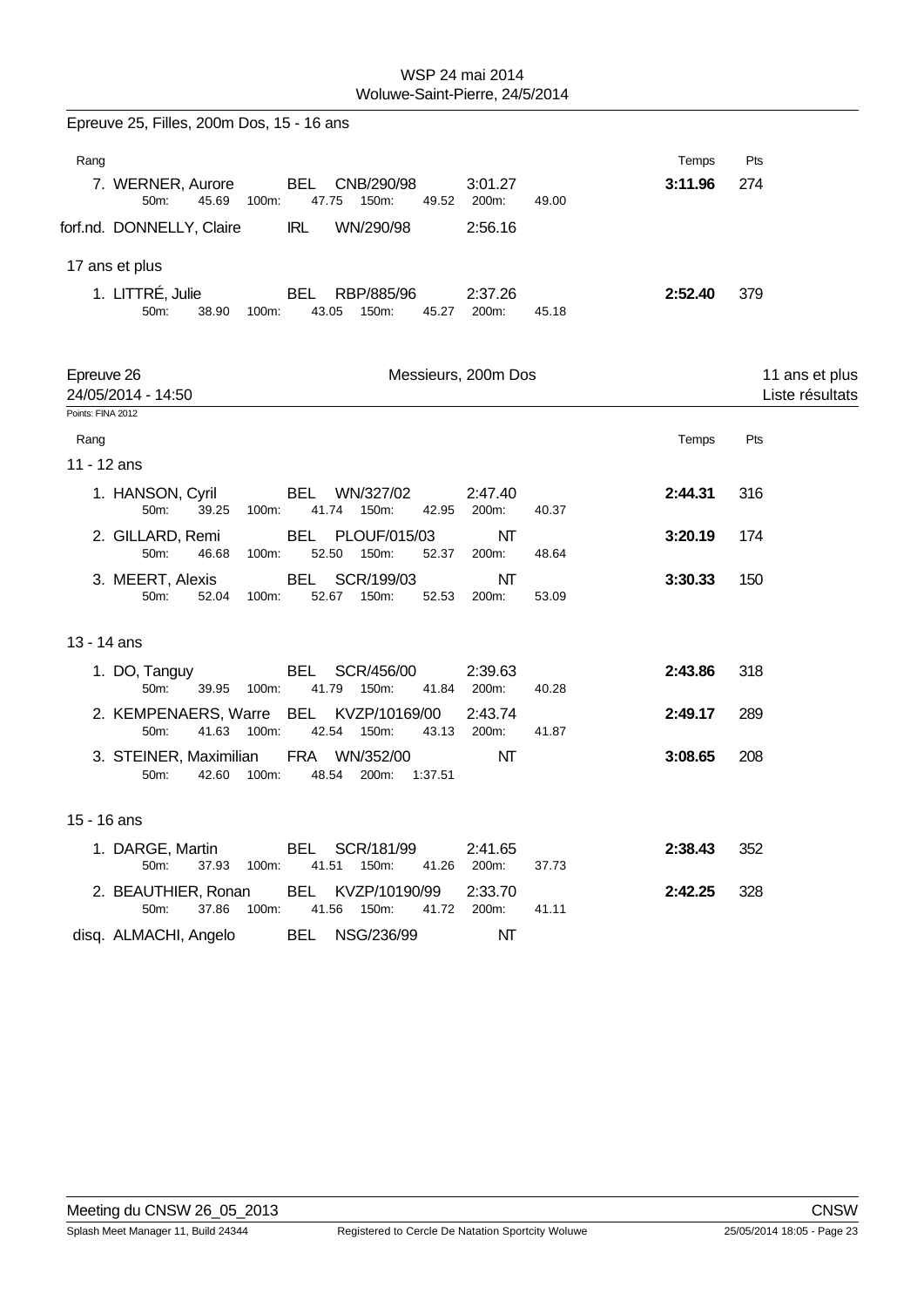| Epreuve 27                      | 24/05/2014 - 14:55                                   |                                  |                              |                                   |                | Dames, 400m 4 nages       |                |         | 11 ans et plus<br>Liste résultats |
|---------------------------------|------------------------------------------------------|----------------------------------|------------------------------|-----------------------------------|----------------|---------------------------|----------------|---------|-----------------------------------|
| Points: FINA 2012               |                                                      |                                  |                              |                                   |                |                           |                |         |                                   |
| Rang                            |                                                      |                                  |                              |                                   |                |                           |                | Temps   | Pts                               |
|                                 | 1. LEDNICKA, Jindriska<br>50m:<br>100m:              | 35.16<br>200m:<br>40.89<br>250m: | 1:26.49<br>50.74             | CZE CNSW/513/97<br>300m:<br>350m: | 51.10<br>37.81 | 5:30.00<br>400m:          | 35.04          | 5:37.23 | 510                               |
|                                 | 2. LEDNICKA, Hanka<br>50m:<br>100m:                  | 150m:<br>37.32<br>200m:<br>43.95 | <b>CZE</b><br>44.43<br>43.21 | CNSW/512/01<br>250m:<br>300m:     | 49.34<br>50.22 | 6:21.89<br>350m:<br>400m: | 39.63<br>37.42 | 5:45.52 | 474                               |
|                                 | 3. STREPENNE, Elisa<br>50m:<br>100m:                 | 38.29<br>150m:<br>200m:<br>45.82 | <b>BEL</b><br>45.97<br>43.59 | CNB/316/00<br>250m:<br>300m:      | 46.75<br>47.41 | NT<br>350m:<br>400m:      | 40.55<br>38.48 | 5:46.86 | 468                               |
|                                 | 4. WATHIONG, Océane<br>50m:<br>100m:                 | 38.96<br>150m:<br>44.57<br>200m: | <b>BEL</b><br>43.74<br>42.86 | BLAC/248/01<br>250m:<br>300m:     | 50.44<br>51.33 | 5:50.31<br>350m:<br>400m: | 39.01<br>36.86 | 5:47.77 | 465                               |
|                                 | 5. DELAHAUT, Romane<br>50m:<br>100m:                 | 150m:<br>39.35<br>45.01<br>200m: | <b>BEL</b><br>45.15<br>43.41 | WN/319/99<br>250m:<br>300m:       | 50.11<br>51.27 | NΤ<br>350m:<br>400m:      | 40.76<br>39.28 | 5:54.34 | 439                               |
|                                 | forf.nd. CREMER, Auriane<br>forf.nd. MAGREMANNE, Zoé |                                  | <b>BEL</b><br><b>BEL</b>     | CNB/325/01<br>WN/279/99           |                | NΤ<br>NΤ                  |                |         |                                   |
| Epreuve 28<br>Points: FINA 2012 | 24/05/2014 - 15:00                                   |                                  |                              |                                   |                | Messieurs, 400m 4 nages   |                |         | 11 ans et plus<br>Liste résultats |
|                                 |                                                      |                                  |                              |                                   |                |                           |                |         |                                   |
| Rang                            |                                                      |                                  |                              |                                   |                |                           |                | Temps   | Pts                               |
|                                 | 1. DE SMET, Grégory<br>50m:<br>100m:                 | 35.75<br>150m:<br>41.89<br>200m: | <b>BEL</b><br>41.94<br>40.82 | BLAC/229/00<br>250m:<br>300m:     | 47.97<br>48.66 | 5:37.50<br>400m:          | 1:12.30        | 5:29.33 | 405                               |
|                                 | 2. DEBONGNIE, Aymeric<br>50m:<br>100m:               | 36.39<br>150m:<br>43.20<br>200m: | BEL<br>42.71<br>40.17        | CNSW/541/99<br>250m:<br>300m:     | 47.70<br>47.63 | 6:15.02<br>350m:<br>400m: | 37.01<br>35.14 | 5:29.95 | 403                               |
|                                 | 3. LIESSE, Simon<br>50m. 43.71<br>100m:              | 150m:<br>49.43<br>200m:          | BEL<br>50.24<br>47.03        | CNB/345/02<br>250m:<br>300m:      | 53.67<br>51.12 | NΤ<br>350m:<br>400m:      | 43.33<br>40.70 | 6:19.23 | 265                               |
| Epreuve 29                      | 24/05/2014 - 15:30                                   |                                  |                              |                                   |                | Dames, 400m Libre         |                |         | 11 ans et plus<br>Liste résultats |
| Points: FINA 2012               |                                                      |                                  |                              |                                   |                |                           |                |         |                                   |
| Rang                            |                                                      |                                  |                              |                                   |                |                           |                | Temps   | Pts                               |
|                                 | 1. DUMONT, Valentine<br>50m:<br>100m:                | 31.19<br>150m:<br>33.89<br>200m: | BEL<br>35.12<br>35.54        | noc/185/00<br>250m:<br>300m:      | 35.91<br>36.38 | 4:36.77<br>350m:<br>400m: | 36.13<br>34.38 | 4:38.54 | 632                               |
|                                 | 2. DEVREUX, Laura<br>50m:<br>100m:                   | 32.11<br>150m:<br>34.39<br>200m: | <b>BEL</b><br>35.50<br>36.68 | CNSW/543/99<br>250m:<br>300m:     | 36.77<br>37.52 | 4:47.72<br>350m:<br>400m: | 36.52<br>36.46 | 4:45.95 | 584                               |
|                                 | 3. FAVART, Megan<br>50m:<br>100m:                    | 33.77<br>150m:<br>37.52<br>200m: | <b>BEL</b><br>38.43<br>37.90 | WN/360/98<br>250m:<br>300m:       | 38.42<br>38.30 | 4:55.80<br>350m:<br>400m: | 37.97<br>34.38 | 4:56.69 | 523                               |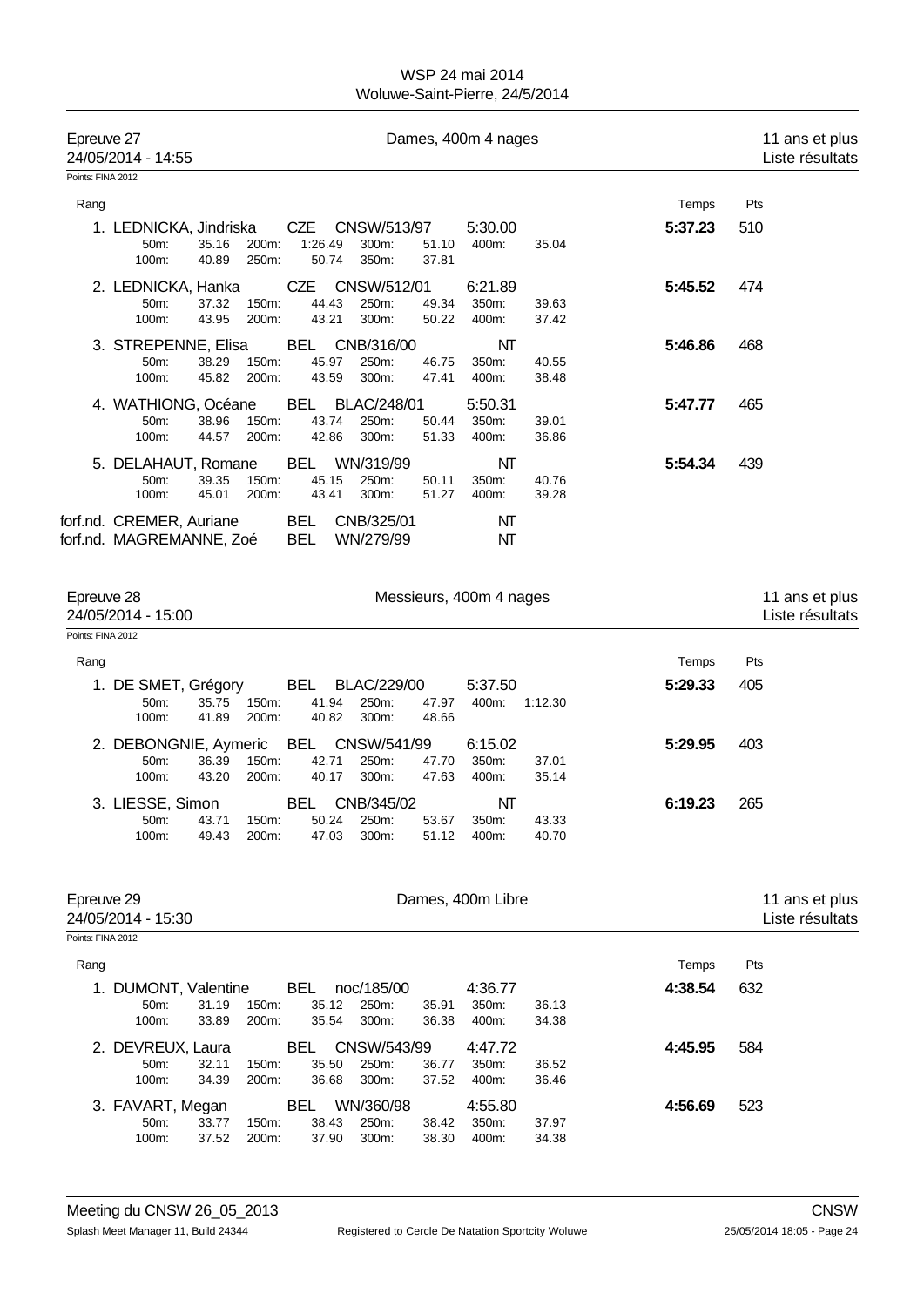Epreuve 29, Dames, 400m Libre, 11 ans et plus

| Points: FINA 2012 |                                                                    |                |                                  |                               |                |                           |                |       |                        |                                   |
|-------------------|--------------------------------------------------------------------|----------------|----------------------------------|-------------------------------|----------------|---------------------------|----------------|-------|------------------------|-----------------------------------|
| Epreuve 30        | 24/05/2014 - 15:40                                                 |                |                                  |                               |                | Messieurs, 400m Libre     |                |       |                        | 11 ans et plus<br>Liste résultats |
|                   | forf.nd. PORRINI, Alyssa<br>forf.déc. MURPHY, Anya                 |                | BEL<br><b>GBR</b>                | CNB/330/03<br>WN/218/98       |                | 6:48.42<br>5:01.41        |                |       |                        |                                   |
|                   | 10. WERNER, Aurore<br>1:21.40<br>100m:<br>48.56<br>150m:           | 200m:<br>250m: | BEL<br>45.66<br>45.89            | CNB/290/98<br>300m:<br>350m:  | 46.47<br>45.45 | 5:53.64<br>400m:          | 44.53          |       | 5:57.96                | 298                               |
|                   | 9. BULS, Lola<br>50m:<br>39.82<br>100m:<br>45.03                   | 150m:<br>200m: | BEL CNB/331/03<br>45.47<br>46.59 | 250m:<br>300m:                | 46.31<br>45.15 | 5:41.66<br>350m:<br>400m: | 44.27<br>41.48 |       | 5:54.12                | 308                               |
|                   | 8. MAHY, Jennifer<br>1:21.82<br>$100m$ :                           | 200m:          | BEL CNJ/221/01<br>1:25.50        | 250m:                         | 44.71          | 5:48.32<br>300m:          | 45.33          | 350m: | 5:45.22<br>45.76 400m: | 332<br>42.10                      |
|                   | 7. NORIEGA BURRILL, AygıAZE CNSW/635/03<br>100m: 12:14.03<br>150m: | 200m:<br>250m: | 42.20<br>42.25                   | 300m:<br>350m:                | 42.16<br>43.09 | 5:46.11<br>400m:          | 39.07          |       | 5:32.42                | 372                               |
|                   | 6. CORNELIS, Sarah<br>50m:<br>35.93<br>100m:<br>39.81              | 150m:<br>200m: | BEL WN/288/98<br>41.11<br>42.29  | 250m:<br>300m:                | 42.51<br>42.81 | 5:18.26<br>350m:<br>400m: | 43.29<br>42.49 |       | 5:30.24                | 379                               |
|                   | 5. NOISET, Sorenza<br>50m:<br>35.83<br>100m:<br>38.89              | 150m:<br>200m: | BEL<br>40.48<br>40.44            | CNSW/396/99<br>250m:<br>300m: | 40.96<br>40.58 | 5:16.45<br>350m:<br>400m: | 40.15<br>38.18 |       | 5:15.51                | 435                               |
| Rang              | 4. NAVA, Alexandra<br>50m:<br>35.62<br>100m:<br>39.46              | 150m:<br>200m: | <b>ITA</b><br>40.36<br>40.67     | CNSW/546/01<br>250m:<br>300m: | 40.57<br>40.33 | 5:36.20<br>350m:<br>400m: | 39.70<br>37.74 |       | Temps<br>5:14.45       | Pts<br>439                        |
|                   |                                                                    |                |                                  |                               |                |                           |                |       |                        |                                   |

| Rang                                                                                                                                                                                                      | Temps   | Pts |
|-----------------------------------------------------------------------------------------------------------------------------------------------------------------------------------------------------------|---------|-----|
| 1. VERBAUWHEDE, TristanBEL CNSW/400/96<br>4:38.55<br>50m:<br>30.55<br>150m:<br>33.93<br>250m:<br>400m:<br>34.13<br>1:08.52<br>33.30<br>200m:<br>34.09<br>300m:<br>34.53<br>$100m$ :                       | 4:29.05 | 547 |
| BEL WN/356/98<br>2. AMBROES, Benjamin<br>4:45.57<br>31.04<br>36.47<br>$50m$ :<br>150m:<br>300m:<br>1:13.07<br>400m:<br>33.84<br>35.38<br>200m:<br>37.10<br>350m:<br>$100m$ :<br>35.21                     | 4:42.11 | 474 |
| <b>BEL BLAC/247/00</b><br>4:53.37<br>3. RENAUX, Antoine<br>36.54<br>400m:<br>50m:<br>30.98<br>150m:<br>250m:<br>1:12.11<br>36.37<br>36.00<br>200m:<br>36.82<br>300m:<br>$100m$ :<br>36.57                 | 4:45.39 | 458 |
| FRA CNSW/584/00<br>4. ROBIN, Thomas<br>4:54.71<br>36.41<br>$50m$ :<br>32.66<br>150m:<br>250m:<br>36.09<br>350m:<br>36.71<br>35.60<br>200m:<br>300m:<br>$100m$ :<br>36.51<br>36.60<br>400m:<br>34.93       | 4:45.51 | 457 |
| 5. CLAYSON, Nicolas<br>BEL<br>BLAC/255/02<br>4:57.38<br>33.52<br>37.52<br>250m:<br>350m:<br>$50m$ :<br>150m:<br>38.35<br>38.35<br>200m:<br>$100m$ :<br>36.69<br>37.62<br>300m:<br>38.29<br>400m:<br>37.03 | 4:57.37 | 405 |
| BEL<br>4:53.00<br>6. DE SMET, Grégory<br>BLAC/229/00<br>34.99<br>39.23<br>$50m$ :<br>150m:<br>250m:<br>38.34<br>350m:<br>37.39<br>37.71<br>200m:<br>38.37<br>300m:<br>$100m$ :<br>37.58<br>400m:<br>35.13 | 4:58.74 | 399 |
| BEL CNSW/541/99<br>7. DEBONGNIE, Aymeric<br>4:56.64<br>34.90<br>150m:<br>38.97<br>250m:<br>350m:<br>$50m$ :<br>38.49<br>38.45<br>200m:<br>38.36<br>39.19<br>300m:<br>400m:<br>$100m$ :<br>38.78<br>36.78  | 5:03.92 | 379 |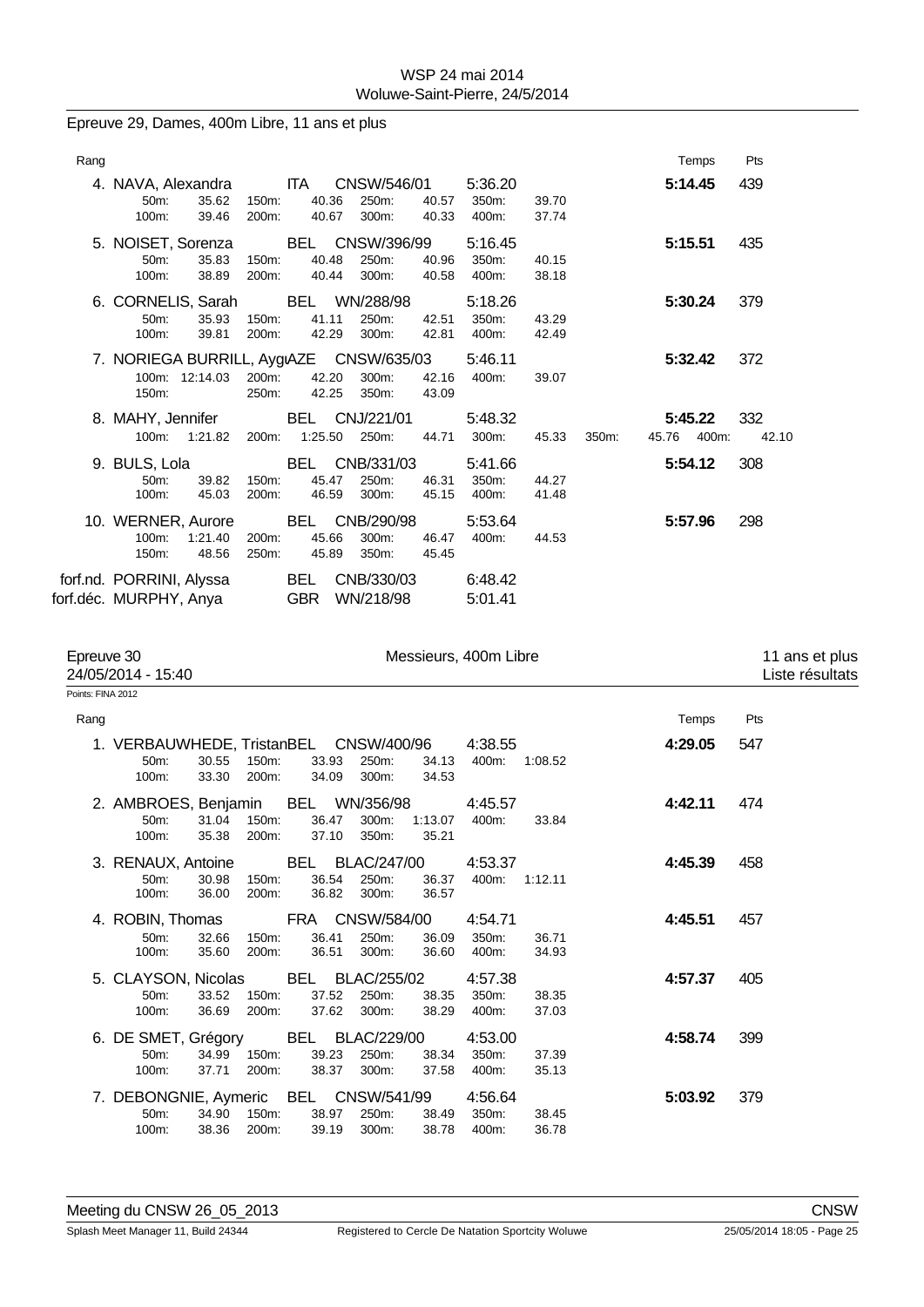| Rang |                         |         |                    |         |       |                 |         |          |       |       |       | Temps   | Pts   |
|------|-------------------------|---------|--------------------|---------|-------|-----------------|---------|----------|-------|-------|-------|---------|-------|
| 8.   | MORIAU, Amaury          |         |                    | BEL     |       | CNSW/479/02     |         | 5:20.64  |       |       |       | 5:23.66 | 314   |
|      | $50m$ :                 | 36.70   | 150m:              | 41.44   |       | 250m:           | 40.52   | 350m:    | 40.16 |       |       |         |       |
|      | $100m$ :                | 41.36   | 200 <sub>m</sub> : | 41.59   |       | 300m:           | 41.93   | 400m:    | 39.96 |       |       |         |       |
|      | 9. MARION, Xavier       |         |                    | BEL.    |       | CNSW/646/03     |         | 5:46.48  |       |       |       | 5:24.91 | 310   |
|      | $100m$ :                | 1:20.08 | 200 <sub>m</sub>   | 41.74   |       | 300m:           | 41.37   | 400m:    | 38.06 |       |       |         |       |
|      | 150m:                   | 42.08   | 250m:              |         | 41.18 | 350m:           | 40.40   |          |       |       |       |         |       |
|      | 10. CACCIATORE, Mickaël |         |                    | BEL     |       | ENL/987/88      |         | 5:26.09  |       |       |       | 5:27.77 | 302   |
|      | $100m$ :                | 1:16.76 | 200m:              | 42.54   |       | 300m:           | 41.43   | 400m:    | 39.99 |       |       |         |       |
|      | 150m:                   | 41.70   | 250m:              | 42.51   |       | 350m:           | 42.84   |          |       |       |       |         |       |
|      | 11. ROBIN, Mathieu      |         |                    |         |       | FRA CNSW/583/03 |         | 5:46.15  |       |       |       | 5:28.06 | 301   |
|      | $100m$ :                | 1:20.15 | 200 <sub>m</sub> : | 1:23.28 |       | 250m:           | 41.42   | $300m$ : | 41.88 | 350m: | 41.56 | 400m:   | 39.77 |
|      | 12. TRILLET, Antoine    |         |                    | BEL.    |       | CNSW/651/99     |         | NΤ       |       |       |       | 6:31.75 | 177   |
|      | $50m$ :                 | 41.74   | 150m:              | 48.36   |       | 300m:           | 1:42.75 | 400m:    | 49.59 |       |       |         |       |
|      | 100m:                   | 47.14   | 200 <sub>m</sub> : | 50.57   |       | 350m:           | 51.60   |          |       |       |       |         |       |

Epreuve 30, Messieurs, 400m Libre, 11 ans et plus

| Epreuve 31<br>24/05/2014 - 15:55                                                            | Dames, 100m Brasse |         | 11 ans et plus<br>Liste résultats |
|---------------------------------------------------------------------------------------------|--------------------|---------|-----------------------------------|
| Points: FINA 2012                                                                           |                    |         |                                   |
| Rang                                                                                        |                    | Temps   | Pts                               |
| 11 - 12 ans                                                                                 |                    |         |                                   |
| 1. BUGGENHOUT, Natalia BEL CNSW/538/02 1:32.30<br>45.40 100m:<br>46.19<br>50 <sub>m</sub> : |                    | 1:31.59 | 348                               |
| 2. DONNELLY, Alexandra IRL WN/349/02<br>50 <sub>m</sub> :<br>45.62<br>100m:<br>49.28        | 1:36.56            | 1:34.90 | 313                               |
| 3. CORNELIS, Anaïs BEL WN/326/02<br>50m:<br>45.56 100m:<br>49.59                            | 1:32.73            | 1:35.15 | 310                               |
| 4. PORTON, Olivia BEL CNSW/534/02<br>50m:<br>46.91 100m:<br>50.96                           | 1:39.64            | 1:37.87 | 285                               |
| <b>BEL NSG/233/02</b><br>5. FRANCIS, Emma<br>50m:<br>53.90<br>100m:<br>58.09                | NT                 | 1:51.99 | 190                               |
| BEL NSG/238/02<br>6. PESTIEAU, Fiona                                                        | NT                 | 2:04.94 | 137                               |
| 13 - 14 ans                                                                                 |                    |         |                                   |
| 1. STREPENNE, Elisa BEL CNB/316/00<br>38.11 100m:<br>50m:<br>41.94                          | 1:18.05            | 1:20.05 | 521                               |
| 2. GASPARD, Florine BEL CNB/320/01<br>50 <sub>m</sub> :<br>40.47 100m:<br>44.54             | 1:22.98            | 1:25.01 | 435                               |
| <b>BEL BLAC/246/01</b><br>3. MIES, Alexia<br>50m:<br>40.76 100m:<br>45.37                   | 1:21.73            | 1:26.13 | 418                               |
| 4. CREMER, Auriane BEL CNB/325/01<br>50m:<br>43.65 100m:<br>47.71                           | 1:23.11            | 1:31.36 | 351                               |
| BEL CNSPA/331/00<br>5. CORTEIL, Anais<br>50m:<br>44.26 100m:<br>48.33                       | 1:31.15            | 1:32.59 | 337                               |
| 6. MAGREMANNE, Victoria BEL WN/316/01<br>45.41 100m:<br>50m:<br>47.79                       | 1:28.86            | 1:33.20 | 330                               |
| 7. CSERNOK, Camille BEL CNSW/625/00<br>50 <sub>m</sub> :<br>47.38 100m:<br>49.92            | 1:35.96            | 1:37.30 | 290                               |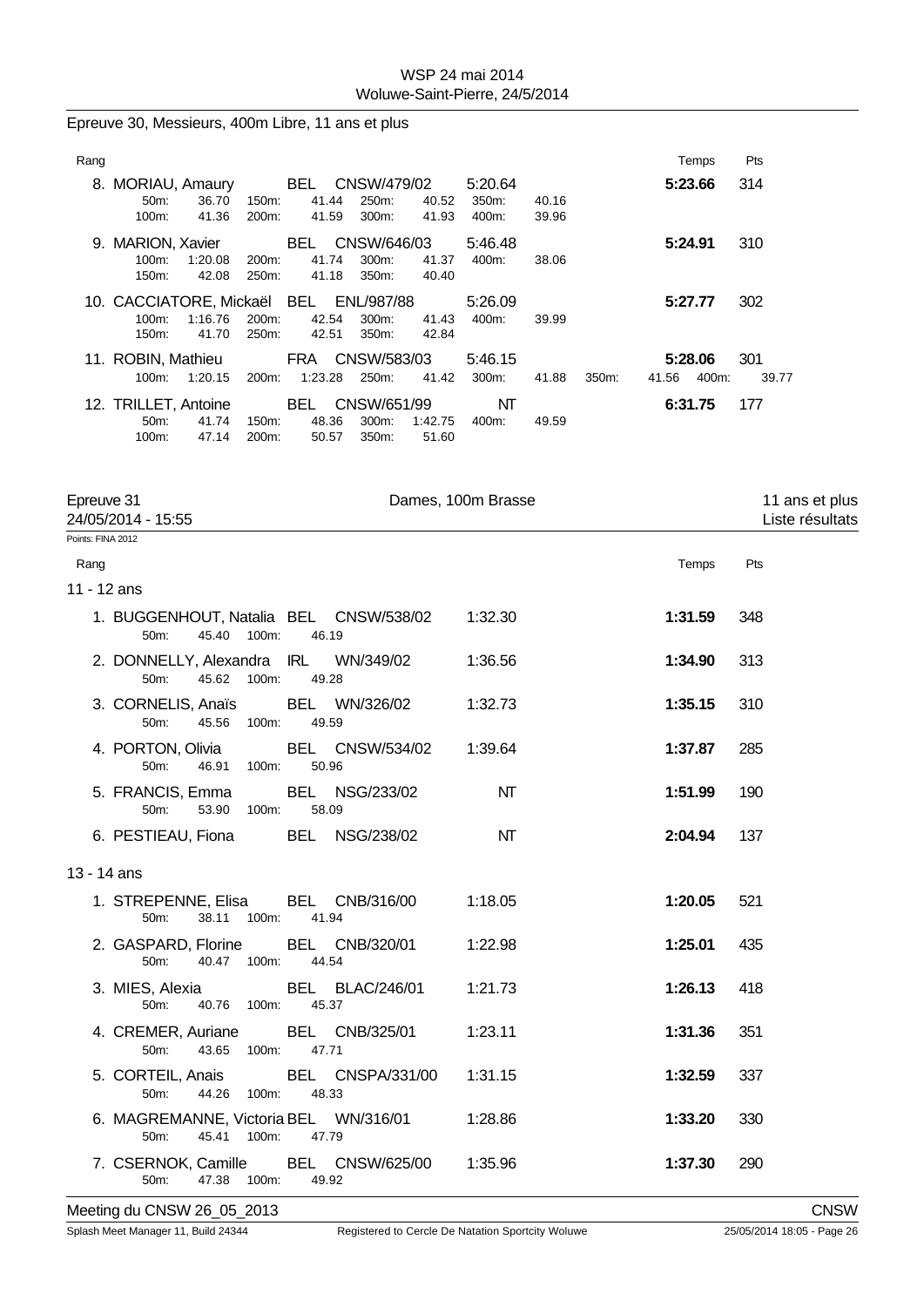|                     | Epreuve 31, Filles, 100m Brasse, 13 - 14 ans                                                        |       |                |                        |                        |                    |                                   |
|---------------------|-----------------------------------------------------------------------------------------------------|-------|----------------|------------------------|------------------------|--------------------|-----------------------------------|
| Rang                |                                                                                                     |       |                |                        |                        | Temps              | Pts                               |
|                     | 8. VAN GOITSENHOVEN, ABEL; CNJ/226/00<br>45.57 100m:<br>50m:                                        |       | 52.55          |                        | 1:39.42                | 1:38.12            | 283                               |
|                     | 9. OPSTRUP, Kiya USA WN/351/01<br>48.82 100m:<br>50m:                                               |       | 52.70          |                        | 1:42.18                | 1:41.52            | 255                               |
|                     | 10. VUKADIN, Anja<br>50m:<br>59.68 100m:                                                            |       | 53.29          | CRO RBP/822/00         | 1:52.71                | 1:52.97            | 185                               |
| 15 - 16 ans         |                                                                                                     |       |                |                        |                        |                    |                                   |
|                     | 1. PIVONT, Laura BEL CNSW/313/98<br>50m:<br>43.86 100m:                                             |       | 45.02          |                        | 1:27.29                | 1:28.88            | 381                               |
|                     | 2. PORTON, Océane<br>42.38 100m:<br>50m:                                                            |       | 47.09          | <b>BEL CNSW/533/99</b> | 1:29.82                | 1:29.47            | 373                               |
|                     | 3. BECKMANN, Anais<br>44.08 100m:<br>50m:                                                           |       | 48.30          | BEL CNB/304/99         | 1:30.28                | 1:32.38            | 339                               |
|                     | 4. NAVA, Caterina ITA CNSW/547/99<br>5. OPSTRUP, Mckayla USA WN/321/99<br>45.38 100m: 51.17<br>50m: |       |                |                        | 1:37.19<br>1:34.70     | 1:34.12<br>1:36.55 | 321<br>297                        |
|                     | 6. MAHY, Alexandra BEL CNJ/215/99<br>44.86 100m:<br>50m:                                            |       | 52.26          |                        | 1:36.33                | 1:37.12            | 292                               |
|                     | 7. BEAUCLERCQ, Margaux BEL WN/348/99<br>47.69 100m:<br>50m:                                         |       | 52.88          |                        | 1:40.16                | 1:40.57            | 263                               |
|                     | 8. TSAGKAS, Cassandra BEL CNSPA/355/98<br>50.48 100m:<br>50m:                                       |       | 55.34          |                        | 1:50.22                | 1:45.82            | 225                               |
|                     | forf.nd. TCHALTSEV, Elisa BEL RBP/802/99                                                            |       |                |                        | 1:34.97                |                    |                                   |
|                     | 17 ans et plus                                                                                      |       |                |                        |                        |                    |                                   |
|                     | 1. LEDNICKA, Jindriska CZE CNSW/513/97<br>42.94 100m:<br>50m:                                       |       | 47.65          |                        | 1:28.00                | 1:30.59            | 360                               |
| Epreuve 32          | 24/05/2014 - 16:00                                                                                  |       |                |                        | Messieurs, 100m Brasse |                    | 11 ans et plus<br>Liste résultats |
| Points: FINA 2012   |                                                                                                     |       |                |                        |                        |                    |                                   |
| Rang<br>11 - 12 ans |                                                                                                     |       |                |                        |                        | Temps              | Pts                               |
|                     | 1. MERCHIER, Hugo<br>50m:<br>43.86 100m:                                                            |       | 48.41          | BEL WN/332/02          | 1:32.00                | 1:32.27            | 255                               |
|                     | 2. LIESSE, Simon<br>50m:<br>45.26                                                                   | 100m: | 50.01          | BEL CNB/345/02         | 1:32.71                | 1:35.27            | 232                               |
|                     | 3. THEYS, Killian<br>50m:<br>46.66                                                                  | 100m: | BEL<br>54.66   | CNJ/228/02             | 1:44.15                | 1:41.32            | 193                               |
|                     | 4. THONARD, Axel<br>50m:<br>55.48                                                                   | 100m: | BEL<br>1:03.47 | CNSPA/353/02           | 2:02.43                | 1:58.95            | 119                               |
|                     | 5. MAMBOUR, Alexeï<br>50m:<br>1:00.31                                                               | 100m: | 1:02.70        | BEL SCR/197/02         | NΤ                     | 2:03.01            | 108                               |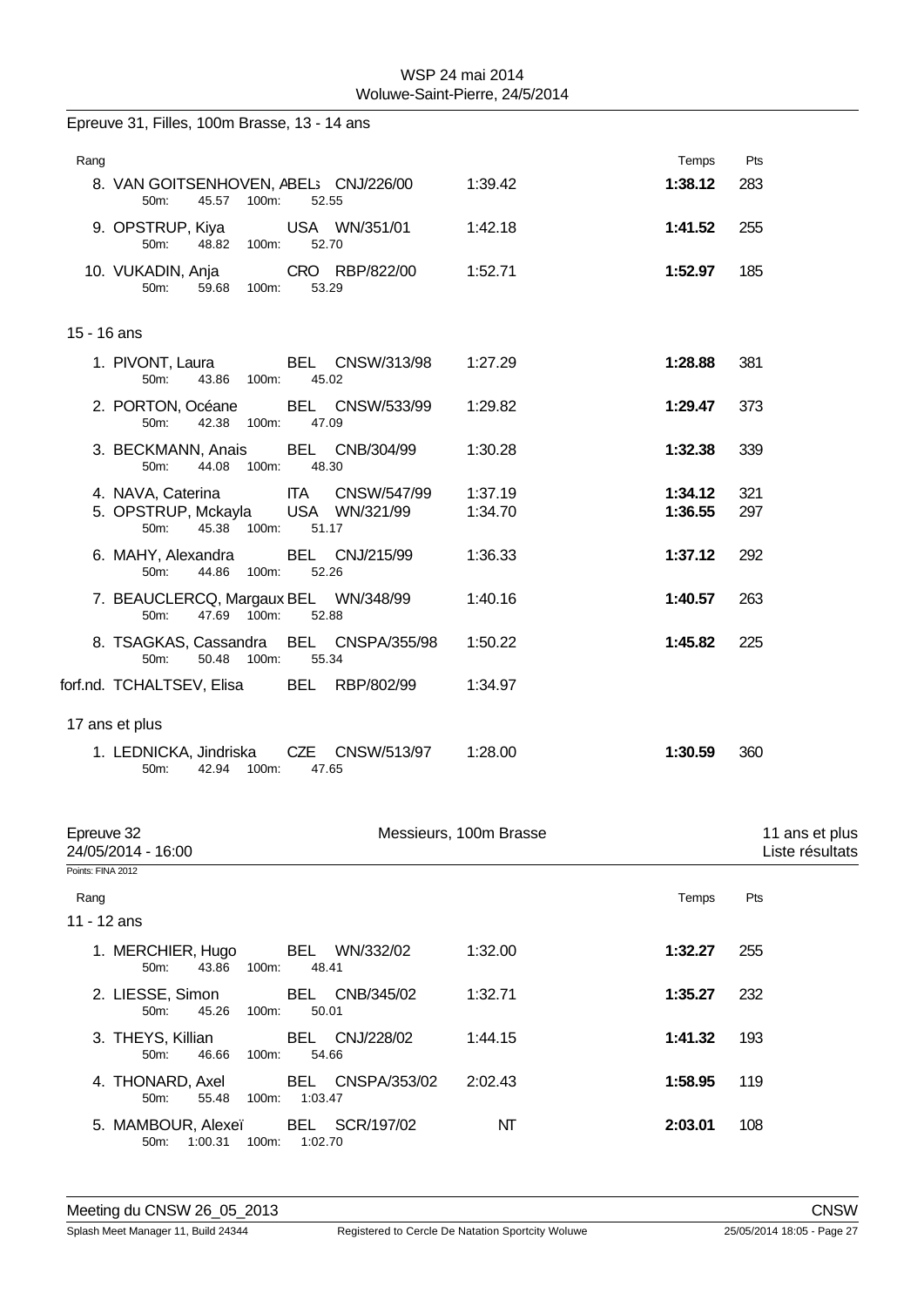|             | Epreuve 32, Garçons, 100m Brasse, 11 - 12 ans                          |                            |         |         |     |
|-------------|------------------------------------------------------------------------|----------------------------|---------|---------|-----|
| Rang        |                                                                        |                            |         | Temps   | Pts |
|             | 6. PESTIEAU, Pedro BEL NSG/240/03                                      |                            | NT      | 2:22.12 | 70  |
| 13 - 14 ans |                                                                        |                            |         |         |     |
|             | 1. STOLL, Matthieu SUI CNSW/517/00<br>50m:<br>37.82<br>100m:           | 43.19                      | 1:24.26 | 1:21.01 | 378 |
|             | 2. DEBONGNIE, Nathan<br>42.85 100m:<br>50m:                            | BEL CNSW/542/00<br>46.55   | 1:31.09 | 1:29.40 | 281 |
|             | 3. VAN CASTER, Cyril BEL CNJ/212/00 1:31.25<br>44.32<br>50m:<br>100m:  | 49.89                      |         | 1:34.21 | 240 |
|             | 4. CHUNG, Anthony FRA CNSW/640/00<br>45.06<br>50m:<br>100m:            | 50.59                      | NΤ      | 1:35.65 | 229 |
|             | 5. MAMBOUR, Anton<br>47.65 100m:<br>50 <sub>m</sub> :                  | BEL SCR/198/01<br>51.90    | NT      | 1:39.55 | 203 |
|             | forf.nd. FRANCIS, Jeremie BEL NSG/234/00                               |                            | NΤ      |         |     |
| 15 - 16 ans |                                                                        |                            |         |         |     |
|             | 1. CLAYSON, Thomas<br>34.99<br>100m:<br>50m:                           | BEL BLAC/238/99<br>39.41   | 1:09.88 | 1:14.40 | 488 |
|             | 2. GONCALVES, Joshua POR CNSW/630/98 1:17.30<br>35.77<br>100m:<br>50m: | 41.78                      |         | 1:17.55 | 431 |
|             | 3. VAN SCHINGEN, LudovicBEL SCR/205/98<br>50m:<br>38.97<br>100m:       | 41.07                      | NΤ      | 1:20.04 | 392 |
|             | 4. LINDBERG, Alexander SWE CNSW/425/99<br>40.82<br>50m:<br>100m:       | 42.80                      | 1:23.49 | 1:23.62 | 343 |
|             | 5. LABEEUW, Grégoire BEL RBP/925/99<br>40.76<br>100m:<br>50m:          | 44.45                      | 1:29.40 | 1:25.21 | 324 |
|             | 6. DARGE, Martin<br>50 <sub>m</sub> :<br>40.37<br>100m:                | BEL SCR/181/99<br>44.97    | NΤ      | 1:25.34 | 323 |
|             | 7. HADJ, Walid<br>46.26<br>100m:<br>50m:                               | BEL<br>RBP/935/99<br>51.25 | 1:29.88 | 1:37.51 | 216 |
|             | 8. BUXANT, Guillaume BEL NSG/242/99<br>45.40 100m:<br>50m:             | 52.15                      | NT      | 1:37.55 | 216 |
|             | 17 ans et plus                                                         |                            |         |         |     |
|             | 1. BOULLE, Romain BEL CNSW/247/97<br>50m:<br>33.76<br>100m:            | 37.23                      | 1:12.31 | 1:10.99 | 561 |
|             | 2. MICHOTTE, Hadrien<br>36.24 100m:<br>50m:                            | BEL CNSW/023/89<br>38.79   | 1:14.65 | 1:15.03 | 475 |
|             | 3. MOORE, Ryan USA WN/271/96<br>50m:<br>40.61<br>100m:                 | 47.77                      | 1:21.28 | 1:28.38 | 291 |
|             | forf.nd. PARMENTIER, Aymeric BEL WN/284/93                             |                            | 1:17.89 |         |     |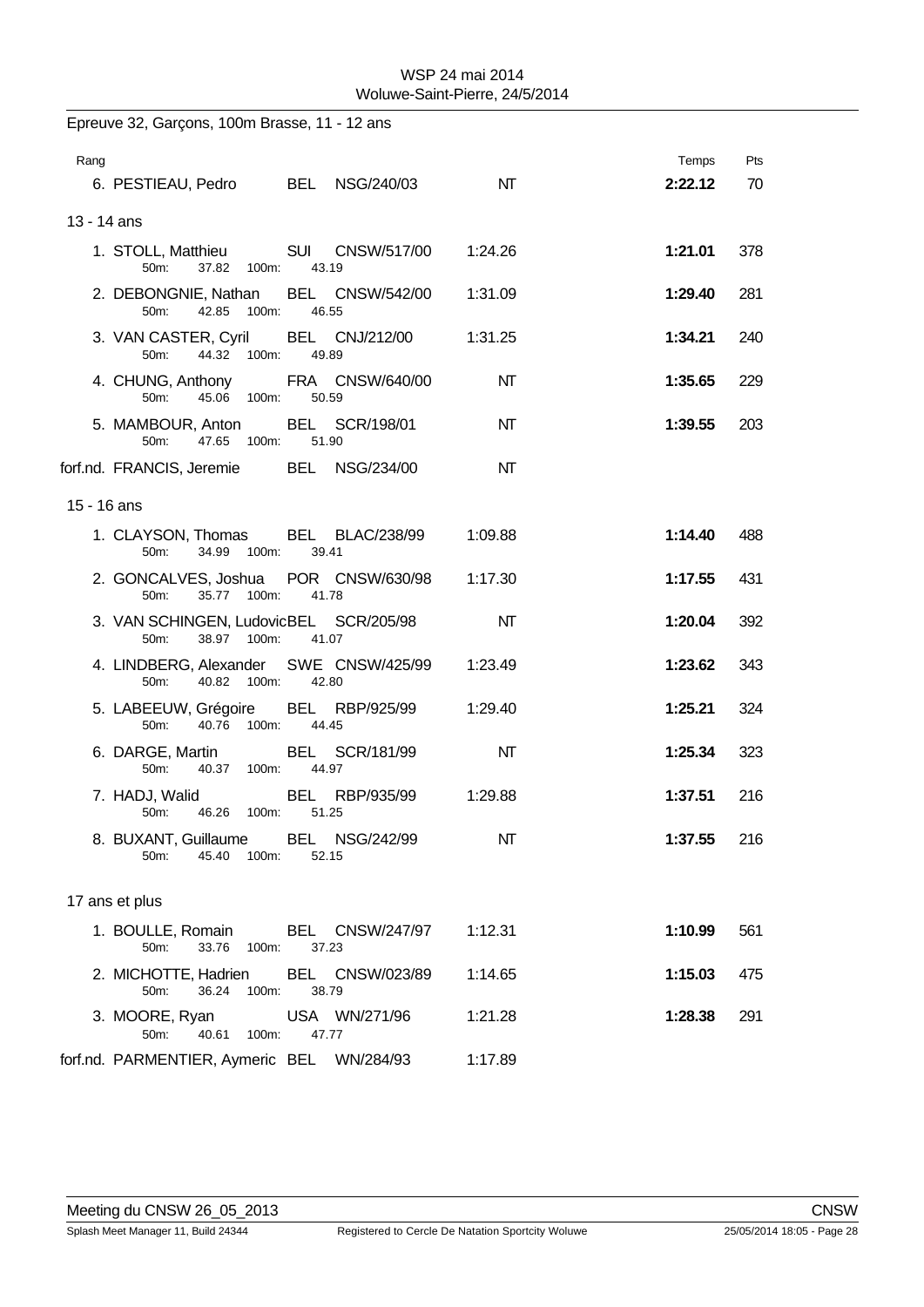| Epreuve 33<br>Points: FINA 2012 | 24/05/2014 - 16:10                                                    |                                                     | Dames, 100m Libre |         | 11 ans et plus<br>Liste résultats |
|---------------------------------|-----------------------------------------------------------------------|-----------------------------------------------------|-------------------|---------|-----------------------------------|
| Rang                            |                                                                       |                                                     |                   | Temps   | Pts                               |
| 11 - 12 ans                     |                                                                       |                                                     |                   |         |                                   |
|                                 | 1. CORNELIS, Anaïs BEL WN/326/02<br>37.50 100m:<br>50m:               | 38.22                                               | 1:15.81           | 1:15.72 | 325                               |
|                                 | 36.91<br>50m:                                                         | DONNELLY, Alexandra IRL WN/349/02<br>100m:<br>38.81 | 1:17.39           | 1:15.72 | 325                               |
|                                 | 3. KOPA, Madli<br>50m:<br>37.14 100m:                                 | <b>EST CNSW/633/02</b><br>39.62                     | 1:18.86           | 1:16.76 | 312                               |
|                                 | 4. BULS, Lola<br>50m:<br>37.43 100m:                                  | BEL CNB/331/03<br>40.05                             | 1:11.78           | 1:17.48 | 303                               |
|                                 | 5. DUNCA, Audrey BEL CNSW/628/03<br>50m:<br>38.06 100m:               | 41.23                                               | 1:22.77           | 1:19.29 | 283                               |
|                                 | 6. DE GEEST, Constance BEL CNSW/626/03<br>50m:<br>39.31 100m:         | 41.12                                               | 1:25.98           | 1:20.43 | 271                               |
|                                 | 7. KIAMBI, Pauline BEL KVZP/21005/02<br>50m:<br>39.34 100m:           | 41.95                                               | 1:16.92           | 1:21.29 | 262                               |
|                                 | 8. LOPEZ DE GOICOECHE.ESP CNSW/643/02<br>41.04 100m:<br>50m:          | 42.05                                               | 1:34.18           | 1:23.09 | 246                               |
|                                 | 9. CARANANOS, Jade BEL SCR/191/02<br>50m:<br>39.31 100m:              | 44.50                                               | NΤ                | 1:23.81 | 239                               |
|                                 | 10. PENA FERNANDEZ, JulieBEL CNSW/649/03<br>40.88 100m:<br>50m:       | 44.42                                               | 1:23.16           | 1:25.30 | 227                               |
|                                 | 11. FRANCIS, Emma BEL NSG/233/02<br>50m:<br>41.95 100m:               | 45.32                                               | NΤ                | 1:27.27 | 212                               |
|                                 | 12. PEOLIDOU, Theodora BEL CNSW/650/02 1:37.00<br>43.52 100m:<br>50m: | 49.28                                               |                   | 1:32.80 | 176                               |
|                                 | 13. PESTIEAU, Fiona BEL NSG/238/02<br>50m:<br>48.86                   | 100m:<br>54.40                                      | NT                | 1:43.26 | 128                               |
| 13 - 14 ans                     |                                                                       |                                                     |                   |         |                                   |
|                                 | 1. DUMONT, Valentine BEL noc/185/00<br>30.66 100m:<br>50m:            | 31.74                                               | 1:02.24           | 1:02.40 | 581                               |
|                                 | 2. BUGGENHOUT, Niki BEL CNSW/418/00<br>30.75 100m:<br>50m:            | 32.69                                               | 1:04.65           | 1:03.44 | 552                               |
|                                 | 3. DUNCA, Mara BEL CNSW/529/01<br>50m:<br>30.82 100m:                 | 35.54                                               | 1:06.91           | 1:06.36 | 483                               |
|                                 | 4. WATHIONG, Océane BEL BLAC/248/01<br>33.45 100m:<br>50m:            | 34.88                                               | 1:06.42           | 1:08.33 | 442                               |
|                                 | 5. SENES, Emma BEL CNSW/497/01<br>50m:<br>34.48 100m:                 | 36.30                                               | 1:11.50           | 1:10.78 | 398                               |
|                                 | 6. NAVA, Alexandra ITA CNSW/546/01<br>50m: 34.49 100m:                | 36.75                                               | 1:12.05           | 1:11.24 | 390                               |
|                                 | 7. DECORTE, Louise BEL CNJ/203/01<br>50m:<br>33.81 100m:              | 37.78                                               | 1:09.78           | 1:11.59 | 384                               |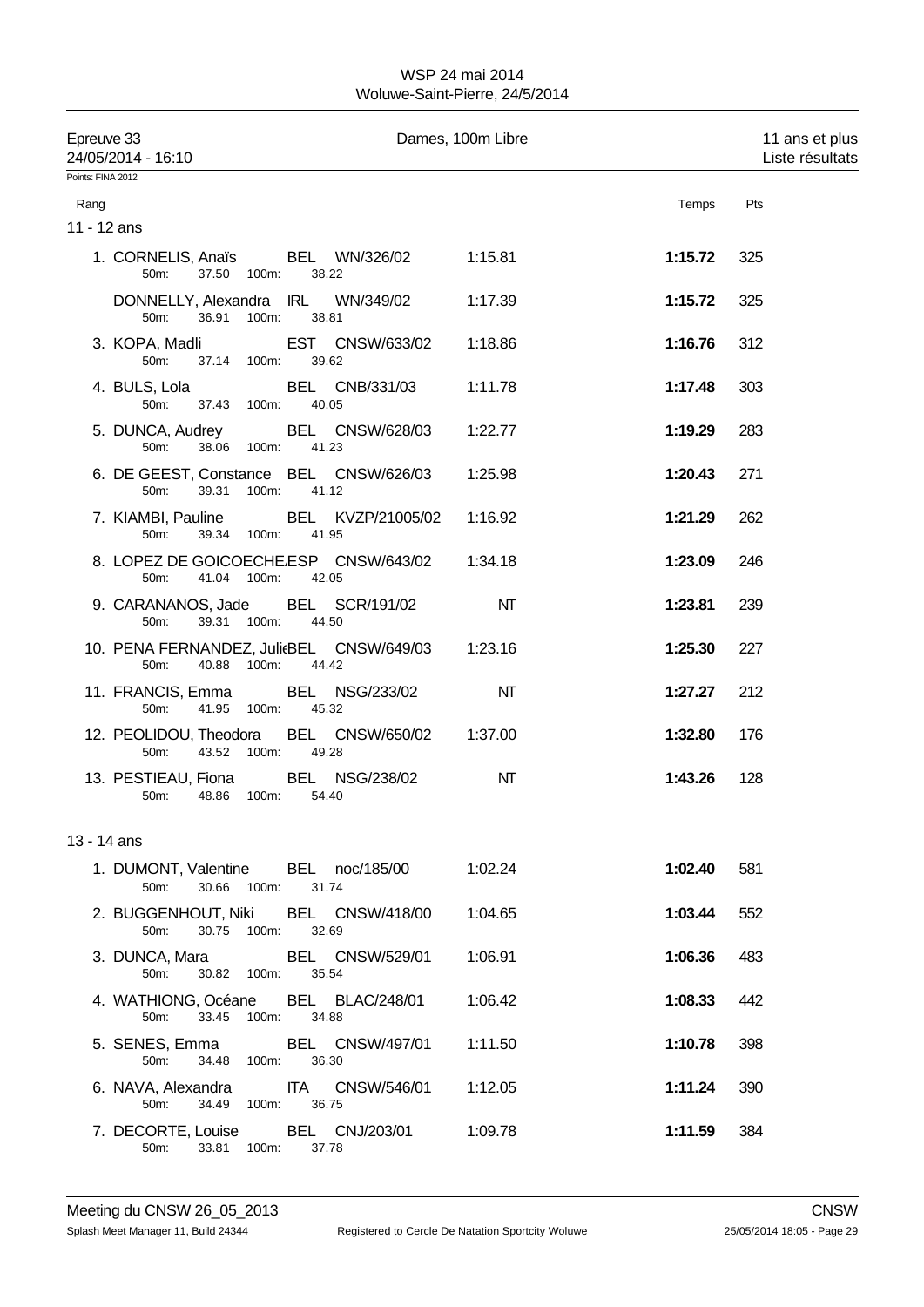Epreuve 33, Filles, 100m Libre, 13 - 14 ans

| Rang        |                                                                      |                        |         | Temps   | Pts |
|-------------|----------------------------------------------------------------------|------------------------|---------|---------|-----|
|             | 8. TOUSSAINT, Alizée BEL WN/328/01<br>35.24 100m:<br>50m:            | 36.79                  | 1:09.98 | 1:12.03 | 377 |
|             | 9. LACHAPELLE, Hélène BEL WN/309/00<br>35.01<br>100m:<br>50m:        | 37.44                  | 1:15.05 | 1:12.45 | 371 |
|             | 10. JEVENS, Laura<br>50m:<br>35.23<br>100m:                          | IRL WN/353/01<br>37.42 | 1:13.87 | 1:12.65 | 368 |
|             | 11. FOLCH, Margot FRA WN/345/00<br>35.37 100m:<br>50m:               | 37.37                  | 1:11.41 | 1:12.74 | 366 |
|             | 12. WILD, Joséphine GBR CNSW/536/01                                  |                        | 1:11.82 | 1:14.06 | 347 |
|             | 13. VANDERSTAPPEN, Kim BEL KVZP/20185/01                             |                        | 1:10.71 | 1:14.75 | 338 |
|             | 14. OPSTRUP, Kiya USA WN/351/01<br>50 <sub>m</sub> :<br>36.96 100m:  | 39.51                  | 1:16.47 | 1:16.47 | 315 |
|             | 15. HEYMANS, Alissia BEL CNSW/632/01<br>50m:<br>37.95 100m:          | 39.77                  | 1:20.87 | 1:17.72 | 300 |
|             | 16. CORTEIL, Anais BEL CNSPA/331/00<br>38.11 100m: 41.52<br>50m:     |                        | 1:27.20 | 1:19.63 | 279 |
|             | 17. TRONISECK, Marie BEL RBP/918/00<br>41.04<br>$50m$ :<br>100m:     | 44.03                  | 1:23.69 | 1:25.07 | 229 |
|             | forf.nd. BETTIOL, Marta                                              | <b>ITA RBP/818/01</b>  | 1:19.28 |         |     |
| 15 - 16 ans |                                                                      |                        |         |         |     |
|             | 1. HAZENDONCK, Wynona BEL CNSW/631/98                                |                        | 1:02.95 | 1:00.41 | 640 |
|             | 2. KEZELMANN, Soraya HUN WN/313/98<br>31.92 100m:<br>50m:            | 34.08                  | 1:03.90 | 1:06.00 | 491 |
|             | 3. VAN OUDENHOVE, Naïs BEL CNSW/551/99<br>50m:<br>31.40 100m: 35.54  |                        | 1:07.17 | 1:06.94 | 470 |
|             | 4. BRANDT, Tasha BEL CNSW/518/98<br>50m:<br>32.61 100m:              | 35.55                  | 1:06.22 | 1:08.16 | 445 |
|             | 5. WUILLEM, Sannerie BEL RBP/793/99<br>100m:<br>50m:<br>33.09        | 36.53                  | 1:09.24 | 1:09.62 | 418 |
|             | 6. GILBERT, Juliette BEL WN/245/98<br>50m: 33.29 100m: 36.39         |                        | 1:10.90 | 1:09.68 | 417 |
|             | 7. LE GRAND, Juliette BEL CNSW/447/98 1:13.46<br>35.29 100m:<br>50m: | 38.40                  |         | 1:13.69 | 352 |
|             | 8. GIRS, Manon BEL CNB/321/99 1:09.33<br>50m:<br>34.94 100m:         | 39.04                  |         | 1:13.98 | 348 |
|             | 9. VERBIST, Joyce BEL KVZP/20164/98<br>35.00 100m:<br>50m:           | 39.09                  | 1:08.87 | 1:14.09 | 347 |
|             | 10. REPOVSKA, Hana BEL CNSW/674/98<br>50m:<br>38.77 100m:            | 43.61                  | NΤ      | 1:22.38 | 252 |
|             | 11. TSAGKAS, Cassandra BEL CNSPA/355/98<br>50m:<br>42.53<br>100m:    | 47.37                  | 1:31.35 | 1:29.90 | 194 |
|             | 12. DEVOOGDT, Inne BEL KVZP/21004/99<br>50m:<br>44.55 100m:          | 50.45                  | 1:34.93 | 1:35.00 | 164 |
|             | forf.déc. MURPHY, Anya GBR WN/218/98                                 |                        | 1:06.76 |         |     |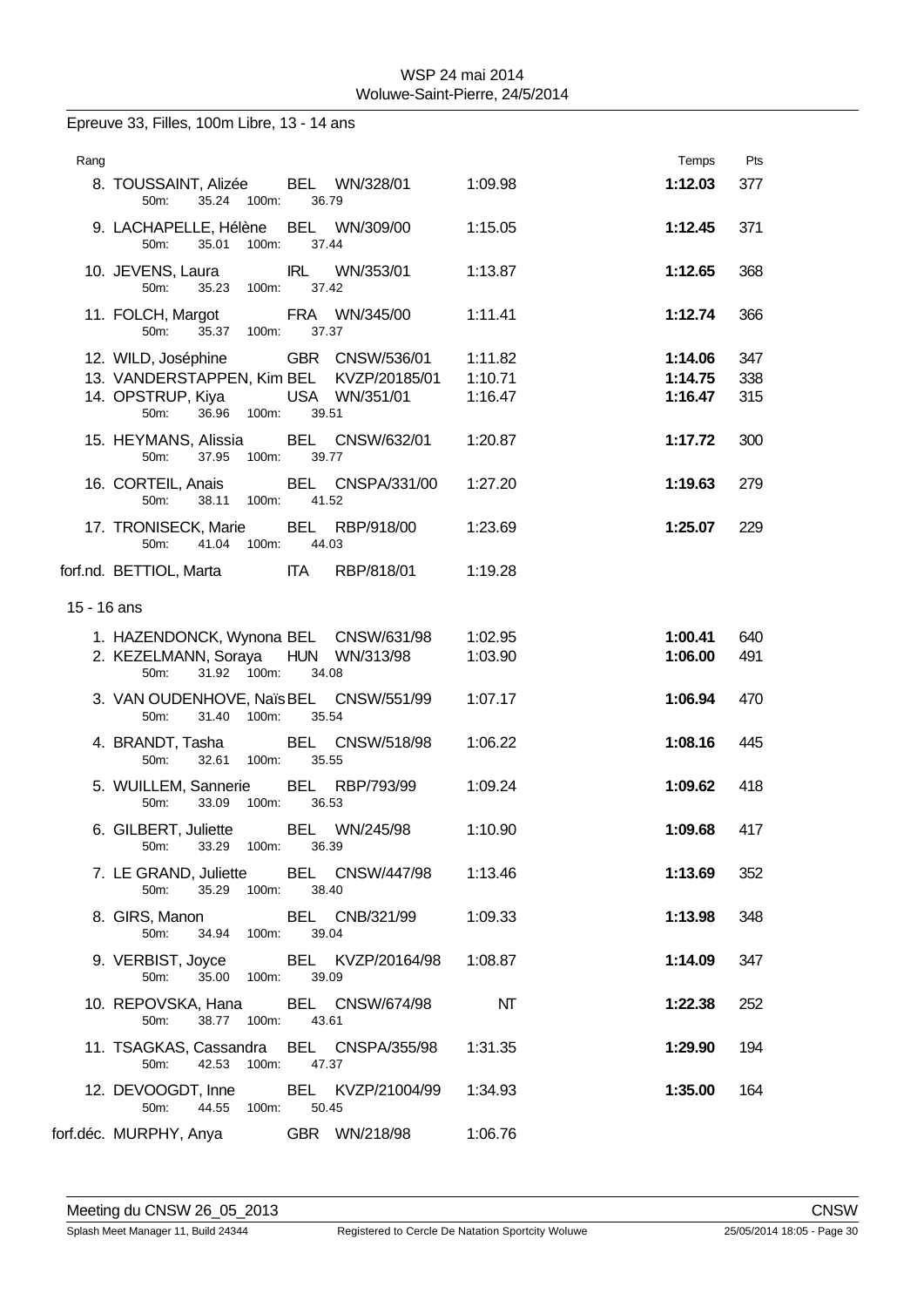Epreuve 33, Dames, 100m Libre

|                   | 17 ans et plus                                                          |       |                     |                           |                        |                    |                                   |
|-------------------|-------------------------------------------------------------------------|-------|---------------------|---------------------------|------------------------|--------------------|-----------------------------------|
|                   | 1. STOLL, Justine<br>50m:<br>32.08                                      | 100m: | <b>SUI</b><br>35.40 | CNSW/516/97               | 1:05.55                | 1:07.48            | 459                               |
|                   | 2. LITTRÉ, Julie<br>3. SOMOGYI, Julia<br>50m:<br>35.36                  | 100m: | BEL<br>BEL<br>39.31 | RBP/885/96<br>CNSW/421/97 | 1:10.87<br>1:16.16     | 1:10.06<br>1:14.67 | 410<br>339                        |
|                   | 4. PORTON, Leslie                                                       |       |                     | BEL RBP/920/97            | 1:19.21                | 1:20.76            | 268                               |
| Epreuve 34        | 24/05/2014 - 16:20                                                      |       |                     |                           | Messieurs, 100m Libre  |                    | 11 ans et plus<br>Liste résultats |
| Points: FINA 2012 |                                                                         |       |                     |                           |                        |                    |                                   |
| Rang              |                                                                         |       |                     |                           |                        | Temps              | Pts                               |
| 11 - 12 ans       |                                                                         |       |                     |                           |                        |                    |                                   |
|                   | 1. CLAYSON, Nicolas<br>32.19 100m:<br>50m:                              |       | 33.55               | BEL BLAC/255/02           | 1:03.54                | 1:05.74            | 363                               |
|                   | 2. HANSON, Cyril<br>50m:<br>33.43                                       | 100m: | 34.68               | BEL WN/327/02             | 1:10.05                | 1:08.11            | 326                               |
|                   | 3. MORIAU, Amaury<br>50m:<br>35.85                                      | 100m: | 37.07               | BEL CNSW/479/02           | 1:10.00                | 1:12.92            | 266                               |
|                   | 4. MERCHIER, Hugo<br>50m:<br>35.41 100m:                                |       | 37.79               | BEL WN/332/02             | 1:13.46                | 1:13.20            | 263                               |
|                   | 5. MARION, Xavier<br>50m:<br>35.68                                      | 100m: | 38.87               | BEL CNSW/646/03           | 1:17.62                | 1:14.55            | 249                               |
|                   | 6. THEYS, Killian<br>50m:<br>36.08                                      | 100m: | 39.03               | BEL CNJ/228/02            | 1:16.81                | 1:15.11            | 243                               |
|                   | 7. ROBIN, Mathieu<br>50m:<br>36.56                                      | 100m: | 40.45               | FRA CNSW/583/03           | 1:16.94                | 1:17.01            | 226                               |
|                   | 8. GOMEZ GRANADOS, JavESP CNSW/629/02<br>37.72 100m:<br>50m:            |       | 40.73               |                           | 1:19.81                | 1:18.45            | 213                               |
|                   | 9. KAIVERS, Guillaume<br>36.99 100m: 42.00<br>50m:                      |       |                     | BEL CNSPA/363/02          | NT                     | 1:18.99            | 209                               |
|                   | 10. VAN WISSEN, Benjamin BEL CNSW/570/02 1:29.94<br>37.27 100m:<br>50m: |       | 42.50               |                           |                        | 1:19.77            | 203                               |
|                   | 11. FOLCH, Remi<br>50m:<br>38.39 100m:                                  |       | 43.06               | FRA WN/346/03             | 1:19.69                | 1:21.45            | 191                               |
|                   | 12. PHILIPS, Baptiste BEL CNB/999/02<br>50m:<br>39.58 100m:             |       | 43.51               |                           | 1:22.01                | 1:23.09            | 179                               |
|                   | 13. GILLARD, Remi BEL PLOUF/015/03<br>50m:<br>40.66 100m:               |       | 43.47               |                           | 1:23.34                | 1:24.13            | 173                               |
|                   | 14. DUSSART, Arthur BEL WN/350/02                                       |       |                     |                           | 1:22.18                | 1:25.04            | 167                               |
|                   | 15. MAMBOUR, Alexeï BEL SCR/197/02<br>44.86 100m:<br>50m:               |       | 48.73               |                           | $\mathsf{M}\mathsf{T}$ | 1:33.59            | 125                               |
|                   | 16. DECLOEDT, Nicolas BEL KVZP/11010/03<br>44.58 100m:<br>50m:          |       | 50.70               |                           | 1:35.81                | 1:35.28            | 119                               |
|                   | 17. PESTIEAU, Pedro BEL NSG/240/03<br>50m:<br>58.37 100m:               |       | 59.03               |                           | NΤ                     | 1:57.40            | 63                                |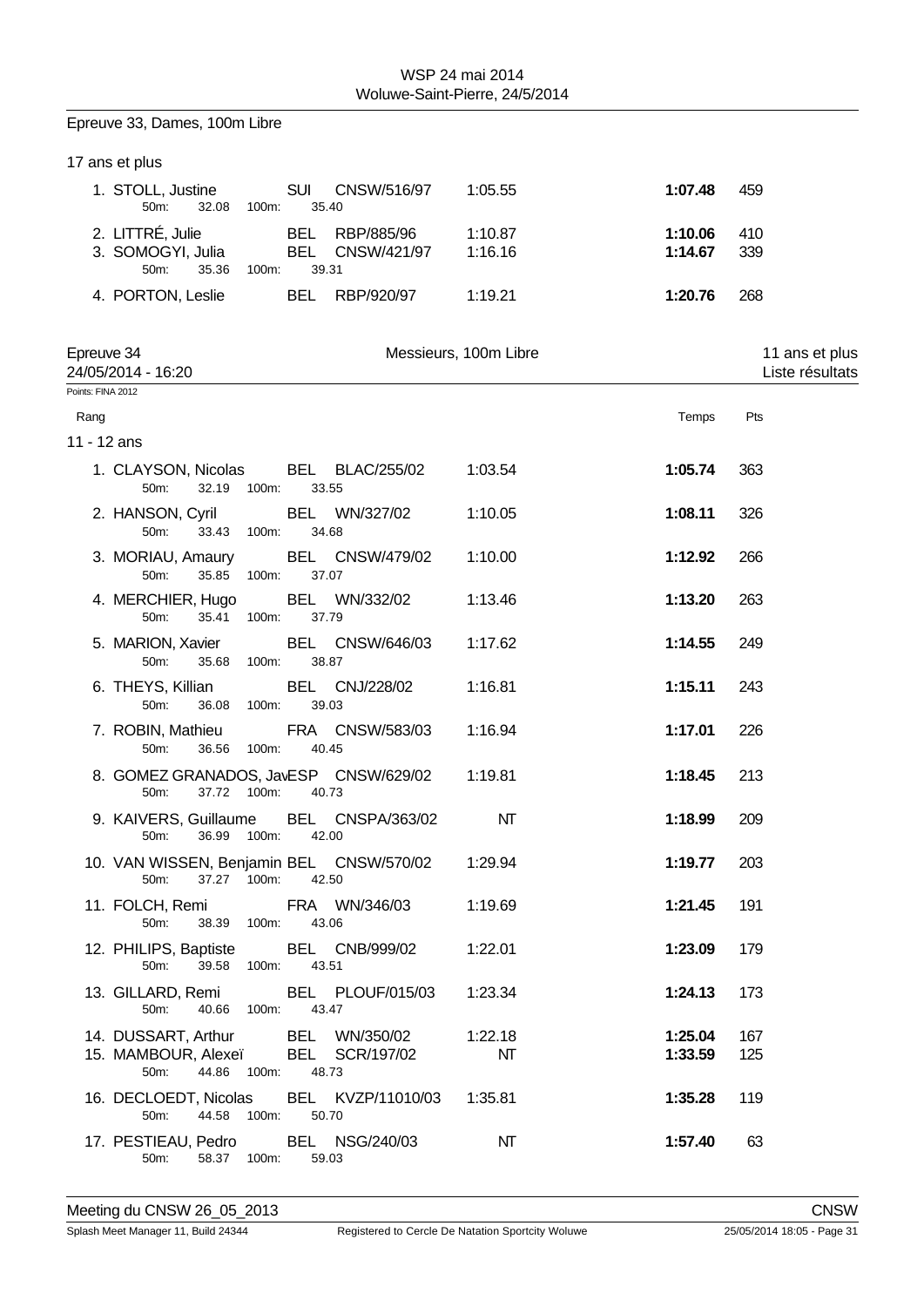Epreuve 34, Messieurs, 100m Libre

| 13 - 14 ans |                                                                                   |                                                                                            |                         |                        |            |  |  |  |
|-------------|-----------------------------------------------------------------------------------|--------------------------------------------------------------------------------------------|-------------------------|------------------------|------------|--|--|--|
|             | 50m: 29.56 100m: 32.91                                                            | 1. RENAUX, Antoine BEL BLAC/247/00 1:01.81                                                 |                         | 1:02.47 423            |            |  |  |  |
|             | 50m: 31.79 100m: 33.57                                                            | 2. DO, Tanguy BEL SCR/456/00 1:04.63                                                       |                         | 1:05.36                | 369        |  |  |  |
|             | 50m: 33.06 100m: 35.32                                                            | 3. HEYMANS, Adrien BEL CNSW/531/00 1:07.85                                                 |                         | 1:08.38                | 322        |  |  |  |
|             | 5. KEMPENAERS, Warre BEL KVZP/10169/00<br>33.65 100m: 36.13<br>50m:               | 4. DE GEEST, Louis BEL CNSW/627/01 1:13.50                                                 | 1:06.58                 | 1:09.68<br>1:09.78     | 305<br>303 |  |  |  |
|             | 50m: 33.52 100m:                                                                  | 6. FENASSE, Nicolas BEL CNSW/590/00 1:09.96<br>36.52                                       |                         | 1:10.04                | 300        |  |  |  |
|             | 50m: 34.18 100m: 36.24                                                            | 7. GRONEMBERGER, LouisBEL CNSW/592/01 1:12.48                                              |                         | 1:10.42                | 295        |  |  |  |
|             | 50m: 32.77 100m: 37.82                                                            | 8. MACKAY, Conor IRL CNSW/645/01 1:14.33                                                   |                         | 1:10.59                | 293        |  |  |  |
|             |                                                                                   | 9. CHUNG, Anthony FRA CNSW/640/00 1:18.10<br>10. STEINER, Maximilian FRA WN/352/00 1:19.80 |                         | 1:17.29 223<br>1:17.55 | 221        |  |  |  |
|             | 50m: 36.19 100m: 41.36                                                            |                                                                                            |                         |                        |            |  |  |  |
|             | 50m: 36.84 100m: 40.94                                                            | 11. KOVACS, Andras HUN CNSW/634/01 1:23.25                                                 |                         | 1:17.78 219            |            |  |  |  |
|             | 12. MAMBOUR, Anton BEL SCR/198/01<br>50m: 37.87 100m:                             | 40.84                                                                                      | $\overline{\mathsf{M}}$ | 1:18.71                | 211        |  |  |  |
|             | 50m: 37.64 100m: 43.36                                                            | 13. DIEPARD, Remi BEL CNSPA/362/01 1:20.00                                                 |                         | 1:21.00                | 194        |  |  |  |
|             | 14. GIRS, Maxime BEL CNB/360/01<br>50m: 40.01 100m: 41.69                         |                                                                                            | 1:21.57                 | 1:21.70                | 189        |  |  |  |
|             | 50m: 42.59 100m: 43.14                                                            | 15. EVERAETS, Antoine BEL RBP/870/00 1:22.55                                               |                         | 1:25.73                | 163        |  |  |  |
|             | forf.nd. FRANCIS, Jeremie BEL NSG/234/00                                          | forf.nd. NAVAS, Daniel TTA CNSW/647/01 1:25.19                                             | NT                      |                        |            |  |  |  |
| 15 - 16 ans |                                                                                   |                                                                                            |                         |                        |            |  |  |  |
|             | 1. DE SMET, Guillaume<br>2. MORIAU, Thibault<br>50m:<br>29.73 100m:               | <b>BEL BLAC/220/99</b><br>BEL CNSW/314/99<br>31.59                                         | 57.93<br>1:01.58        | 59.23<br>1:01.32       | 496<br>447 |  |  |  |
|             | 3. JACQUEMYN, Gabriel BEL CNJ/182/98<br>4. MENU, Guillaume<br>50m:<br>30.90 100m: | BEL CNSW/582/99<br>34.55                                                                   | 1:02.11<br>1:04.96      | 1:01.88<br>1:05.45     | 435<br>368 |  |  |  |
|             | 5. BALLAS, Evangelos<br>50m:<br>32.26<br>100m:                                    | GRE RBP/926/98<br>33.58                                                                    | 1:05.09                 | 1:05.84                | 361        |  |  |  |
|             | 6. FOLCH, Julien<br>50m:<br>31.75<br>100m:                                        | FRA WN/344/98<br>34.22                                                                     | 1:07.31                 | 1:05.97                | 359        |  |  |  |
|             | 7. BEAUTHIER, Ronan<br>50m:<br>31.81<br>100m:                                     | BEL KVZP/10190/99<br>34.95                                                                 | 1:02.81                 | 1:06.76                | 346        |  |  |  |
|             | 8. BEAUCLERCQ, Quentin BEL WN/324/99<br>50m:<br>32.28<br>100m:                    | 35.80                                                                                      | 1:07.13                 | 1:08.08                | 327        |  |  |  |